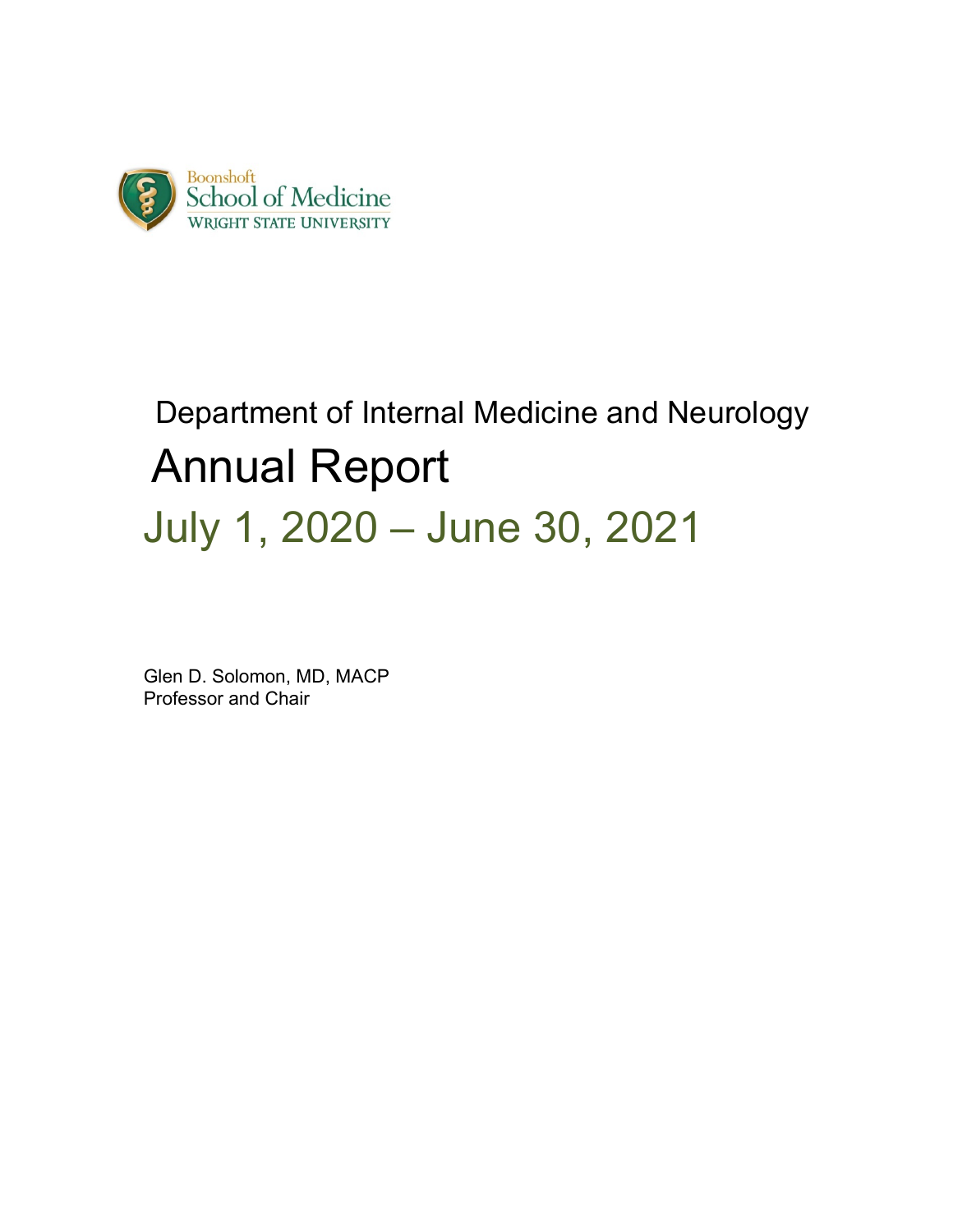# Statement from the Chair/Associate Dean

For the Department of Internal Medicine and Neurology, 2020-21 was a challenging and exceptional year. Despite the COVID-19 pandemic and its effect on all aspects of life, we have continued to excel at our three key missions – teaching, patient care, and scholarly activity.

To deal with ongoing fiscal issues in our outpatient practices, we have downsized our General Internal Medicine faculty practice into a smaller space shared with Endocrinology. To replace a faculty member who left the Department, we hired an additional Chief Resident to provide inpatient care and resident precepting. We hired an additional full-time Endocrinologist (Dr Bennett) in July 2020 to expand our practice.

The Department has undergone a significant transition in administrative personnel. Donna Carpenter has retired after 25+ years as Administrative Assistant to the Chair. Her duties have been taken over by Kelly Reo. Melissa McCartan, the clerkship coordinator for both Internal Medicine and Neurology clerkship programs left in mid-March 2021. Her replacement, Taunia Robinson, joined us in April 2021.

Academically, the Department continues to be successful. A somewhat smaller cohort of Boonshoft School of Medicine students applied for residencies in Internal Medicine and Neurology in 2020. Our students' scores on their Step 2 examinations reflect the strong teaching in the clerkships. Our IM and Neurology residencies had high board pass rates and strong In-Training Examination scores. The residency match went well for both residencies.

The scholarly productivity of the Department has continued to grow, with over 200 resident presentations and publications this year. Several members of the Department published papers in peer-reviewed journals. Recognition of the faculty grew with

presentations at major regional, national, and international meetings. Several residents had submissions at chapter meetings of the American College of Physicians and other specialty societies, with several residents earing awards for their work.

Dr. Bricker, Paul Hershberger, and their research team were awarded an NIH R21 award for their research project on motivational interviewing.

We had increased funded research activity within the Department through statewide cardiovascular disease and diabetes best practices collaboratives (MEDTAPP).

Coronavirus pandemic: The impact of the coronavirus pandemic on the Department of Medicine has been mixed. Hospital census was low throughout 2020, impacting our inpatient revenue.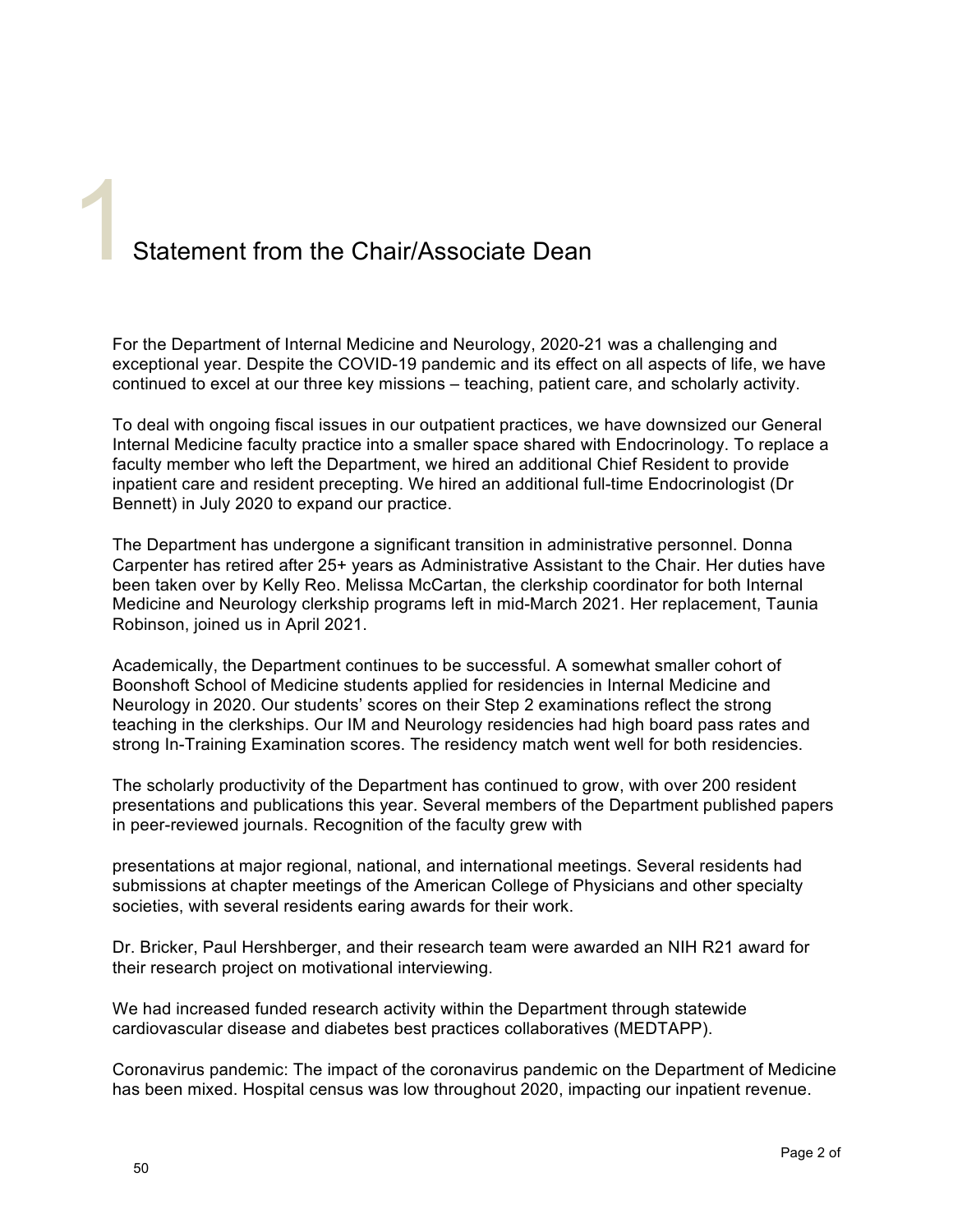The shift from face-to-face patient visits to telehealth has hurt outpatient revenue. Income from Infectious Diseases consultations has been significantly higher.

Drs. Evan Fisher and Matthew Koroscil developed a COVID-19 convalescent plasma protocol for the Dayton community that received national recognition. Our faculty members, Drs. Burdette, Colon, and Solomon are routinely quoted in the local newspapers and television news for their expertise in COVID-19.

The Department established a COVID-19 Vaccine Task Force which developed a very successful virtual symposium in January 2021. Speakers included the Governor of Ohio, Mayor of Dayton, Dean of BSOM, and clinical experts. The task force has developed a web presence on the BSOM webpage with regular updates on the COVID vaccines.

2021 marks my fourteenth year as Chair of the Department of Internal Medicine. I have been blessed to lead a group of superb clinician-educators. Together we have accomplished a great deal, but we still have much to do to improve the health and quality of life of our patients and our community.

# Department of Medicine Awards:

James Lamb, MD – Teaching Excellence at Miami Valley Hospital

Glen Solomon, MD – The Program Director's Award for Excellence

Glen Solomon, MD – Awarded Fellowship in the Royal College of Physicians (London)

–A. Robert Davies Award presented to continuing IM medical student – Joshua Perrin

– Malcolm A. Block Award presented to incoming IM medical student – Hillary Kleppel

Chairman's Award for Excellence: Chief Residents 2020-21: Drs. Sara Yacyshyn, Cody Weaver, Nina Mathew, Swapnil Garg, Jessica John, and Damien Morgan

The Charles E. Payne, Jr., MD Award – Muhammad Soofi, MD

The Dr. Barrett Bolton Award for Humanism – Muhammad Soofi MD

The Good Heart Award (In Memory of Dr. Mukul Chandra) – Muhammad Soofi, MD

Best Teaching Resident – Dan Dekoski, MD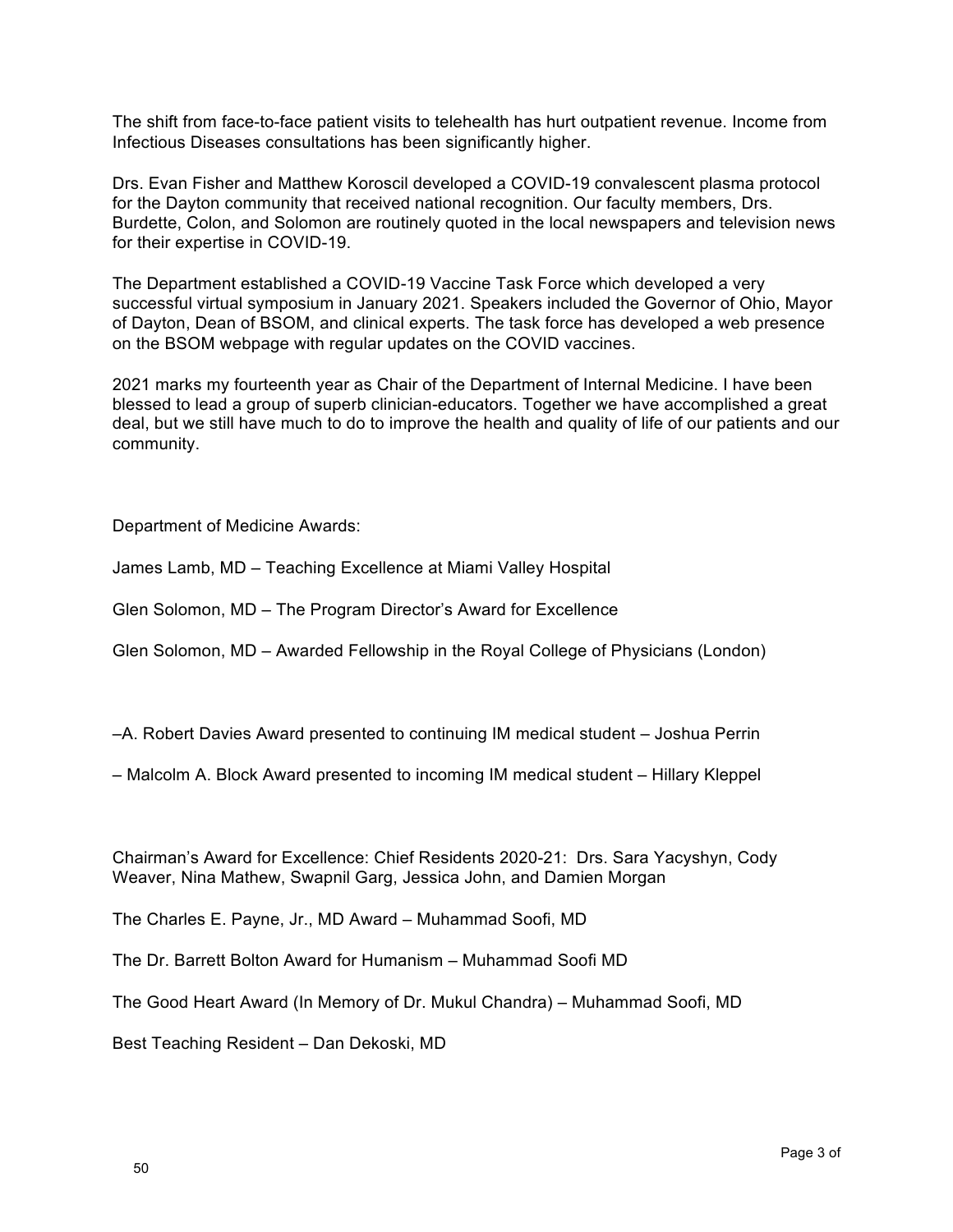2020-2021 Teaching Excellence at the WPAFB Medical Center – Kathryn Burtson, MD

2020-2021 Ambulatory Award for Teaching Excellence – John Hughes, MD

# Programs/Divisions

| <b>Name of Division or Program</b>                                           | <b>Director</b>       | <b>Dates</b>         |
|------------------------------------------------------------------------------|-----------------------|----------------------|
|                                                                              |                       |                      |
| 3rd Year Internal Medicine Clerkship,<br>4th Year Medical Students Electives | Luke McCoy, MD        | Jan 1, 2019---       |
| 3rd Year Neurology Clerkship,                                                | Cassandra Milling, MD | $2008--$             |
| 4th Year Neurology Med Student Electives                                     |                       |                      |
| <b>Internal Medicine Residency Program</b>                                   | James Lamb, MD        | September 1, 2020--- |
| <b>Neurology Residency Program</b>                                           | Bradley Jacobs, MD    | July 1, 2014---      |
| <b>Gastroenterology Fellowship Program</b>                                   | Sangeeta Agrawal, MD  | June 1, 2012---      |
| <b>Hematology/Oncology Fellowship Program</b>                                | Howard Gross, MD      | October 1, 2011---   |
| <b>Infectious Diseases Fellowship</b>                                        | Katelyn Booher        | 8/1/2020             |
| <b>Division of Cardiology</b>                                                | Vaskar Mukerji, MD    | August 2013---       |
| <b>Division of Endocrinology</b>                                             | Thomas Koroscil, MD   | July 2004---         |
| <b>Division of Gastroenterology</b>                                          | Sangeeta Agrawal, MD  | June 2010---         |
| <b>Division of General Internal Medicine</b>                                 | Kerianne Springer, MD | October 2020---      |
| The Division of Hematology/Oncology                                          |                       |                      |
| <b>Division of Infectious Diseases</b>                                       | Steve Burdette, MD    | Jan 2020---          |
| <b>Division of Nephrology</b>                                                | Evan Fisher, MD       | July 1, 2019---      |
| <b>Division of Nuclear Medicine</b>                                          |                       |                      |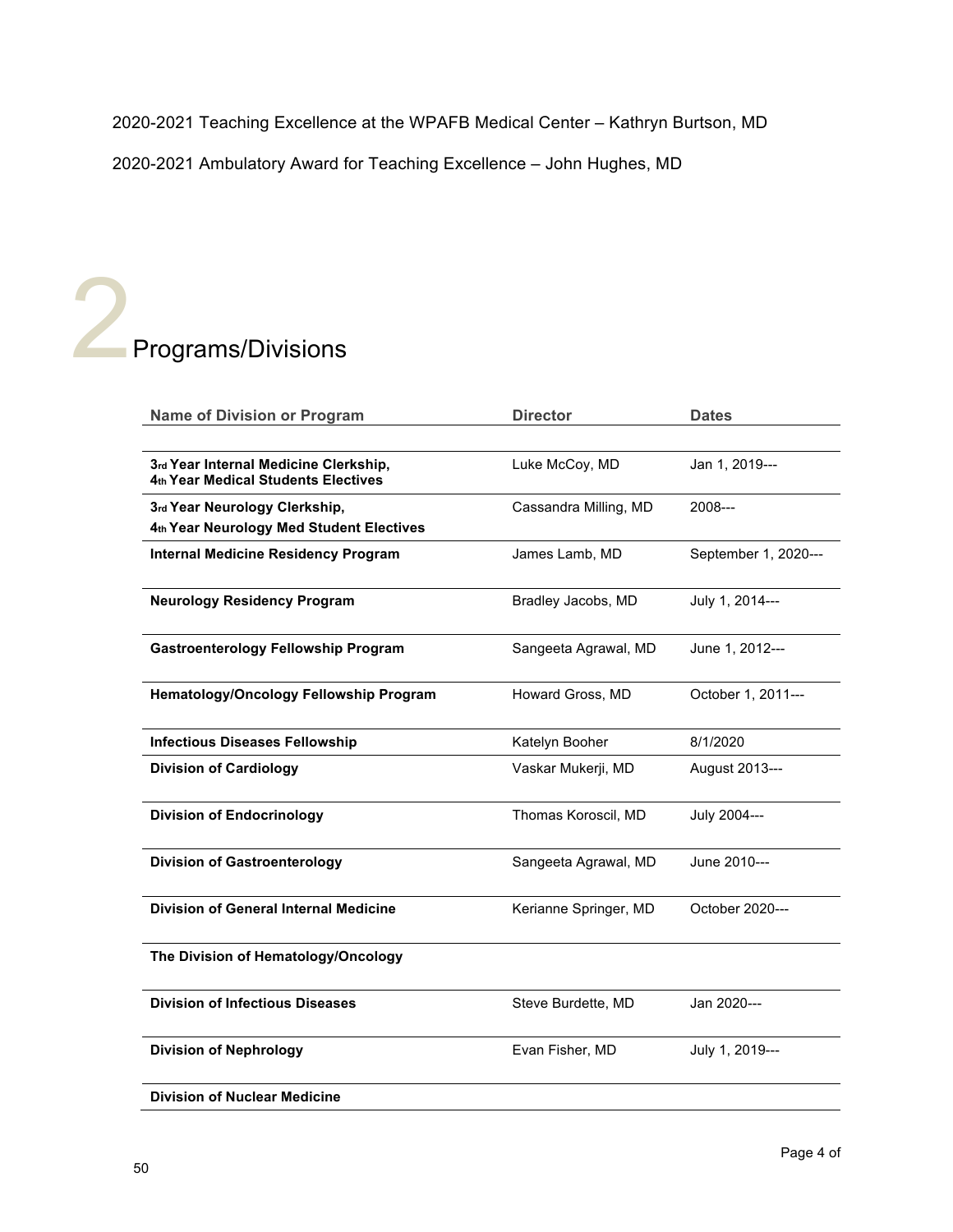| <b>Name of Division or Program</b>           | <b>Director</b>  | <b>Dates</b> |  |
|----------------------------------------------|------------------|--------------|--|
|                                              |                  |              |  |
| Division of Pulmonary/Critical Care Medicine |                  |              |  |
|                                              |                  |              |  |
| Division of Rheumatology                     | Joshua Scott, MD | July 1, 2019 |  |
|                                              |                  |              |  |

Fully Affiliated Faculty (may be the same as #2 above for some depts)

| <b>Name and Academic Position</b>                       | <b>Clinical Interests</b>                    | <b>Research Interests</b>                                                                   |
|---------------------------------------------------------|----------------------------------------------|---------------------------------------------------------------------------------------------|
| Ajay Agarwal, MD<br>Professor                           | Clinical and interventional<br>cardiology    | Coronary artery disease<br>and risk factors                                                 |
| Associate Clerkship Director                            |                                              | Valvular heart disease                                                                      |
|                                                         |                                              | Antiplatelet agents                                                                         |
| Alok Agrawal, MD<br><b>Clinical Assistant Professor</b> | <b>Chronic Kidney Disease</b><br>(CKD)       |                                                                                             |
|                                                         | Hypertension                                 |                                                                                             |
|                                                         | Electrolytes                                 |                                                                                             |
|                                                         | Acid-base disorders                          |                                                                                             |
| Sangeeta Agarwal, MD                                    | Esophageal motility disorders                | <b>Biomarkers of Barrett's</b>                                                              |
| Professor                                               | Barrett's esophagus and<br>esophageal cancer | and esophageal cancer<br><b>Gut Microbiota</b>                                              |
| Division Director - Gastroenterology                    | Obesity related GI disorders GI              | GI diseases                                                                                 |
| Director - Gastroenterology Fellowship                  | Bleeding                                     | Colorectal cancer                                                                           |
| VAMC Chief, Gastroenterology Section                    | Hospital readmissions                        |                                                                                             |
| Tiba Alwardi, MD                                        |                                              |                                                                                             |
| <b>Assistant Professor</b>                              |                                              |                                                                                             |
| Mamle Anim, MD                                          | Chronic disease health                       | <b>Resident Education</b>                                                                   |
| Associate Professor                                     | outcomes                                     | Sickle Cell Disease                                                                         |
| Vice Chair, Ambulatory Education                        | Sickle Cell Disease                          | <b>Patient Centered Medical</b><br>Home                                                     |
| Chief Medical Officer Five Rivers Health<br>Center      |                                              |                                                                                             |
| Rey Arcenas, MD                                         | Management of heart failure                  | Project improvement                                                                         |
| <b>Assistant Professor</b>                              | Pulmonary hypertension                       | research                                                                                    |
| Karen Arkin, MD                                         | <b>General Neurology</b>                     | Clinical general neurology                                                                  |
| <b>Assistant Professor</b>                              |                                              | topics, esp dementia and<br>movement disorder,<br>borderland of neurology<br>and psychiatry |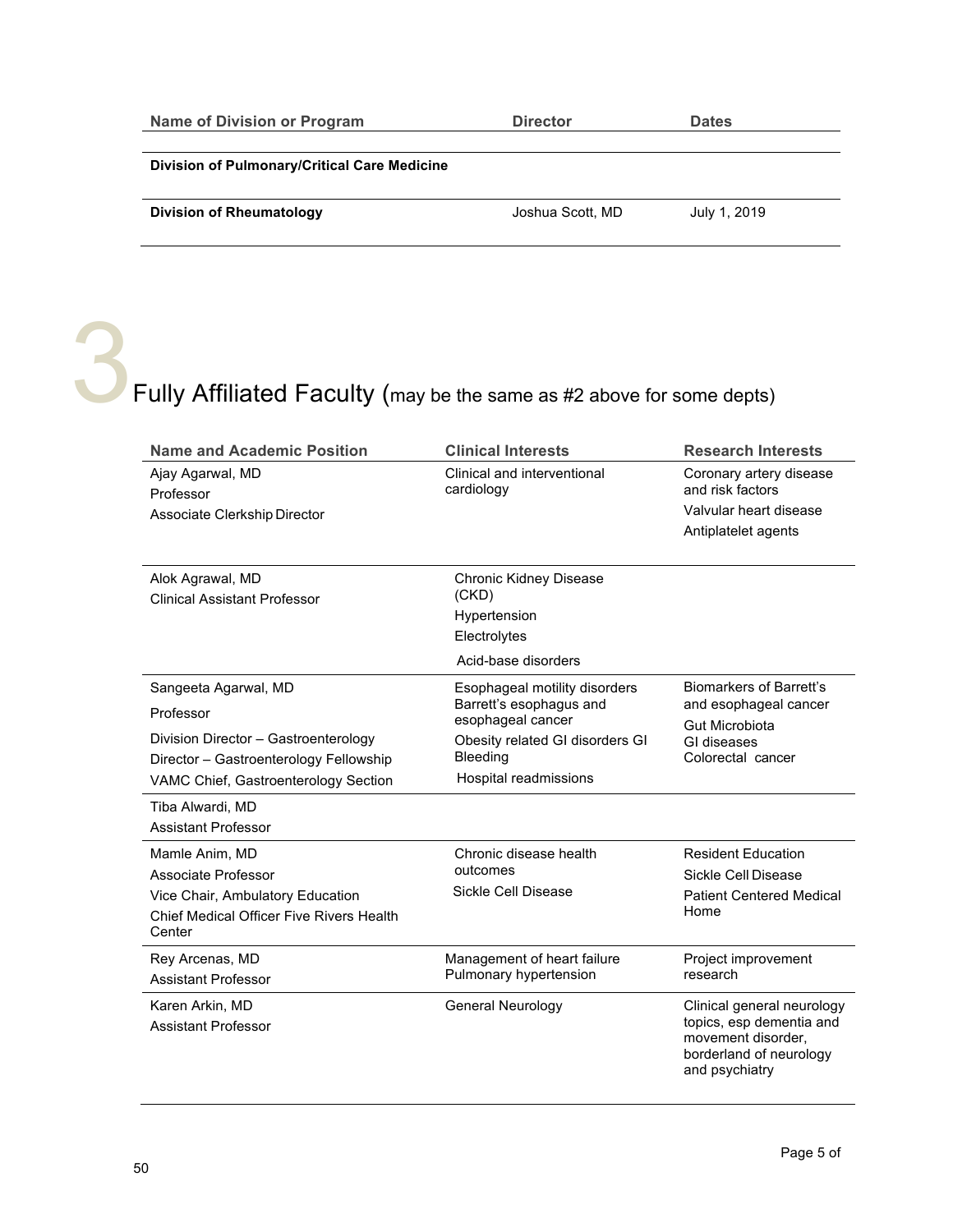| <b>Name and Academic Position</b>       | <b>Clinical Interests</b>             | <b>Research Interests</b>                             |
|-----------------------------------------|---------------------------------------|-------------------------------------------------------|
| Steven Arkin, MD                        | Vascular Neurology                    | Vascular Neurology                                    |
| <b>Assistant Professor</b>              |                                       |                                                       |
| Catherine Bacheller, MD                 |                                       |                                                       |
| <b>Assistant Professor</b>              |                                       |                                                       |
|                                         |                                       |                                                       |
| Loveleen Bains, MD                      | <b>Ethics</b>                         | Ethical decision making                               |
| <b>Assistant Professor</b>              |                                       |                                                       |
| Chris Barde, MD                         |                                       |                                                       |
| <b>Clinical Professor</b>               |                                       |                                                       |
|                                         |                                       |                                                       |
| Genevieve Bates, MD                     |                                       |                                                       |
| <b>Assistant Professor</b>              |                                       |                                                       |
| Ronald Beaulieu, MD                     | <b>Preventative Medicine</b>          | <b>Clinical informatics</b>                           |
| <b>Assistant Professor</b>              |                                       |                                                       |
| Gregory Beck, MD                        |                                       |                                                       |
| Clinical Associate Professor            |                                       |                                                       |
| Valerie Bedsole, MD                     |                                       |                                                       |
| <b>Assistant Professor</b>              |                                       |                                                       |
| Kate Berenson, MD                       |                                       |                                                       |
| <b>Assistant Professor</b>              |                                       |                                                       |
| Catherine Blasser, DO                   |                                       |                                                       |
| <b>Assistant Professor</b>              |                                       |                                                       |
| Michael Bonnet, PhD                     | Sleep Medicine                        | Sleep and Sleep                                       |
| Professor - Neurology                   |                                       | <b>Disorders</b>                                      |
| Katelyn Booher, DO                      | General ID, medical                   | Working on manuscripts                                |
| <b>Assistant Professor</b>              | education of fellows                  | regarding bovine TB from<br>BCG and rat bite fever in |
|                                         |                                       | pregnancy                                             |
| Mark Boutros, MD                        |                                       |                                                       |
| <b>Assistant Professor</b>              |                                       |                                                       |
| Dean Bricker, MD                        | Graduate medical                      | Clinical research in                                  |
| Associate Professor                     | education teaching and                | internal medicine                                     |
| Executive Vice-Chair                    | administration                        | Medical App development                               |
| Associate Program Director-             | Medical student<br>teaching/mentoring | Applications of                                       |
| Internal Medicine Residency             | Curriculum development                | Motivational interviewing<br><b>Global Medcine</b>    |
|                                         | Faculty development                   |                                                       |
|                                         | Leadership                            |                                                       |
| Jordan Brooks, MD                       |                                       |                                                       |
| <b>Assistant Professor</b>              |                                       |                                                       |
| Gregory Buchek, MD                      | <b>Infectious Disease</b>             | <b>MDRO</b>                                           |
| <b>Assistant Professor</b>              | Military Medicine                     | COVID-19                                              |
| Chief of Infectious Disease WPAFB       |                                       | <b>Infection Control</b>                              |
| Steven D. Burdette, MD                  | COVID-19                              | Antimicrobial stewardship                             |
| Professor                               | Orthopedic infections                 | COVID-19                                              |
| <b>Chief of Infectious Diseases</b>     | Antibiotic stewardship                |                                                       |
| Medical Director of ID for GMH and SOIN | Infection prevention                  |                                                       |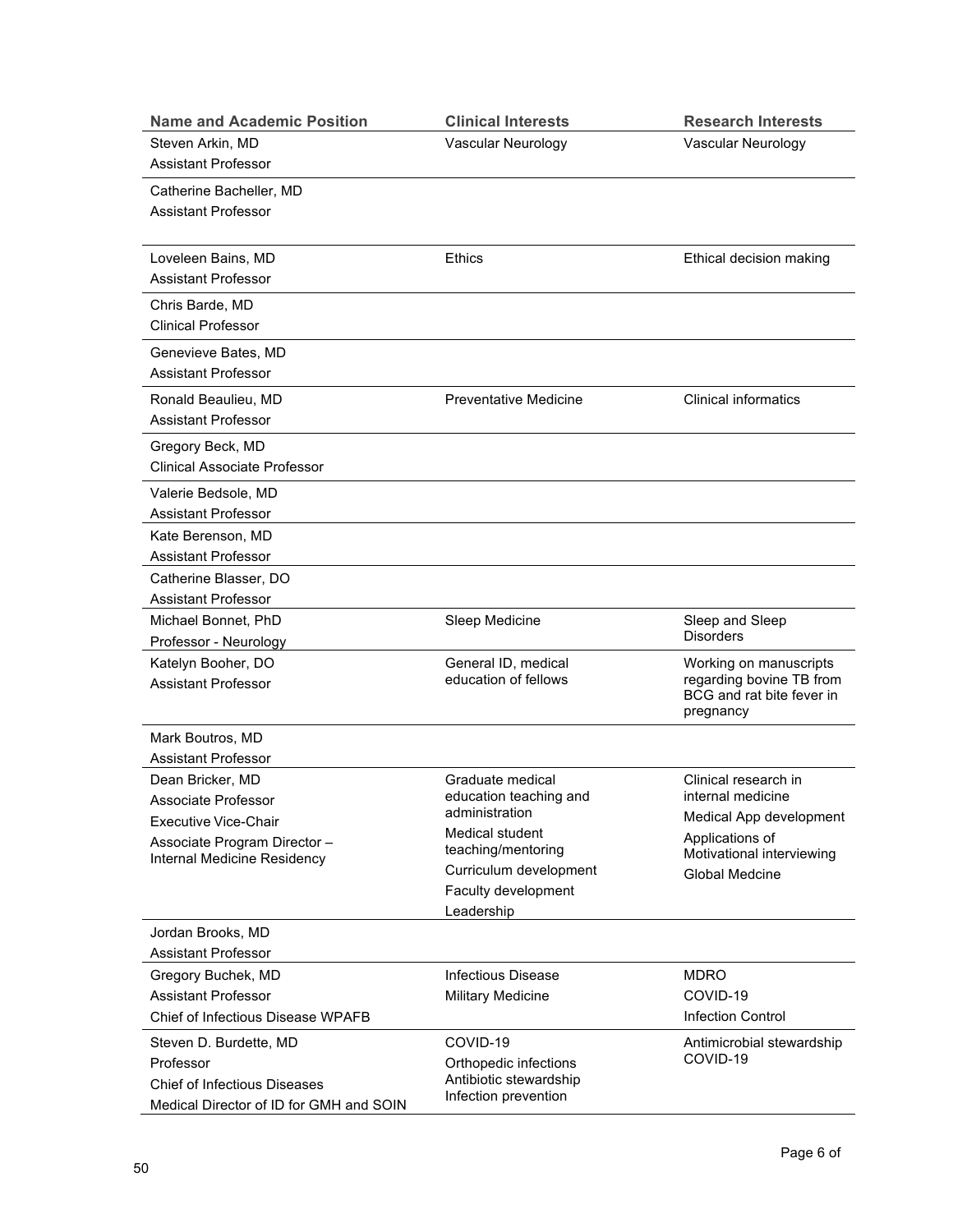| <b>Name and Academic Position</b>                                   | <b>Clinical Interests</b>      | <b>Research Interests</b>                            |
|---------------------------------------------------------------------|--------------------------------|------------------------------------------------------|
| <b>MC</b>                                                           |                                |                                                      |
| Director of Antibiotic Stewardship MVH and<br><b>Premier Health</b> |                                |                                                      |
| Director of Infection Prevention MVH                                |                                |                                                      |
| Director of Infection Prevention OVSC                               |                                |                                                      |
| Brian Burke, MD<br><b>Assistant Professor</b>                       |                                |                                                      |
| VAMC Chief, Diabetes Section                                        |                                |                                                      |
| Lead Physician, Heart Failure Clinic VAMC                           |                                |                                                      |
| Kathryn Burtson, MD                                                 | Diabetes technology            | <b>Faculty Development</b>                           |
| <b>Assistant Professor</b>                                          | Type I Diabetes                | Curriculum development                               |
| Associate Program Director                                          |                                |                                                      |
| <b>WPAFB Internal Medicine Residency</b><br>Program Director        |                                |                                                      |
| Amandeep Chalal,                                                    |                                |                                                      |
| <b>MBBS Assistant</b>                                               |                                |                                                      |
| Professor                                                           |                                |                                                      |
| VAMC Acting Chief, Hospitalists                                     |                                |                                                      |
| Yanfang Chen, MD                                                    |                                |                                                      |
| Associate Professor                                                 |                                |                                                      |
| Esteban Cheng Ching, MD                                             | <b>Stroke Care</b>             | <b>Stroke Care</b>                                   |
| <b>Assistant Professor</b>                                          | Endovascular Interventions     | Endovascular                                         |
| Director of Vascular Neurology Fellowship                           | in Stroke                      | Interventions in Stroke                              |
| Director of Stroke Program, outpatient div.                         | Cerebrovascular Diseases       | Cerebrovascular<br><b>Diseases</b>                   |
| Director of Telestroke program                                      | <b>Intracranial Aneurysms</b>  | <b>Intracranial Aneurysms</b>                        |
| Roberto Colón, MD<br>Associate Professor                            | <b>High Value Care</b>         | Academic support<br>systems                          |
|                                                                     | <b>Hospital Medicine</b>       | Electronic integration in                            |
|                                                                     |                                | medical care                                         |
|                                                                     |                                | <b>High Value Care</b>                               |
|                                                                     |                                | Academic Medicine                                    |
| Chad Connor, MD                                                     | Pediatric and adult congenital | Pediatric and adult                                  |
| <b>Assistant Professor</b>                                          | arrhythmia management          | arrhythmia management                                |
| <b>WPAFB Chief of Cardiology</b>                                    |                                |                                                      |
| Daniel Cybulski, MD                                                 |                                |                                                      |
| <b>Assistant Professor</b>                                          |                                |                                                      |
| Eddie Davenport, MD                                                 | Occupational Cardiology in     | Cardiovascular risk                                  |
| <b>Clinical Assistant Professor</b>                                 | military aircrew               | prediction for astronaut<br>selection and monitoring |
| Chief of Cardiology and Flight Surgeon                              |                                | during prolonged                                     |
| USAF Surgeon General Chief Consultant for                           |                                | spaceflight.<br>Specific risk prediction             |
| Aerospace Cardiology                                                |                                | needs of the astronaut<br>population.                |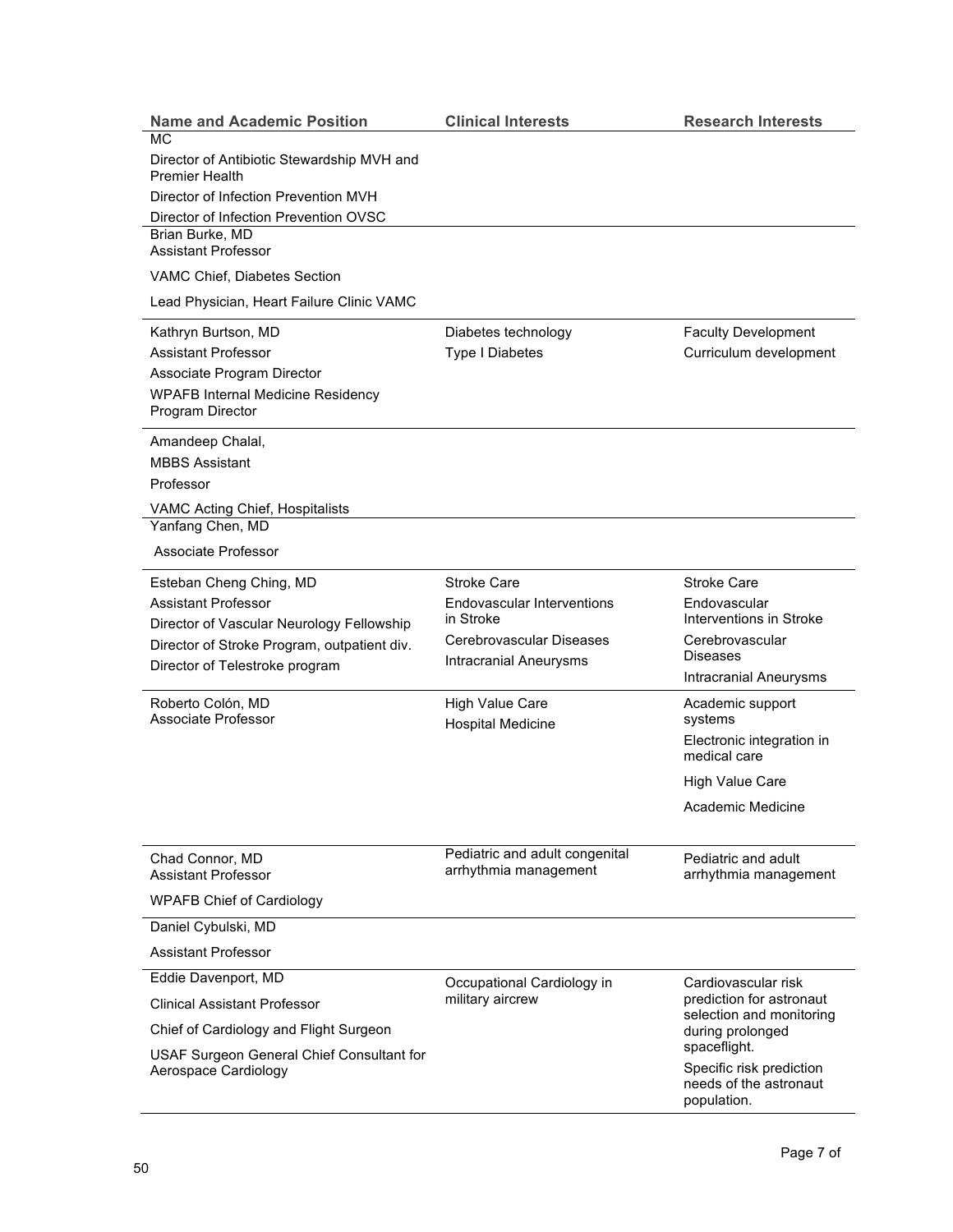| <b>Name and Academic Position</b>                                 | <b>Clinical Interests</b>                     | <b>Research Interests</b>                                   |
|-------------------------------------------------------------------|-----------------------------------------------|-------------------------------------------------------------|
| ACLS program Director for USAF School<br>Aerospace Medicine       |                                               |                                                             |
| <b>USAF Chief of Telecardiology</b>                               |                                               |                                                             |
|                                                                   |                                               |                                                             |
| Richard Davis, MD                                                 |                                               |                                                             |
| <b>Assistant Professor</b>                                        |                                               |                                                             |
| Freesia Dhingra MBBS                                              |                                               |                                                             |
| <b>Assistant Professor</b>                                        |                                               |                                                             |
| Sarah Dietz, MD                                                   |                                               |                                                             |
| Instructor                                                        |                                               |                                                             |
| Doug Einstein, MD                                                 | <b>Intensity Modulated</b>                    | Novel applications of                                       |
| <b>Clinical Associate Professor</b>                               | Radiation therapy                             | intracranial and<br>extracranial radiosurgery               |
| KMC Medical Director and Chairman of<br><b>Radiation Oncology</b> | Gamma Knife Radiosurgery<br>Stereotactic body | Neuro-Oncology                                              |
|                                                                   | Radiosurgery                                  | Radiotherapeutics                                           |
|                                                                   |                                               | Functional imaging<br>optimization in<br>radiotherapy.      |
| Jason Faber, MD                                                   |                                               |                                                             |
| <b>Assistant Professor</b>                                        |                                               |                                                             |
| Ahmed Fathy, MBChB                                                |                                               |                                                             |
| Adam Fershko, MD                                                  |                                               |                                                             |
| <b>Assistant Professor</b>                                        |                                               |                                                             |
| Evan Fisher, MD                                                   | Dialysis                                      | Plasma-based therapies                                      |
| <b>Assistant Professor</b>                                        | Plasma based therapy                          |                                                             |
| Division Director - Nephrology                                    | Electrolyte management                        |                                                             |
| WP Chief of Clinical Nephrology Practice                          |                                               |                                                             |
| WP Internal Medicine Clerkship Site Director                      |                                               |                                                             |
| Aven Ford, MD                                                     | Neurology                                     | Non-pharmacologic<br>treatments of headache                 |
| <b>Assistant Professor</b>                                        | Headache medicine                             |                                                             |
| <b>WPMC Chief of Neurology Element</b>                            | Procedural medicine<br>Movement disorder      |                                                             |
| Caelan Ford, MD                                                   | Sleep Medicine                                | Shift work                                                  |
| <b>Assistant Professor</b>                                        | Neurology                                     | Circadian rhythm                                            |
| Medical Director, WP Sleep Lab                                    |                                               | disruption                                                  |
|                                                                   |                                               | Sleep deprivation (acute<br>and chronic) and<br>performance |
| Mark Friedman, DO                                                 | Clinical                                      | <b>Medical Education</b>                                    |
| <b>Assistant Professor</b>                                        | Neuroendocrinology                            | Research studies                                            |
| Gordon Gataric, MD                                                |                                               |                                                             |
| <b>Assistant Professor</b>                                        |                                               |                                                             |
| David Geottman, MD                                                | <b>General Internal Medicine</b>              |                                                             |
| <b>Assistant Professor</b>                                        | <b>Hospitalist Medicine</b>                   |                                                             |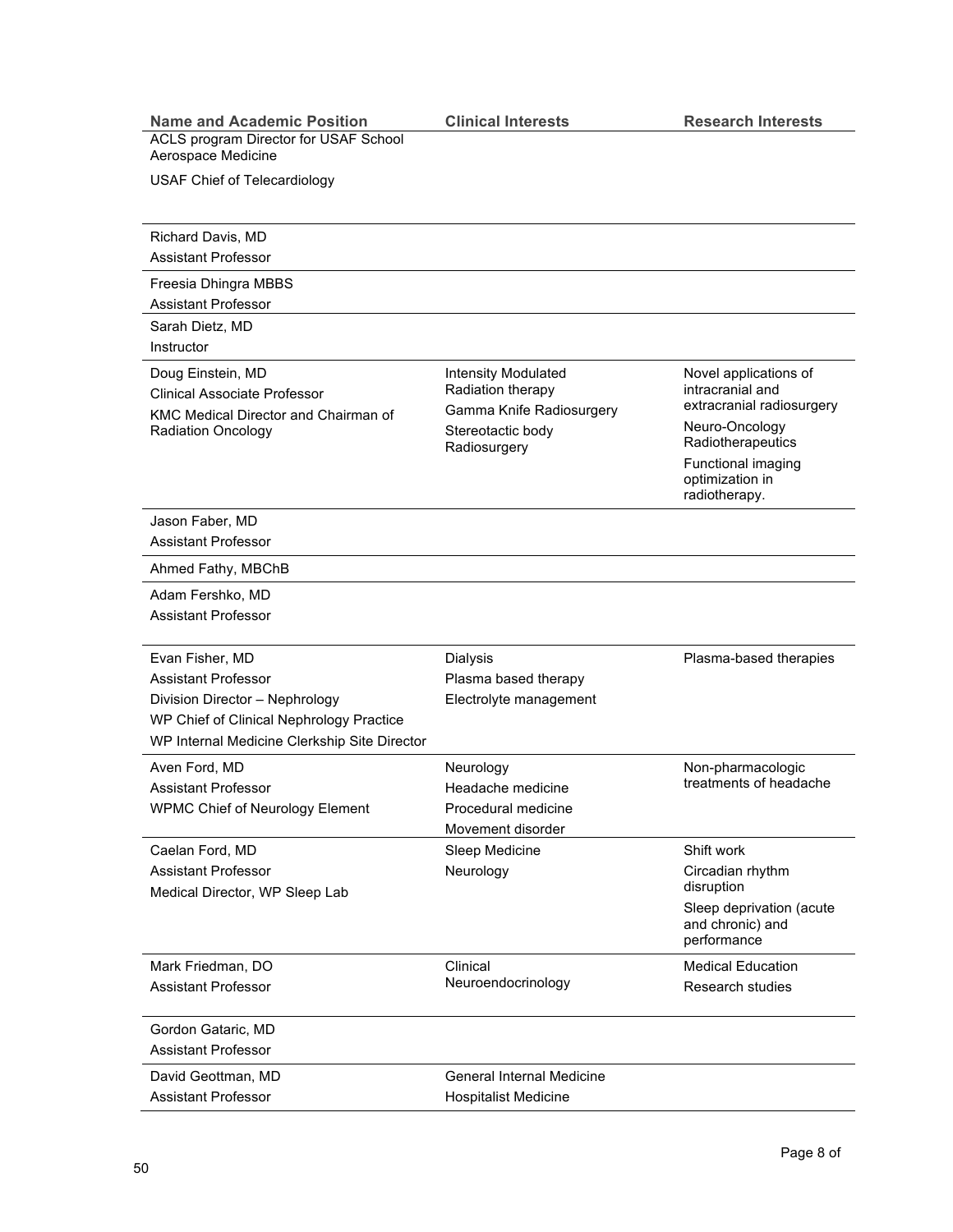| <b>Name and Academic Position</b>                                        | <b>Clinical Interests</b>          | <b>Research Interests</b>                           |
|--------------------------------------------------------------------------|------------------------------------|-----------------------------------------------------|
| William Germann, MD                                                      |                                    |                                                     |
| <b>Assistant Professor</b>                                               |                                    |                                                     |
| Howard Gross, MD                                                         | Cancer prevention and              | Phase II and III treatment                          |
| Clinical Professor                                                       | treatment                          | trials for all types of solid                       |
| Program Director Hematology/Oncology                                     |                                    | tumors and hematological<br>malignancies            |
| Fellowship                                                               |                                    | Prevention and cancer                               |
|                                                                          |                                    | control trials                                      |
| Ankur Gupta, MD                                                          | Thyroid                            | <b>Thyroid</b>                                      |
| Associate Professor                                                      | Adrenal                            | Hormones                                            |
| Associate Clerkship Director & Associate                                 | Pituitary                          | Bone                                                |
| Program Director Internal Medicine<br><b>Residency Program</b>           | Bone                               | <b>Diabetes</b>                                     |
| VA Chief of Endocrinology                                                | Hormone                            |                                                     |
| VA Medical Director Simulation Center                                    |                                    |                                                     |
| VA Co-Director Advance Simulation                                        |                                    |                                                     |
| Interprofessional Fellowship Program, VISN<br>10                         |                                    |                                                     |
| Gregory Haack, MD                                                        | Allergy                            | Cost associated with                                |
| <b>Assistant Professor</b>                                               | <b>Atrial Fibrillation</b>         | specialty care-are the                              |
|                                                                          | Mental retardation associated with | costs saved by having<br>med-level providers in the |
|                                                                          | Down Syndrome                      | primary care setting offset                         |
|                                                                          |                                    | by the costs associated                             |
|                                                                          |                                    | with increased specialty<br>referrals.              |
| Charles Hall, MD                                                         |                                    |                                                     |
| <b>Assistant Professor</b>                                               |                                    |                                                     |
| Shailaja Hari, MBBS                                                      |                                    |                                                     |
| <b>Assistant Professor</b>                                               |                                    |                                                     |
| Timothy Hauser, MD                                                       |                                    |                                                     |
| <b>Assistant Professor</b>                                               |                                    |                                                     |
| <b>WPAFB Chief of Pulmonary Medicine</b>                                 |                                    |                                                     |
| Robert Hawkins, MD                                                       |                                    |                                                     |
| Associate Professor                                                      |                                    |                                                     |
| H. Bradford Hawley                                                       | Adult infectious diseases          | Antimicrobial                                       |
| <b>Professor Emeritus</b>                                                | Clinical microbiology              | susceptibility                                      |
|                                                                          | Infection control                  | Epidemiology of<br>infectious diseases              |
| Thomas Herchline, MD                                                     | <b>General Infectious Diseases</b> | <b>Public Health</b>                                |
| Professor                                                                | Tuberculosis                       | Global Health                                       |
| Public Health - Dayton & Montgomery<br><b>County Tuberculosis Clinic</b> | STD's<br><b>HIV</b>                | Immigrant and Refugee<br>Health                     |
|                                                                          | COVID-19                           | Epidemiology                                        |
|                                                                          | Immigrant and refugee care         | COVID-19                                            |
| Leonard Horwitz, MD                                                      | General Hematology                 | <b>ALCHEMIST trials</b>                             |
| <b>Assistant Professor</b>                                               | <b>Malignant Hematology</b>        | Surgically resected early                           |
|                                                                          | Solid tumor oncology               | stage non-small cell lung<br>cancer                 |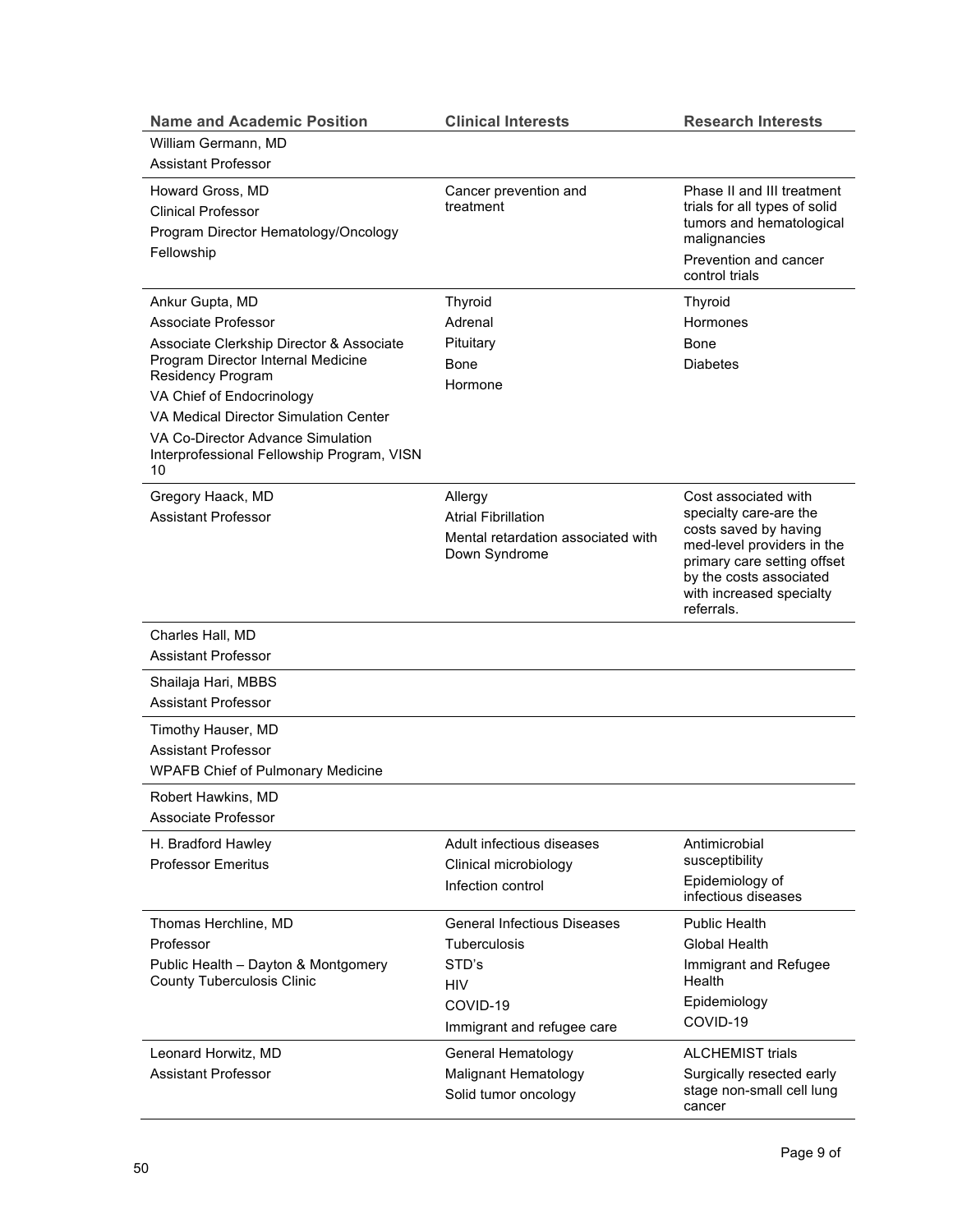| <b>Name and Academic Position</b>                                                                                             | <b>Clinical Interests</b>                                                                         | <b>Research Interests</b><br>Ibrutinib vs FCR in<br>untreated CLL                                             |
|-------------------------------------------------------------------------------------------------------------------------------|---------------------------------------------------------------------------------------------------|---------------------------------------------------------------------------------------------------------------|
| Borislav Hristov, MD<br><b>Assistant Professor</b><br><b>WPAFB Radiation Oncology Chief</b>                                   | Oncology<br>Radiation Oncology                                                                    | Head and Neck cancer<br>Radiobiology<br>Radiation physics                                                     |
| John Hughes, MD<br><b>Assistant Professor</b><br>Director of Medical Education for Five Rivers<br><b>Health Center</b>        |                                                                                                   | <b>Medical Professionalism</b><br>Quality of Telemedicine<br>vs in-person visits                              |
| Yoichi Imamura, MD<br>Assistant Professor                                                                                     |                                                                                                   |                                                                                                               |
| Bradley Jacobs, MD<br>Professor<br>Professor - School of Graduate Studies<br>Neurology Residency Program Director             | Acute Stroke Management<br><b>Stroke Prevention</b><br>Hypercoagulability                         | <b>Acute Stroke</b><br>Management<br><b>Stroke Prevention</b><br><b>Stroke Biomarkers</b><br><b>Nutrition</b> |
| Martin Jacobs, MD<br><b>Clinical Associate Professor</b>                                                                      | <b>Thyroid Diseases</b><br>Osteoporosis<br>Oncologic, cardiac, and neurologic<br>nuclear medicine | Novel PET tracers for<br>tumor imaging                                                                        |
| Sudha Jaganathan, MBBS<br><b>Assistant Professor</b>                                                                          |                                                                                                   |                                                                                                               |
| Timothy Janz, MD                                                                                                              |                                                                                                   |                                                                                                               |
| Damanjeet Kahlon, MBBS<br><b>Assistant Professor</b>                                                                          |                                                                                                   |                                                                                                               |
| Devin Kelly, DO<br><b>Assistant Professor</b>                                                                                 | <b>MDRO</b><br>Bone and joint infections                                                          | <b>Infection Control</b><br>Antimicrobial Stewardship                                                         |
| Richard Kim, MD<br><b>Assistant Professor</b>                                                                                 |                                                                                                   |                                                                                                               |
| Matthew Koroscil, MD                                                                                                          |                                                                                                   |                                                                                                               |
| Thomas A. Koroscil, MD                                                                                                        |                                                                                                   |                                                                                                               |
| Thomas M. Koroscil, MD<br>Associate Professor<br>Division Director-Endocrinology                                              | General adult endocrinology                                                                       | Clinical projects related to<br>my patient care                                                               |
| Padmini Krishnamurthy, MD<br><b>Assistant Professor</b>                                                                       | Hepatology                                                                                        | Hepatocellular cancer<br><b>Hepatitis C</b><br>Cirrhosis<br>Portal hypertension                               |
| Geetika Kumar, MD<br>Associate Professor<br>VA Section Chief Hematology/Oncology<br>H/Onc Fellowship Associate Prog. Director | Improve quality of care                                                                           | Improve overall quality of<br>cancer care                                                                     |
| James Lamb, MD<br>Associate Professor                                                                                         | <b>Graduate Medical Education</b><br><b>Physical Examination</b>                                  | <b>Graduate Medical</b><br>Education                                                                          |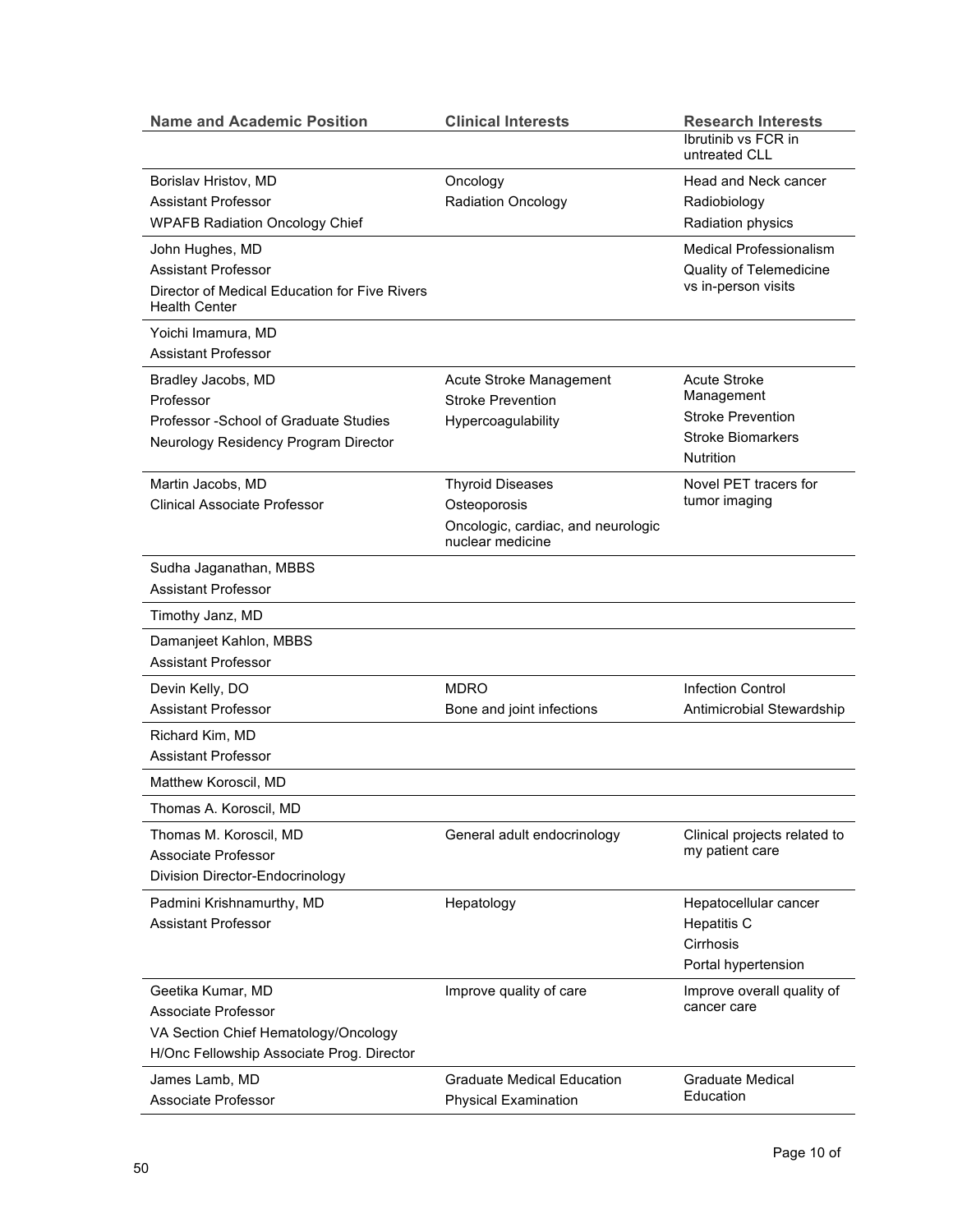| <b>Clinical Interests</b><br><b>Name and Academic Position</b><br><b>Research Interests</b>             |  |
|---------------------------------------------------------------------------------------------------------|--|
| <b>Associate Professor - Geriatrics</b><br><b>Physical Examination</b><br>Diagnostic Reasoning          |  |
| Residency Program Director<br>Doctor-Patient relationship<br>Diagnostic reasoning                       |  |
| Keeping up with medical literature<br>Doctor-patient<br>relationship<br>Clinical decision making in the |  |
| older patient<br>Clinical decision making<br>in the older patient                                       |  |
| Bradley Lloyd, MD                                                                                       |  |
| Professor                                                                                               |  |
| <b>WPAFB Director of Graduate Medical</b><br>Education                                                  |  |
| Shachi Lovekar, MBBS                                                                                    |  |
| <b>Assistant Professor</b>                                                                              |  |
| Brian Ludwig, MD                                                                                        |  |
| <b>Assistant Professor</b>                                                                              |  |
| Jerry Majers, DO                                                                                        |  |
| <b>Assistant Professor</b>                                                                              |  |
| Albert Malcom, MD                                                                                       |  |
| <b>Assistant Professor</b>                                                                              |  |
| Provide guidance with<br>Ronald Markert, PhD                                                            |  |
| research designs and<br>Professor                                                                       |  |
| methods, statistical<br>Vice Chair for Research                                                         |  |
| analysis, and<br>abstract/manuscript                                                                    |  |
| preparation                                                                                             |  |
| Syed Masood, MBBS                                                                                       |  |
| <b>Assistant Professor</b>                                                                              |  |
| Prem Mathai, MD                                                                                         |  |
| <b>Assistant Professor</b>                                                                              |  |
| <b>General Medicine</b><br><b>Medical Education</b><br>Luke McCoy, MD                                   |  |
| <b>Assistant Professor</b><br><b>General Internal Medicine</b><br><b>Cystic Fibrosis</b>                |  |
| Internal Medicine Clerkship Director<br><b>Type 1 Diabetes Mellitus</b>                                 |  |
| Type 2 Diabetes Mellitus                                                                                |  |
| Sickle Cell Disease Prevention                                                                          |  |
| <b>Clinical Diagnosis</b>                                                                               |  |
| Alyssa McManaman, MD                                                                                    |  |
| Associate Professor                                                                                     |  |
| Jennifer Mejilla, MD                                                                                    |  |
| Instructor                                                                                              |  |
| Luke Menner, MD                                                                                         |  |
| <b>Assistant Professor</b>                                                                              |  |
| Kennon Miller, MD                                                                                       |  |
| <b>Assistant Professor</b>                                                                              |  |
| Cassandra Milling, MD<br>Epilepsy, Sleep Medicine, General<br>Epilepsy (non-epileptic                   |  |
| Neurology<br>seizures, non-convulsive<br><b>Assistant Professor</b>                                     |  |
| status, nocturnal<br>Neurology Clerkship Director<br>seizures, the use of the                           |  |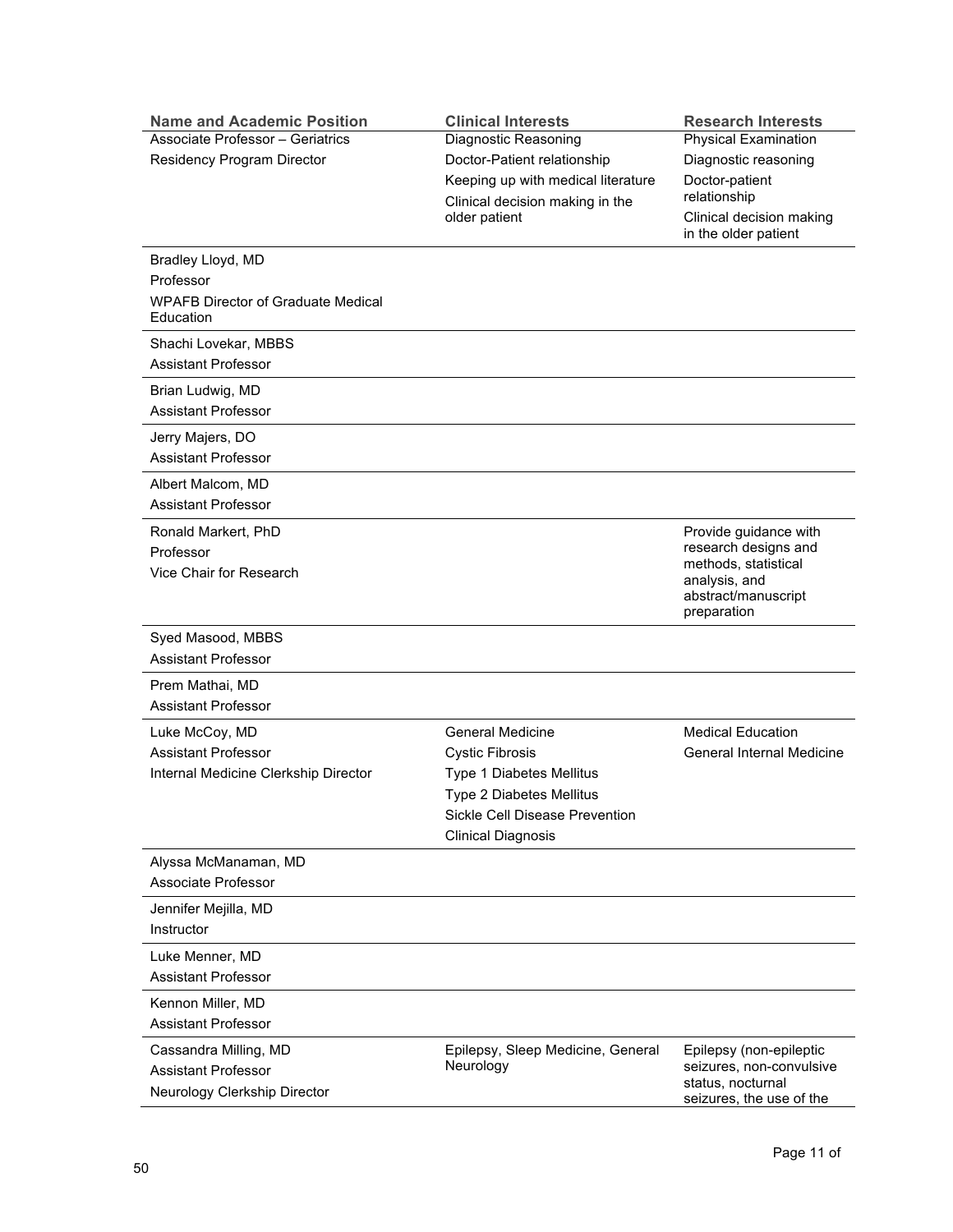| <b>Name and Academic Position</b>                                              | <b>Clinical Interests</b>                                                                                                                  | <b>Research Interests</b>                                     |
|--------------------------------------------------------------------------------|--------------------------------------------------------------------------------------------------------------------------------------------|---------------------------------------------------------------|
|                                                                                |                                                                                                                                            | sleep EEG in the pre-<br>surgical evaluation of<br>epilepsy). |
| Basanti Mukerji, MD                                                            | Diagnosis and treatment of                                                                                                                 | Association and                                               |
| Professor                                                                      | Rheumatologic diseases including<br>Rheumatoid Arthritis, the HLA B 27                                                                     | prevalence of<br>cardiovascular disease in                    |
| VAMC Chief of Rheumatology                                                     | group of arthritis, Systemic Lupus                                                                                                         | patients with Rheumatoid                                      |
|                                                                                | Erythematosus, Sjogren's<br>Syndrome, the Vasculitis<br>Spectrum, Arthritis with viral and<br>other infectious organisms,<br>Osteoporosis, | Arthritis vs patients with<br>Osteoarthritis                  |
| Vaskar Mukerji, MD                                                             |                                                                                                                                            |                                                               |
| Professor                                                                      |                                                                                                                                            |                                                               |
| VA Division Director - Cardiology                                              |                                                                                                                                            |                                                               |
| Thomas Murphy, MD<br><b>Assistant Professor</b>                                |                                                                                                                                            |                                                               |
| Glen Nagasawa, MD                                                              |                                                                                                                                            |                                                               |
| <b>Assistant Professor</b>                                                     |                                                                                                                                            |                                                               |
| Selim Newaz, MD                                                                |                                                                                                                                            |                                                               |
| <b>Assistant Professor</b>                                                     |                                                                                                                                            |                                                               |
| Perry Nystrom, MD                                                              |                                                                                                                                            |                                                               |
| Associate Professor                                                            |                                                                                                                                            |                                                               |
| Thad Ocampo, MD                                                                |                                                                                                                                            |                                                               |
| <b>Assistant Professor</b>                                                     |                                                                                                                                            |                                                               |
| <b>WPAFB Chief of Allery-Immunology</b>                                        |                                                                                                                                            |                                                               |
| Irina Overman, MD                                                              | Inpatient care and geriatric care                                                                                                          | Novel teaching strategies                                     |
| Assistant Professor Internal Medicine<br><b>Assistant Professor Geriatrics</b> |                                                                                                                                            | Resident and student<br>education                             |
| Director of Clinical Foundations                                               |                                                                                                                                            | Professional development                                      |
| Amith Parekh, MBBS                                                             |                                                                                                                                            |                                                               |
| <b>Assistant Professor</b>                                                     |                                                                                                                                            |                                                               |
| Anal Parikh, MD                                                                |                                                                                                                                            |                                                               |
| <b>Assistant Professor</b>                                                     |                                                                                                                                            |                                                               |
| Chirag Patel, MD                                                               |                                                                                                                                            |                                                               |
| <b>Clinical Assistant Professor</b>                                            |                                                                                                                                            |                                                               |
| WSU Hospice & Palliative Care Site Director                                    |                                                                                                                                            |                                                               |
| Andrew Paulus, MD                                                              | General endocrinology                                                                                                                      | <b>Inpatient Diabetes</b>                                     |
| <b>Assistant Professor</b>                                                     | Thyroid cancer                                                                                                                             |                                                               |
| <b>WPAFB Director, Diabetes Care</b>                                           | <b>Diabetes</b>                                                                                                                            |                                                               |
| Daniel Pearson, MD                                                             |                                                                                                                                            |                                                               |
| <b>Assistant Professor</b>                                                     |                                                                                                                                            |                                                               |
| Barbara Phillips, MD                                                           | Epilepsy and Neurodiagnostics-<br>clinical                                                                                                 | Epilepsy                                                      |
| <b>Assistant Professor</b><br>Director of EEG/Epilepsy at TCNI                 |                                                                                                                                            | Intractable epilepsy                                          |
|                                                                                |                                                                                                                                            | Surgical treatment of<br>epilepsy                             |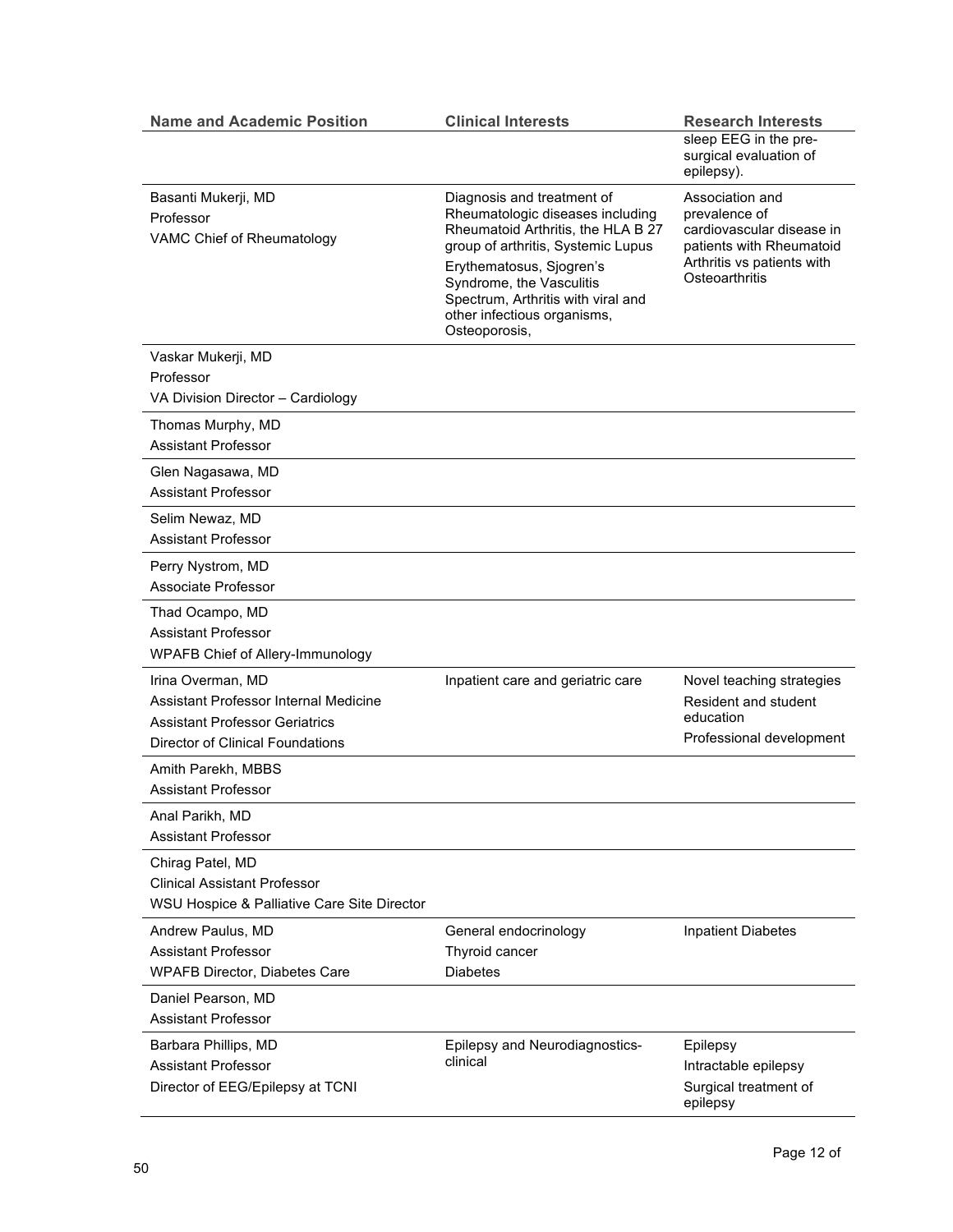| <b>Name and Academic Position</b>                                          | <b>Clinical Interests</b>                                                                        | <b>Research Interests</b>                                                                                                                                   |
|----------------------------------------------------------------------------|--------------------------------------------------------------------------------------------------|-------------------------------------------------------------------------------------------------------------------------------------------------------------|
| Medical Director of the Comprehensive                                      |                                                                                                  | Women and epilepsy                                                                                                                                          |
| Epilepsy Center of Dayton at Premier                                       |                                                                                                  | Electrophysiology                                                                                                                                           |
| Hari Polenakovik, MD<br>Professor<br>MVH Medical Director for Epidemiology | Infection control and<br>prevention/hospital acquired<br>infections<br>Device related infections | Hospital acquired<br>infections<br>Device related infections<br>Cystic fibrosis                                                                             |
|                                                                            | Cystic fibrosis                                                                                  | Pneumonia                                                                                                                                                   |
|                                                                            | Pneumonia                                                                                        | Influenza                                                                                                                                                   |
|                                                                            | Influenza                                                                                        |                                                                                                                                                             |
| Ania Pollack, MD                                                           |                                                                                                  |                                                                                                                                                             |
| Associate Professor                                                        |                                                                                                  |                                                                                                                                                             |
| Kiran Poudel, MD                                                           |                                                                                                  |                                                                                                                                                             |
| <b>Assistant Professor</b>                                                 |                                                                                                  |                                                                                                                                                             |
| Rajan Prakash, MBBS<br>Instructor                                          |                                                                                                  |                                                                                                                                                             |
| Rebecca Ramirez, MD                                                        |                                                                                                  |                                                                                                                                                             |
| <b>Assistant Professor</b>                                                 |                                                                                                  |                                                                                                                                                             |
| Marc Raslich, MD                                                           | Primary care of both adults and                                                                  | Incorporation of evidence-                                                                                                                                  |
| Associate Professor                                                        | children                                                                                         | based medicine into                                                                                                                                         |
| Medical Director of the WrightCare acute<br>medical clinic                 | Acute care for adults and children                                                               | clinical decision making -<br>Diagnosis, Prognosis                                                                                                          |
| Medical Director, WSU Student Health                                       |                                                                                                  | Clarification of sensible<br>statistical methods for<br>practicing physicians -<br>interpretation of common<br>statistical methods in<br>medical literature |
| Dara Regn, MD                                                              |                                                                                                  |                                                                                                                                                             |
| <b>Assistant Professor</b>                                                 |                                                                                                  |                                                                                                                                                             |
| <b>WPMC Chief of Sleep Medicine Clinic</b>                                 |                                                                                                  |                                                                                                                                                             |
| WPMC Associate Director of                                                 |                                                                                                  |                                                                                                                                                             |
| Cardiopulmonary Technician Program                                         |                                                                                                  |                                                                                                                                                             |
| Marc Rich, MD<br>Professor                                                 |                                                                                                  |                                                                                                                                                             |
| Maritza Rivera, MD                                                         |                                                                                                  |                                                                                                                                                             |
| <b>Clinical Assistant Professor</b>                                        |                                                                                                  |                                                                                                                                                             |
| Martin Satter, PhD                                                         |                                                                                                  |                                                                                                                                                             |
| Associate Professor                                                        |                                                                                                  |                                                                                                                                                             |
| Amy Schimke, MD                                                            |                                                                                                  |                                                                                                                                                             |
| <b>Assistant Professor</b>                                                 |                                                                                                  |                                                                                                                                                             |
| Meike Schipper, MD<br>Associate Professor                                  |                                                                                                  |                                                                                                                                                             |
| Lyndetta Schwartz, MD                                                      |                                                                                                  |                                                                                                                                                             |
| <b>Clinical Associate Professor</b>                                        |                                                                                                  |                                                                                                                                                             |
| Associate Chair of Medicine                                                |                                                                                                  |                                                                                                                                                             |
|                                                                            |                                                                                                  |                                                                                                                                                             |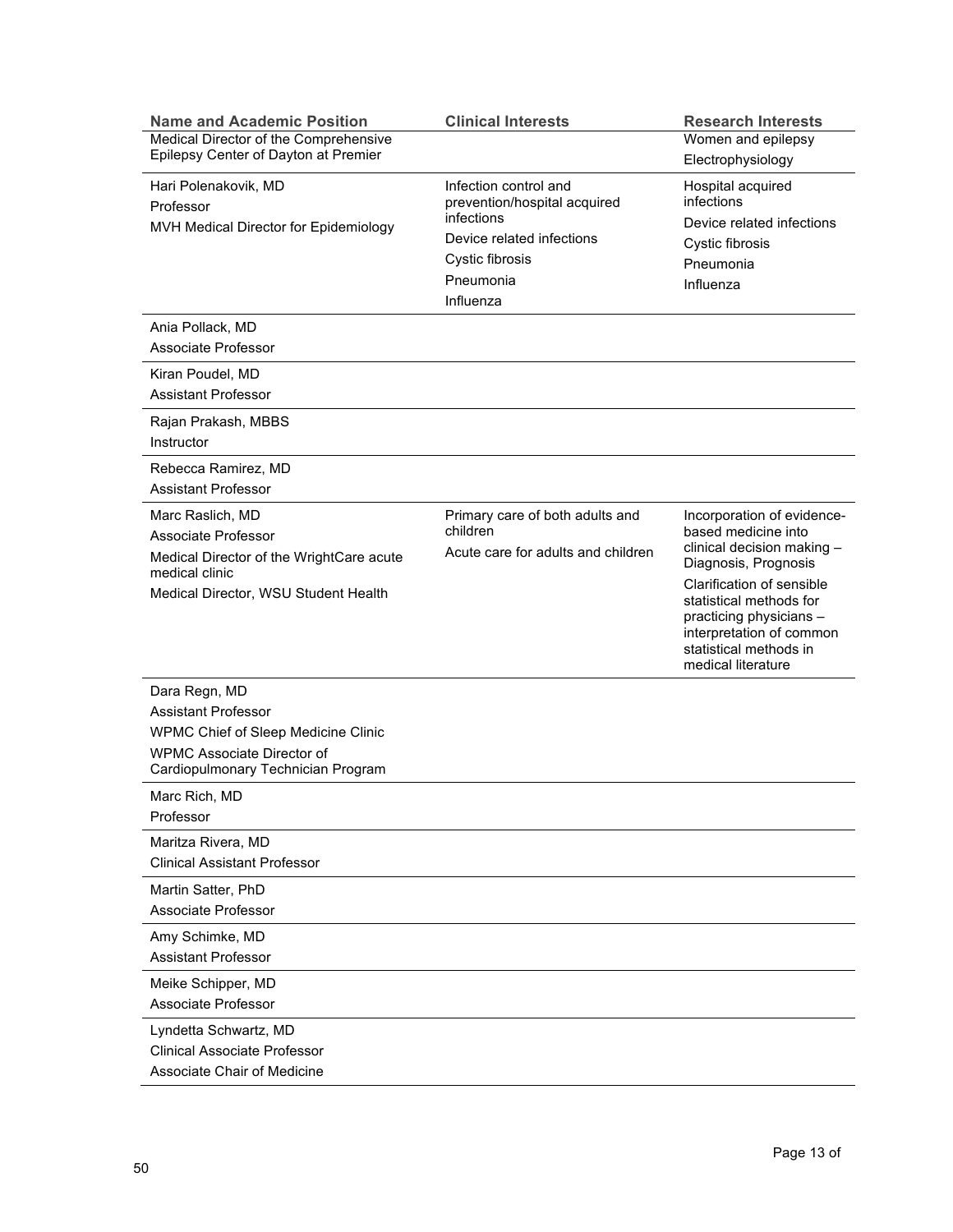| <b>Name and Academic Position</b>                                                                                                                                                                           | <b>Clinical Interests</b>                                                                                                                                                                                                                                                                                                                                                                                                         | <b>Research Interests</b>                                                                                                                                                                                                                                                                                                                                                                                                                                                                                                                                                                                                                               |
|-------------------------------------------------------------------------------------------------------------------------------------------------------------------------------------------------------------|-----------------------------------------------------------------------------------------------------------------------------------------------------------------------------------------------------------------------------------------------------------------------------------------------------------------------------------------------------------------------------------------------------------------------------------|---------------------------------------------------------------------------------------------------------------------------------------------------------------------------------------------------------------------------------------------------------------------------------------------------------------------------------------------------------------------------------------------------------------------------------------------------------------------------------------------------------------------------------------------------------------------------------------------------------------------------------------------------------|
| Joshua Scott, DO<br><b>Assistant Professor</b>                                                                                                                                                              | Rheumatoid arthritis<br>Vasculitis                                                                                                                                                                                                                                                                                                                                                                                                | Rheumatologic<br>associated pulmonary<br>rehabilitation                                                                                                                                                                                                                                                                                                                                                                                                                                                                                                                                                                                                 |
| <b>WPMC Chief of Rheumatology</b>                                                                                                                                                                           | Connective tissue associated lung<br>disease                                                                                                                                                                                                                                                                                                                                                                                      | Comparative efficacy of<br>DMARD therapy                                                                                                                                                                                                                                                                                                                                                                                                                                                                                                                                                                                                                |
| Pankaj Sharma, MD<br><b>Assistant Professor</b>                                                                                                                                                             |                                                                                                                                                                                                                                                                                                                                                                                                                                   |                                                                                                                                                                                                                                                                                                                                                                                                                                                                                                                                                                                                                                                         |
| Bingzhi Shi, MD                                                                                                                                                                                             |                                                                                                                                                                                                                                                                                                                                                                                                                                   |                                                                                                                                                                                                                                                                                                                                                                                                                                                                                                                                                                                                                                                         |
| Roger Shih, MD                                                                                                                                                                                              |                                                                                                                                                                                                                                                                                                                                                                                                                                   |                                                                                                                                                                                                                                                                                                                                                                                                                                                                                                                                                                                                                                                         |
| John Shrader, MD<br><b>Clinical Professor</b><br>Director of Medical Education, KMC<br>Associate Clerkship Director IM, WSUBSOM                                                                             | Geriatrics                                                                                                                                                                                                                                                                                                                                                                                                                        |                                                                                                                                                                                                                                                                                                                                                                                                                                                                                                                                                                                                                                                         |
| Ryan Simon, MD                                                                                                                                                                                              | Pediatric infectious diseases                                                                                                                                                                                                                                                                                                                                                                                                     |                                                                                                                                                                                                                                                                                                                                                                                                                                                                                                                                                                                                                                                         |
| <b>Assistant Professor</b>                                                                                                                                                                                  | Adult cystic fibrosis                                                                                                                                                                                                                                                                                                                                                                                                             |                                                                                                                                                                                                                                                                                                                                                                                                                                                                                                                                                                                                                                                         |
|                                                                                                                                                                                                             | General ID                                                                                                                                                                                                                                                                                                                                                                                                                        |                                                                                                                                                                                                                                                                                                                                                                                                                                                                                                                                                                                                                                                         |
| Disha Singla, MBBS<br><b>Assistant Professor</b>                                                                                                                                                            |                                                                                                                                                                                                                                                                                                                                                                                                                                   |                                                                                                                                                                                                                                                                                                                                                                                                                                                                                                                                                                                                                                                         |
| Michael Smith, MD<br><b>Assistant Professor</b>                                                                                                                                                             |                                                                                                                                                                                                                                                                                                                                                                                                                                   |                                                                                                                                                                                                                                                                                                                                                                                                                                                                                                                                                                                                                                                         |
| Robert T. Smith, MD<br><b>Clinical Professor</b><br><b>KMC Vice President Medical Affairs</b><br>DIO of Kettering Health Network<br><b>Chief Medical Officer for KMCS</b><br>Vice President for CME for KHN | Wellbeing-have initiated wellbeing<br>rounds. This is interdisciplinary<br>with nursing, chaplains and medical<br>staff. Focused on personal and<br>clinical wellbeing of staff including<br>physician, resident/fellows and<br>students                                                                                                                                                                                          | Wellness                                                                                                                                                                                                                                                                                                                                                                                                                                                                                                                                                                                                                                                |
| Cynthia S. Solomon, BS Pharm, R Ph<br>Clinical Associate Professor                                                                                                                                          | Interdisciplinary team approaches,<br>medication therapy management,<br>intensive treatment of tobacco use<br>disorder and the education of<br>health care professionals about<br>smoking cessation and tobacco<br>use disorder - the viability of<br>clinical services provided by<br>pharmacists to increase the overall<br>quality of care of the health team.<br>Incorporating COVID-19 issues in<br>tobacco control efforts. | To show evidence basis<br>for educating medical<br>students, primary care<br>residents and faculty on<br>effective methods of<br>providing smoking<br>cessation services using<br>a multidisciplinary<br>approach, including a<br>pharmacist, and / or<br>tobacco treatment<br>specialist. Also to<br>evaluate abstinence data<br>once evidence based<br>clinical services are put<br>into place. The<br>importance of placing<br>tobacco use disorder in<br>the context of general<br>medical education cannot<br>be underestimated, as we<br>do not yet have that as a<br>general education topic in<br>medical education in most<br>medical schools. |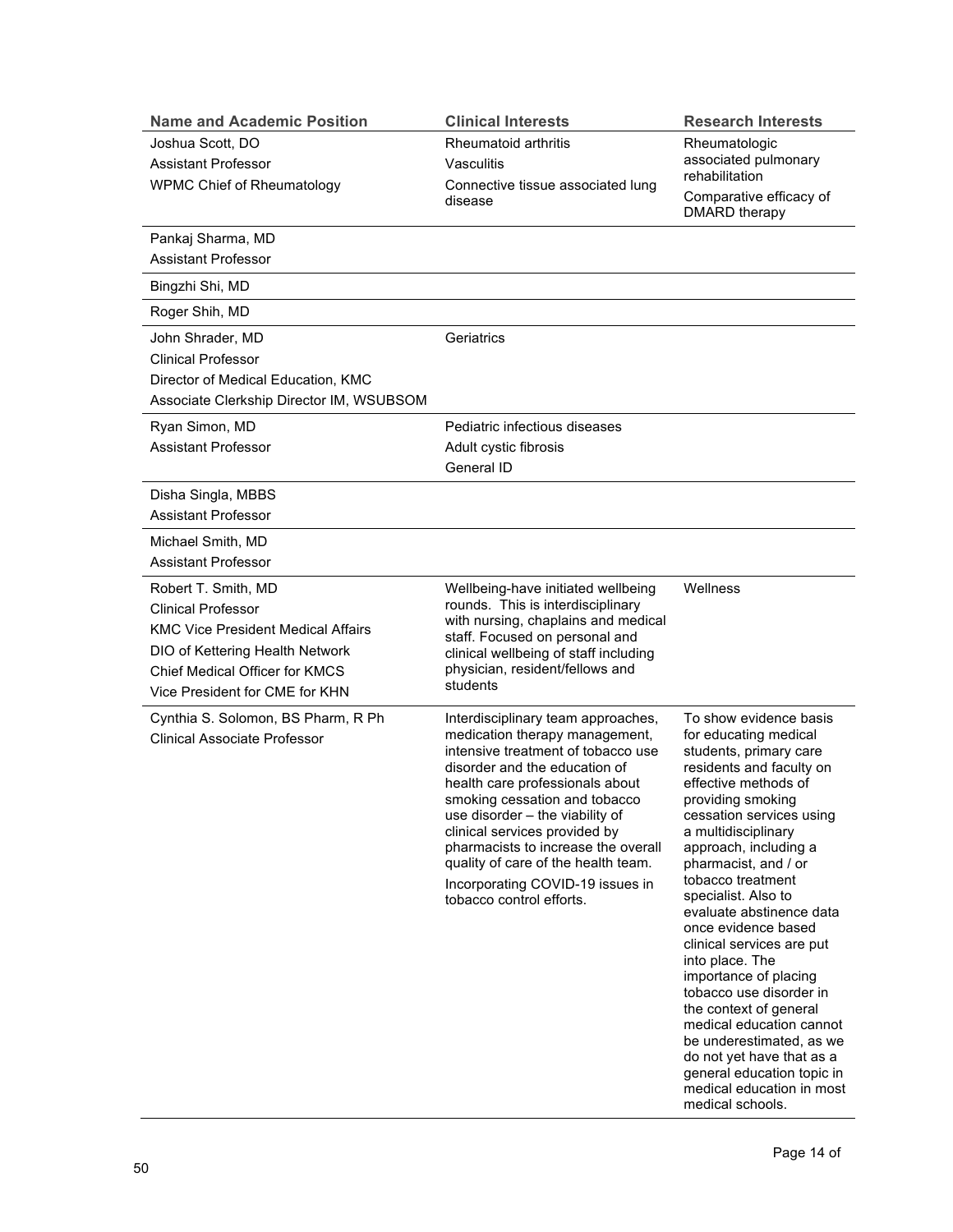| <b>Name and Academic Position</b>                                                                                       | <b>Clinical Interests</b>                                                                 | <b>Research Interests</b>                             |
|-------------------------------------------------------------------------------------------------------------------------|-------------------------------------------------------------------------------------------|-------------------------------------------------------|
| Glen Solomon, MD                                                                                                        | Headache medicine                                                                         | Medical professionalism                               |
| Professor and Chair - IM and Neurology                                                                                  |                                                                                           | Medical cannabis                                      |
|                                                                                                                         |                                                                                           | Headache medicine                                     |
|                                                                                                                         |                                                                                           | Tobacco cessation                                     |
| Timothy Sorg, MD<br>Associate Professor                                                                                 | <b>Infectious Diseases</b>                                                                | Hospital regulatory and<br>accreditation standards    |
| Kerianne Springer, MD<br><b>Assistant Professor</b><br>Director of Ambulatory Medicine<br>Director of Resident Wellness | Improving resident knowledge of<br>outpatient topics & clinical skills                    |                                                       |
|                                                                                                                         | Preparing residents for practice<br>after residency                                       |                                                       |
|                                                                                                                         | Improving screening practices in<br>the community through patient &<br>resident education |                                                       |
|                                                                                                                         | Transitioning special needs<br>patients from pediatric to adult<br>medicine               |                                                       |
| Sangeeta Srivastava, MD                                                                                                 |                                                                                           |                                                       |
| <b>Assistant Professor</b>                                                                                              |                                                                                           |                                                       |
| <b>Assistant Chief, VA Medical Services</b>                                                                             |                                                                                           |                                                       |
| Elizabeth Stewart, MD                                                                                                   |                                                                                           |                                                       |
| <b>Assistant Professor</b>                                                                                              |                                                                                           |                                                       |
| Fadi Tayim, PhD                                                                                                         | <b>Brain Mapping</b>                                                                      |                                                       |
| <b>Assistant Professor</b>                                                                                              | Neurology-Oncology                                                                        |                                                       |
| Director, CNSI Brain Mapping Center                                                                                     | Epilepsy                                                                                  |                                                       |
|                                                                                                                         | Parkinson's                                                                               |                                                       |
| John Terry, MD                                                                                                          |                                                                                           |                                                       |
| Associate Professor                                                                                                     |                                                                                           |                                                       |
| Anju Venkatesh, MBBS                                                                                                    |                                                                                           |                                                       |
| <b>Assistant Professor</b>                                                                                              |                                                                                           |                                                       |
|                                                                                                                         |                                                                                           |                                                       |
| Abdul Wase, MD<br><b>Clinical Professor</b>                                                                             |                                                                                           |                                                       |
|                                                                                                                         |                                                                                           |                                                       |
| Jon Williams, DO<br><b>Assistant Professor</b>                                                                          | Autoimmune neurology<br><b>Multiple Sclerosis</b>                                         | Central inflammatory<br>disorders, disease<br>modules |
|                                                                                                                         | Paraneoplastic disorders                                                                  | Central inflammatory                                  |
|                                                                                                                         | General neurology                                                                         | disorders,<br>epidemiological/clinical                |
|                                                                                                                         |                                                                                           | studies                                               |
|                                                                                                                         |                                                                                           | Neural stem cell biology<br>Neuromyelitis Optica      |
|                                                                                                                         |                                                                                           | spectrum                                              |
|                                                                                                                         |                                                                                           | Neurosarcoid                                          |
|                                                                                                                         |                                                                                           | Neuro-oncology                                        |
| Kelsey Wilson, DO                                                                                                       |                                                                                           |                                                       |
| <b>Assistant Professor</b>                                                                                              |                                                                                           |                                                       |

Ambulatory Clinic Director WPAFB Staff Internal Medicine Physician WPAFB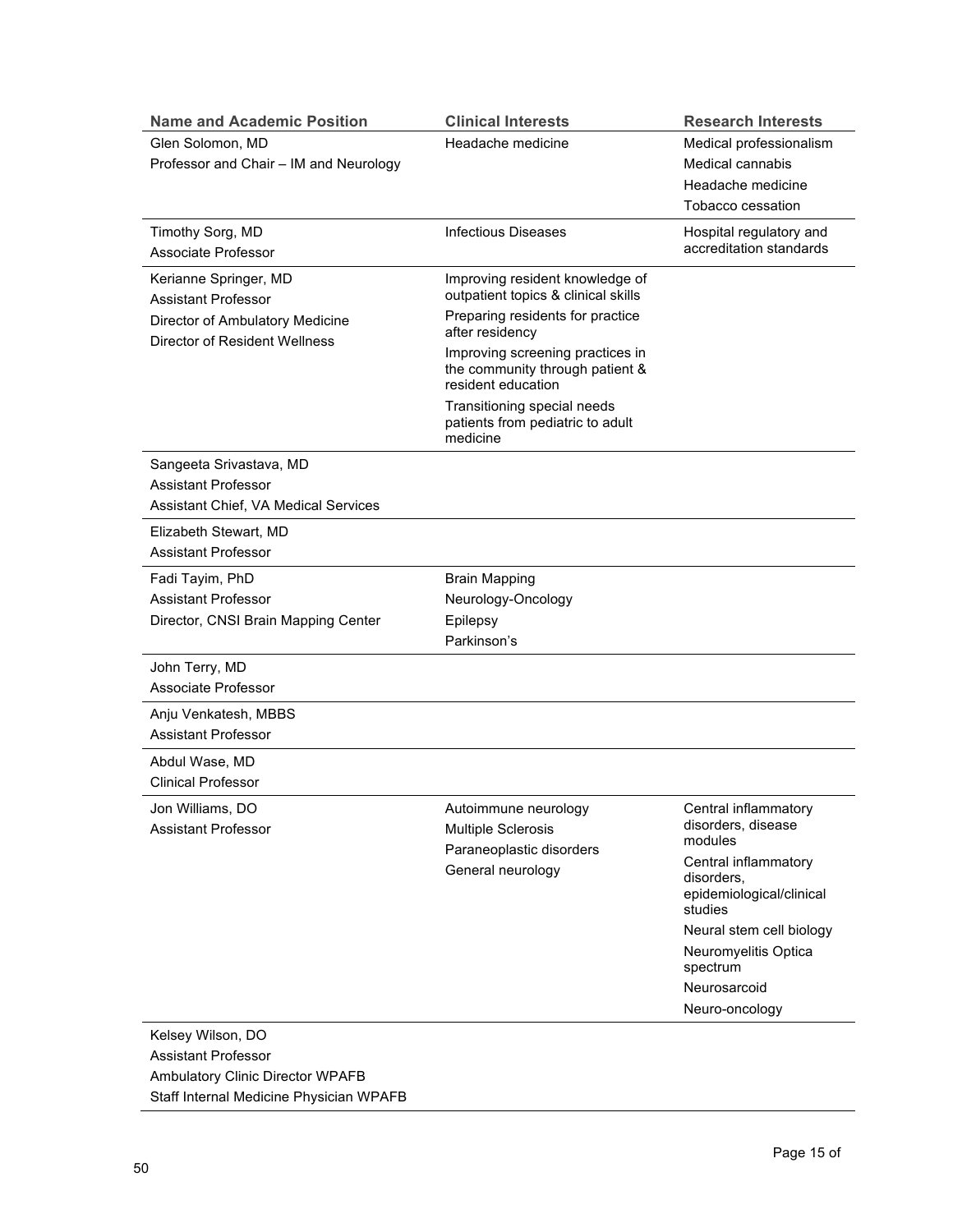| <b>Name and Academic Position</b>     | <b>Clinical Interests</b> | <b>Research Interests</b> |
|---------------------------------------|---------------------------|---------------------------|
| Paige Wood, MD                        |                           |                           |
| Assistant Professor                   |                           |                           |
| Roger Wood, MD                        |                           |                           |
| Assistant Professor                   |                           |                           |
| WPAFB Director, Cancer Care Center    |                           |                           |
| Burhan Yanes, MD                      |                           |                           |
| <b>Clinical Assistant Professor</b>   |                           |                           |
| WSU Hematology/Oncology Site Director |                           |                           |
| Jason Yap, MD                         | Glomerulonephritis        | Hypertension              |
| Assistant Professor                   |                           |                           |

**Teaching** 

# Ajay Agarwal, MD

Medical Students:

- Third year Clerkship inpatient team
- TBL Participant
- Ambulatory/Subspecialty attending, including bed side teaching
- Regularly taught fourth year med students including bed side teaching
- Faculty sponsor for student research/poster
- Advisor for 3 students
- Participant in Healer's Art Interest Group Workshops for students
- Faculty sponsor for student research/poster

Residents/Fellows

• Regularly taught residents and fellows during their rotations

# Sangeeta Agrawal, MD

Graduate Student Education:

- Faculty member of graduate school and Biomedical Sciences Ph.D. Program
- Supervised thesis of a Ph.D. student Reilly Clark (thesis is now complete)

Medical Students:

- Subspecialty attending for Third year Clerkship
- Faculty sponsor for two medical student research posters

Residents/Fellows: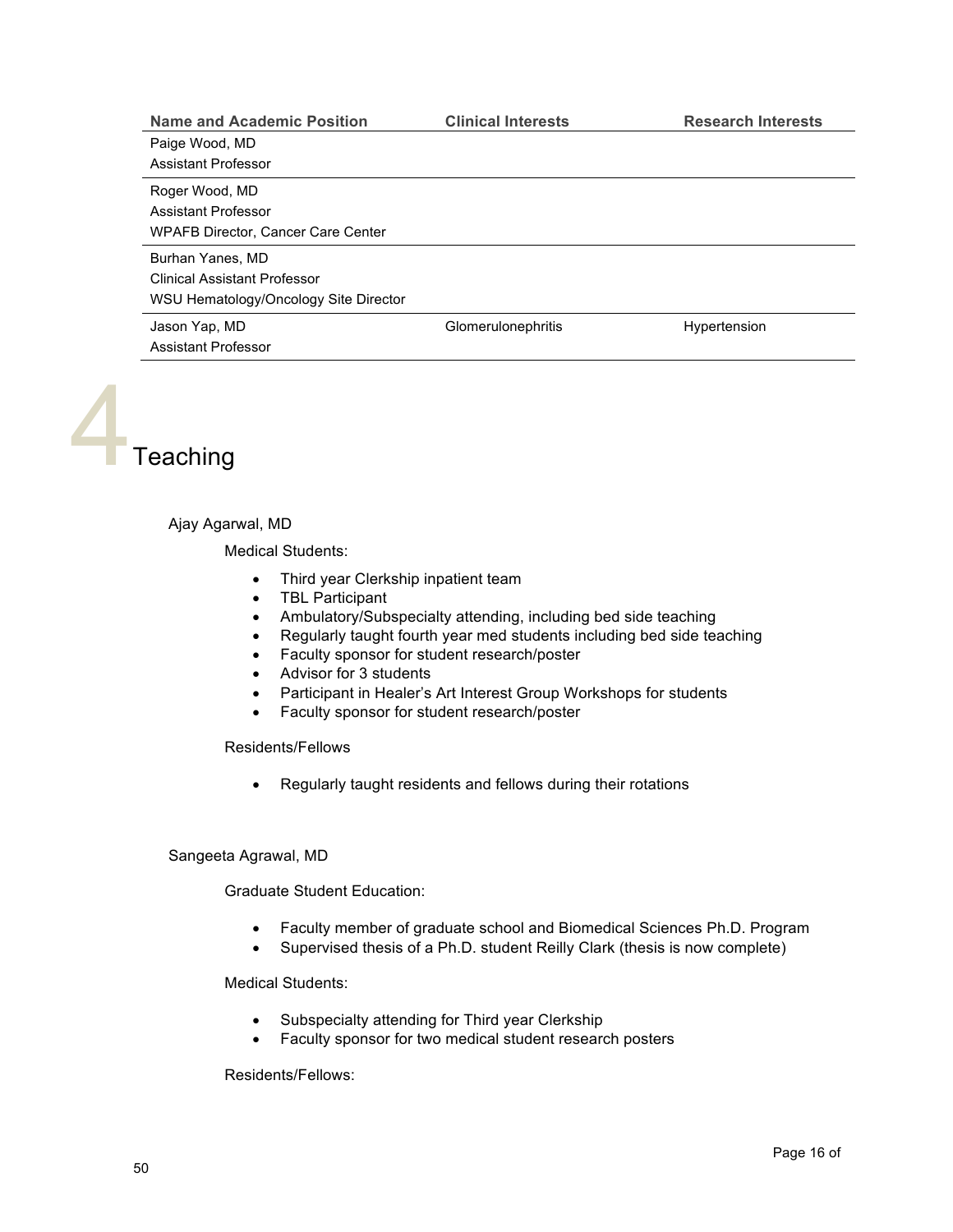- Cellular growth and neoplasia, July 2020, GI Fellows' Conference
- Esophagus Potpourri, August 2020, GI Fellows' Conference
- Complications of Endoscopy, September 2020, GI Fellows' Conference
- High Resolution Esophageal Manometry, October 2020, GI Fellows; Conference
- CRC Screening Guidelines, November 2020 GI fellows Conference
- FAP, FAP Variants, MUTYH Polyposis, November 2020, GI fellows" Conference
- H. Pylori -ACG Treatment Guidelines, February 2021, GI Fellows' Conference
- Constipation- ACG Guidelines, February 2021, GI Fellows' Conference
- Journal Club, March 2021, GI fellows' Conference
- Functional Esophageal disorders, May 2021, GI fellows' Conference
- Approach to CT abdomen, May 2021, GI Fellows conference
- Interesting Radiology cases, May 2021, GI fellows conference

# Karen Arkin, MD

Medical Students:

• 4th year medical students during morning report

Residents/Fellows:

- Consulting or attending general neurology-teaching interns in IM, psychiatry and neurology
- Attending neurology residents years 2-4

# Steven Arkin, MD

Medical Students:

• Year 4 elective – Stroke service

Residents/Fellows:

- Morning report for Psychiatry residents, IM residents, and Neurology residents
- Teaching rounds on Neurology stroke service
- Resident Neurology noon conference on stroke service

Catherine Bacheller, MD

Residents/Fellows:

• Core faculty for Internal Medicine residency program

# Katelyn Booher, MD

Medical Students:

- Year 4 ID elective
- Year 3 Clerkship subspecialty attending
- Support medical student research

Residents/Fellows:

• Faculty for ID Fellowship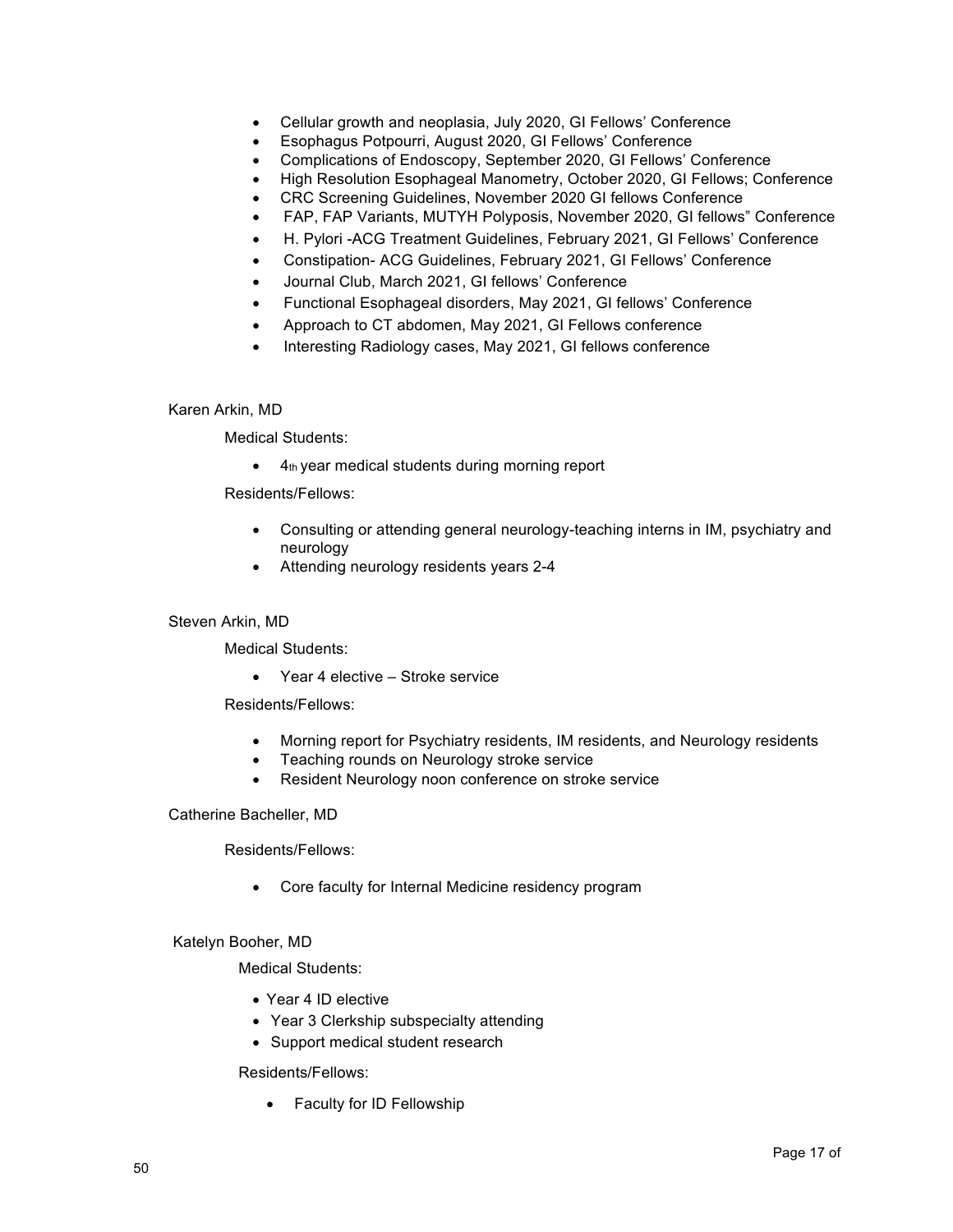• IM Resident ID rotation

Dean Bricker, MD

Medical Students:

• Ward attending/teaching  $-3^{rd}$  and  $4^{th}$  year medical students

Residents/Fellows:

- Ward attending/bedside teaching of IM residents
- Morning conference
- Attend/teach Noon Conferences, daily
- Facilitate small groups/team-based learning at resident forum weekly

# Gregory Buchek, MD

Residents/Fellows:

• Supervised 11 residents (IM wards attending and ID consultant rotation)

Steven Burdette, MD

Medical Students:

- Host and Defense PI. Beta lactam antibiotics
- BCR Pi: CNS infections and demyelination
- Bootcamp: BBP
- Staying alive: Pericardial Disease, Endocarditis and Myocarditis

# Residents/Fellows:

- COVID for Residents noon conference
- Clostridium difficile noon conference
- LRTI noon conference
- ICU Lecture: COVID-19 treatment
- Neurology resident presentation: CA-UTI and COVID-19
- Fellows Chapter Review: HHV6 and BK virus
- ICU lecture COVID
- Fellows Chapter Review: Anthrax and Sporothrix
- Fellows Chapter Review: Chlamydia
- Surgical residents: colon infections
- Fellows Chapter Review: Vascular and orthopedic infections

# Kathryn Burtson, MD

- WSU Research Coordinator
- Matched 9 medical students to local research projects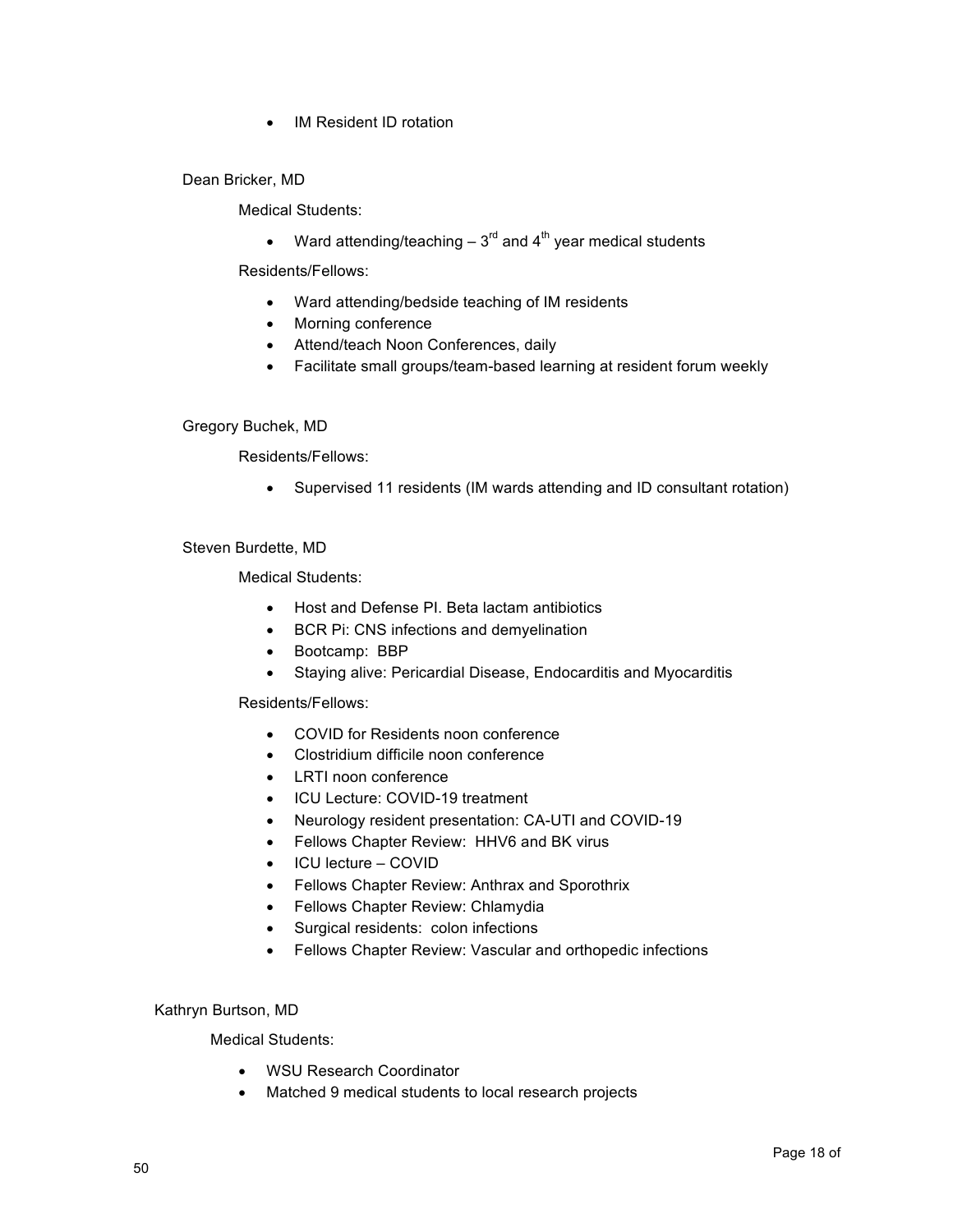- Preceptor, Medical Services Unit
- Preceptor, Internal Medicine Clinic

- Graduate student education including thesis supervision
- Preceptor, Interservice PA Program
- Preceptor, UC Family Nurse Practitioner Program
- Curriculum development POCUS for Internal Medicine
- Flipped classroom in IM residency to train 170 IM residents 104 ABIM topics
- Chief Curriculum-created 12 monthly faculty development sessions for annual Chief Residents, APD's, PD, and Department Chair.

Esteban Cheng-Ching, MD

Residents/Fellows:

• Training Vascular Neurology Fellows

# Evan Fisher, MD

Medical Students:

• Course on blood pressure, acid-base, electrolyte, and renal physiology

Residents/Fellows:

- Residency director of education in nephrology
- Nephrology clinical educator Wright Patterson rotations
- Multiple lectures related to advanced blood pressure management adrenal physiology

# Caelan Ford, MD

Medical Students:

• Preceptor for MS3 students on Neurology rotations at WPMC

Residents/Fellows:

• Preceptor for resident rotations in Sleep Medicine (USAF and WSU) at WPMC

Ankur Gupta, MD

Medical Students:

- Endocrine Course lecturer
- Associate Clerkship Director
- Endocrine rotation for medical students at VAMC and WSP endocrine clinic
- Advisor for medical students

Residents/Fellows:

- Noon conference lectures at VAMC
- Procedure workshop, Simulation Center at Dayton VAMC
- Advance Simulation Interprofessional Fellowship Program, VISN 10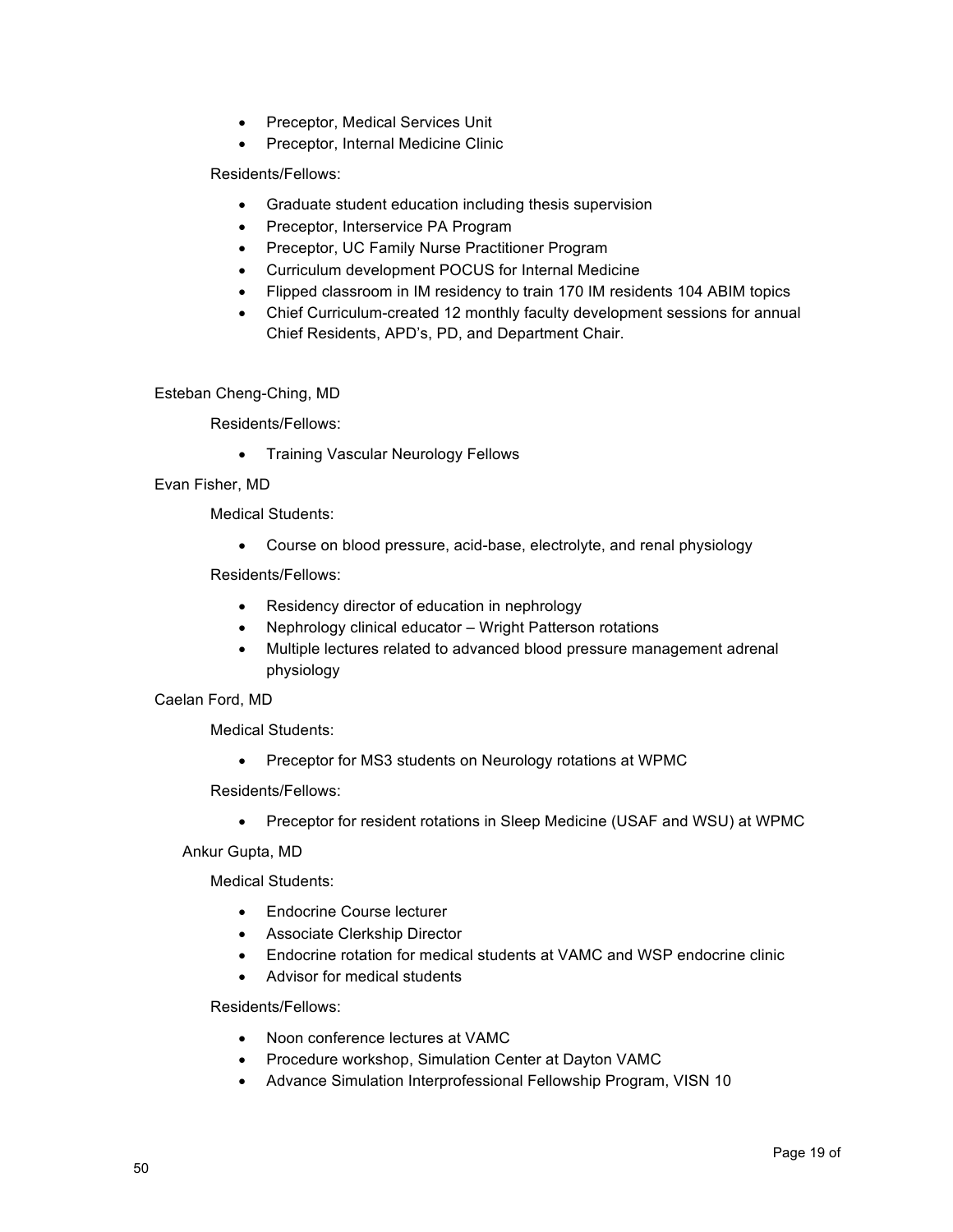Harrison Hawley, MD

• Infectious Disease Journal club monthly – fellows and faculty

Thomas Herchline, MD

Medical Students:

- Foundations Global Health Foundations Co-Director
- Foundations RBC Infections
- Foundations HIV
- Foundations Upper Respiratory Infections
- Foundations Standard Precautions and Occupational Exposures
- Faculty Mentor for Student Research
	- o Jacqueline Jepsen, Use of natural remedies in rural Jamaica
	- o Kajanna McKenzie, Prevalence of diabetes mellitus and hypertension in St. Mary, Jamaica
	- o Kaitlan Vossen, Age-related distribution of BMI and correlation with type 2 diabetes in Eastern Jamaica

Residents/Fellows:

- Attending for Fellow in Infectious Diseases Outpatient Clinic
- Attending for General Internal Medicine Service
- HIV Diagnosis and Treatment (Noon Conference)
- STD Diagnosis and Treatment (Morning Conference)
- Pneumonia Diagnosis and Treatment (ID Fellows Board Review)
- Extra-Pulmonary Tuberculosis (ID Fellows Board Review)
- MDR Tuberculosis (ID Fellows Board Review)

# John Hughes, MD

Medical Students:

• Supervise third year medical students during their time in clinic

Residents/Fellows:

- Supervise the residents in clinic
- Helped develop a research project, ongoing supervision
- Formed a weekly research team in which produced an abstract that was submitted to JAMA
- Supervise noon lectures at the clinic

# Bradley Jacobs, MD

- Neuroscience Clerkship (NRL-891) attending physician and preceptor for  $3<sup>rd</sup>$  and  $4<sup>th</sup>$  year medical students
- Weekly Neurology case conference
- Supervise Neurology noon conference
- Supervise Journal Club
- Supervise and organize Morning Report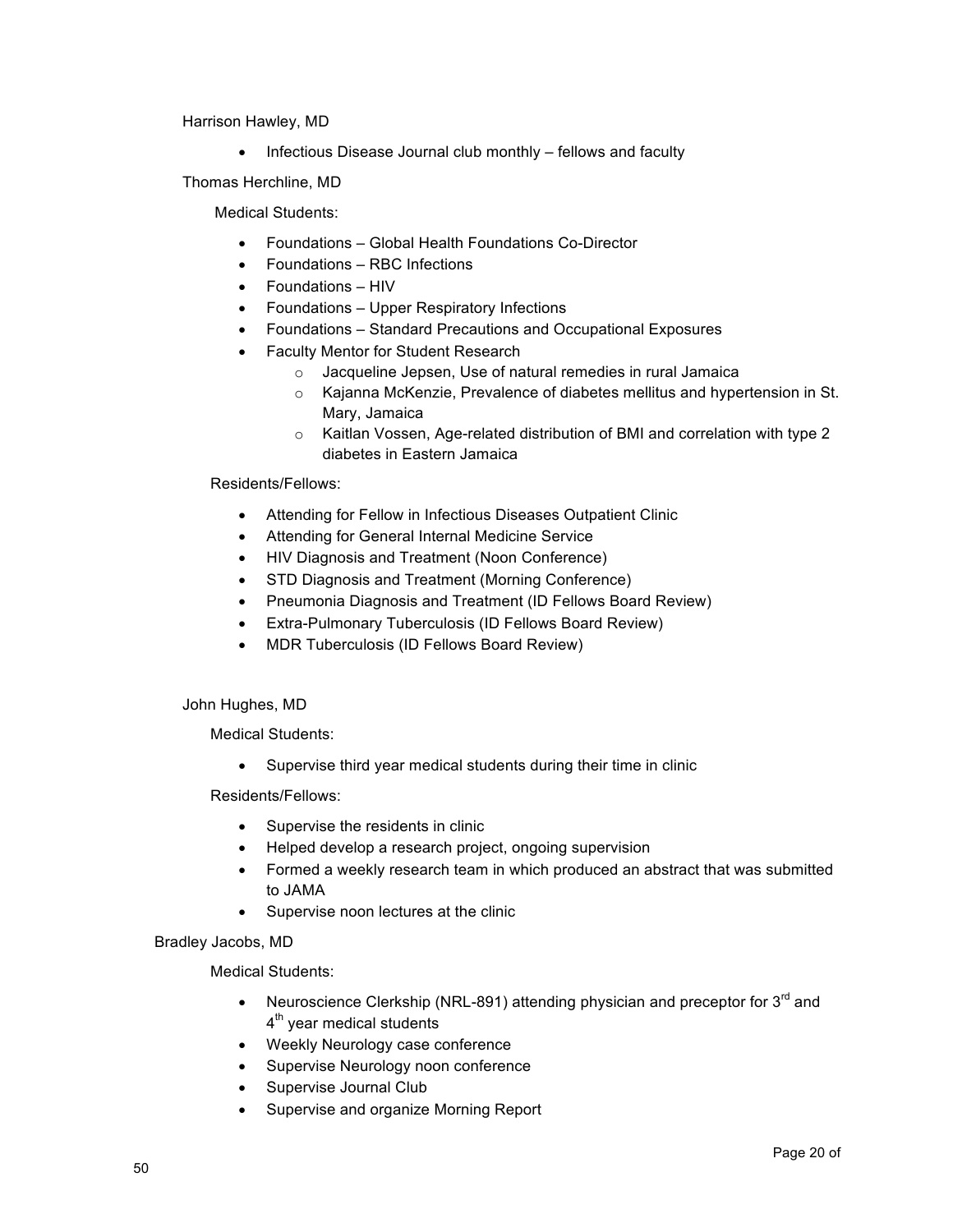- Supervise monthly Morbidity and Mortality conference
- Attending Physician for inpatient Stroke service at MVH, teaching  $3<sup>rd</sup>$  year medical students
- Attending Physician for inpatient General Neurology admit service at MVH, teaching  $3<sup>rd</sup>$  year medical students
- Attending Physician for Neurology Resident Continuity Clinic and Stroke Clinic, teaching  $3<sup>rd</sup>$  and  $4<sup>th</sup>$  year medical students

- Neurology Residency Program Director
- Weekly Neurology case conference
- Supervise Neurology noon conferences
- Supervise Journal Club
- Supervise monthly Morbidity and Mortality conference
- Supervise and organize Morning Report
- Coordination of internal medicine and psychiatry residents, and geriatric fellow Neurology rotations
- Attending Physician for inpatient Stroke services at MVH, teaching Neurology, Internal Medicine, and Psychiatry residents
- Attending Physician for inpatient General Neurology admit service at MVH, teaching Neurology residents
- Attending Physician supervising Neurology residents in Continuity Clinic and Stroke Clinic

# Devin Kelly, DO

Residents/Fellows:

- Clinical supervision of 26 residents per year
- Infectious Disease lectures several times weekly

#### Geetika Kumar, MD

Medical Students:

Students on Hematology/Oncology rotation

Residents/Fellows

- Residents on Hematology/Oncology rotation
- Fellows in Hematology/Oncology Fellowship
- Topic reviews for residents and fellows

# James Lamb, MD

- Preceptor on MVH Inpatient Services
- Preceptor in the Ambulatory Clinic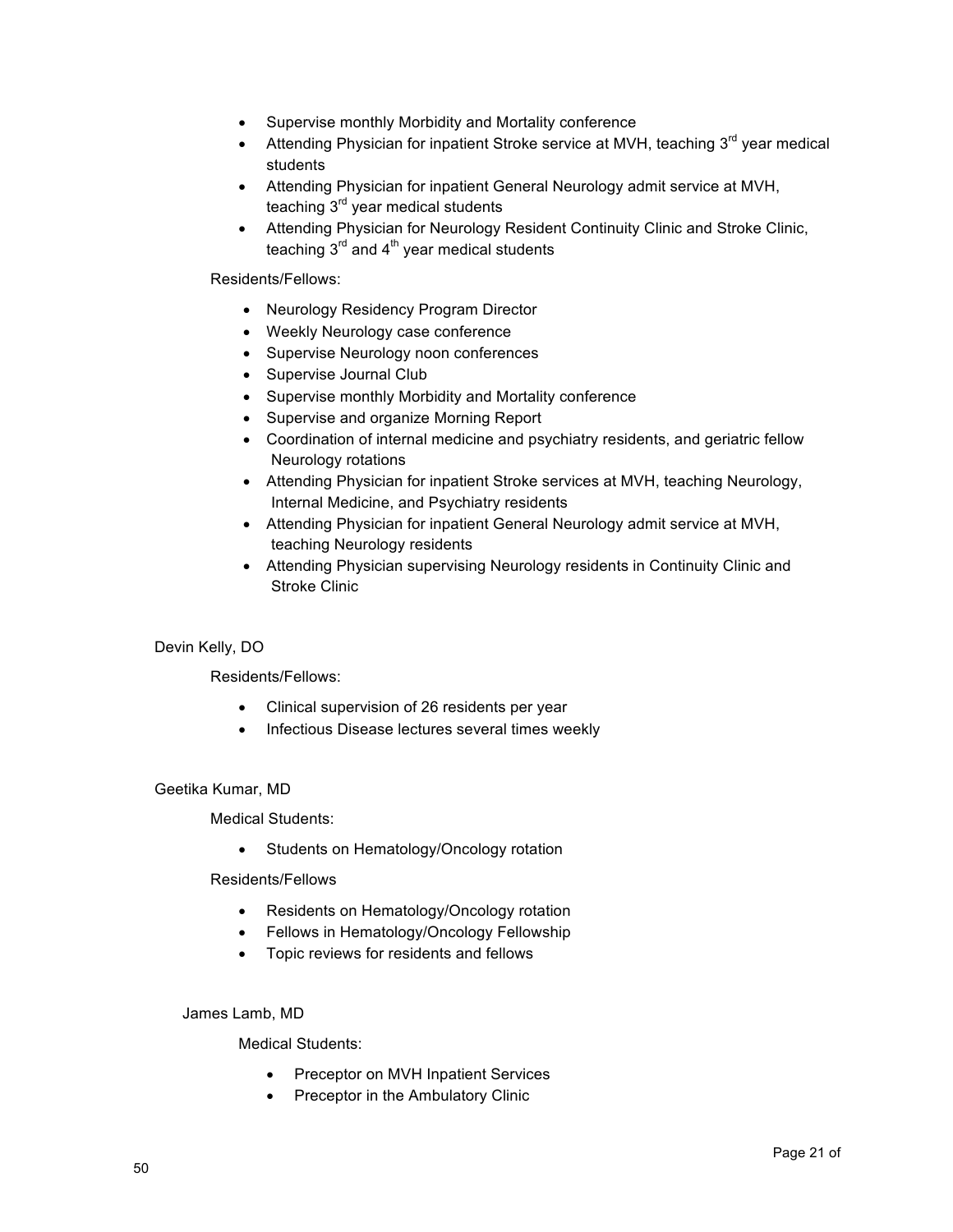- Third Year Elective Rotation in Telemedicine
- Team-based learning Facilitator for  $3<sup>rd</sup>$  year medical students
- Pilot program "Chairman's Rounds"

- Residency Program Director
- Preceptor on Inpatient Service
- Preceptor in the Ambulatory Clinic

Ronald Markert, Ph.D.

Medical Students:

• Matching medical students with research mentors (faculty, fellows, residents)

Residents/Fellows:

- One-on-one planning meetings with IM and Neurology residents on scholarly activity requirement
- Journal club for IM residents and fellows: assistance with critical appraisal
- Academic appointment and promotion in a medical school: role of research for the clinical/teaching track – Internal Medicine Chief Residents: November 19, 2020
- New IM and Neurology resident orientation to scholarly activity: June 15, 2021

# Luke McCoy, MD

Medical Students:

- Faculty Facilitator for select Endocrine portions of Beginning to End Course
- Facilitator for Wright Q for Staying Alive Course
- Internal Medicine Clerkship Director
- Facilitator for  $3^{rd}$  year clerkship bootcamp for finishing  $2^{nd}$  year students
- Faculty for Clinical Medicine Doctoring Course
- Inpatient Attending at MVH for  $3^{rd}$  year clerkship and  $4^{th}$  year sub-internship

# Residents/Fellows:

- Inpatient Attending for MVH ward teams
- Participant in morning report sessions at MVH
- Preceptor at resident clinic
- Resident Advisor for 6 residents

# Cassandra Milling, MD

- Didactics during Neurology Clerkship
- Precepting in Neurology clinic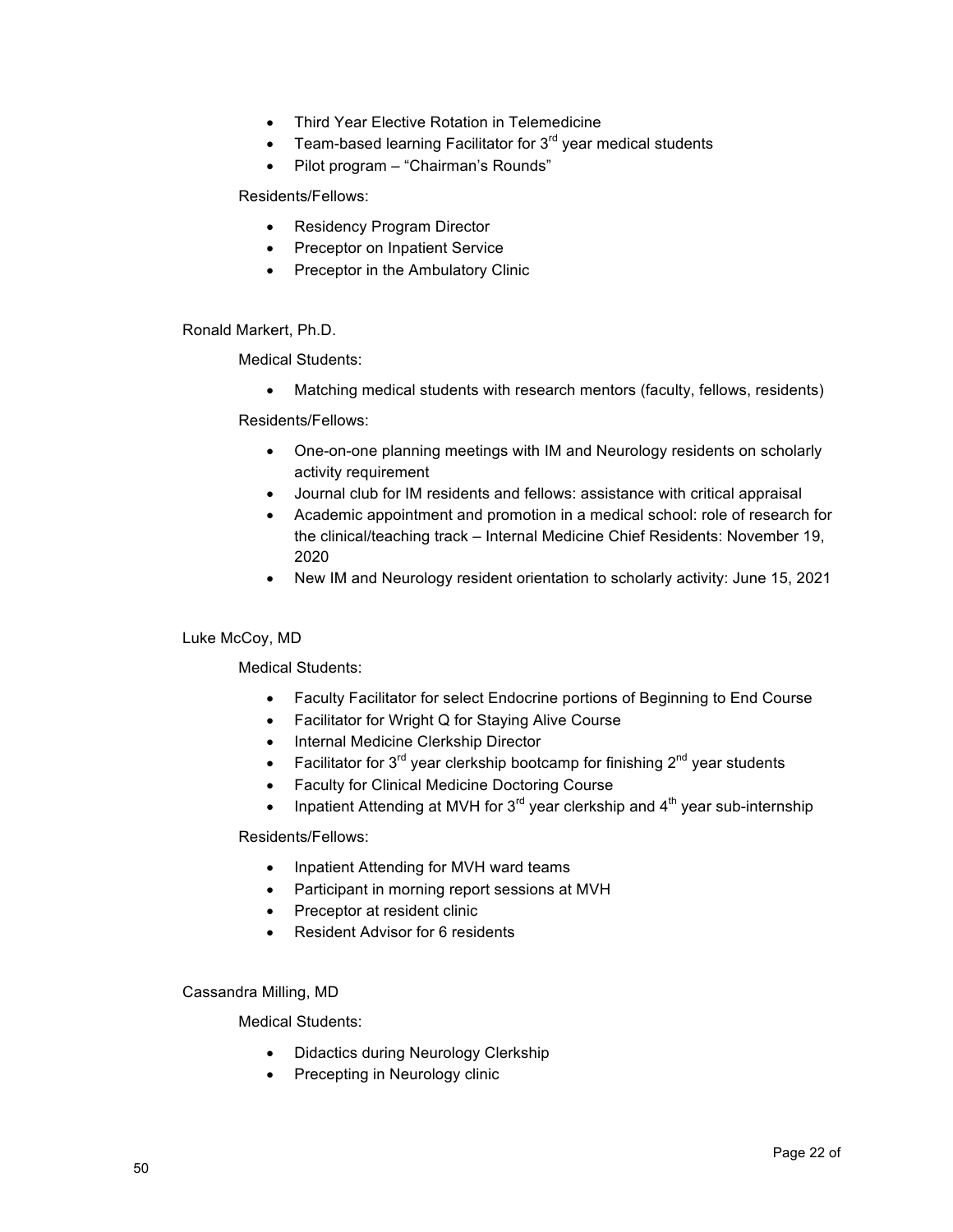• Precepting in Neurology clinic

# Basanti Mukerji, MD

Optometry Students:

• Clinic rotation to see shared diseases and our treatment regimens

Residents/Fellows:

- Resident Rheumatology rotations
- Inpatient Rheumatology teaching
- Resident Board Review in Rheumatology
- Outpatient Rheumatology clinic
- Special injection clinics where residents learn to do joint injections
- Musculoskeletal Ultrasound

# Amith Parekh, MBBS

Residents/Fellows:

• Ward attending for Internal Medicine rotation

# Barbara Phillips, MD

Medical Students:

- Helped teach the neuro exam
- Inpatient and Outpatient clinic neurology and subspecialty epilepsy attending

Residents/Fellows:

- Inpatient General Neurology attending
- Inpatient Epilepsy monitoring Unit attending Clinical and EEG teaching

Nursing EEG Technologists:

- Teaching rounds through the year regarding epilepsy, inpatient care
- Review of EMU patients, follow up
- Review of technical issues, updates

# John Shrader, MD

- Outpatient teaching of MS 3 and MS 4 medical students
- Small-group preceptor for ICM1
- Associate Clerkship Director for MS 3 medical students at KMC includes 3-4 teaching sessions per month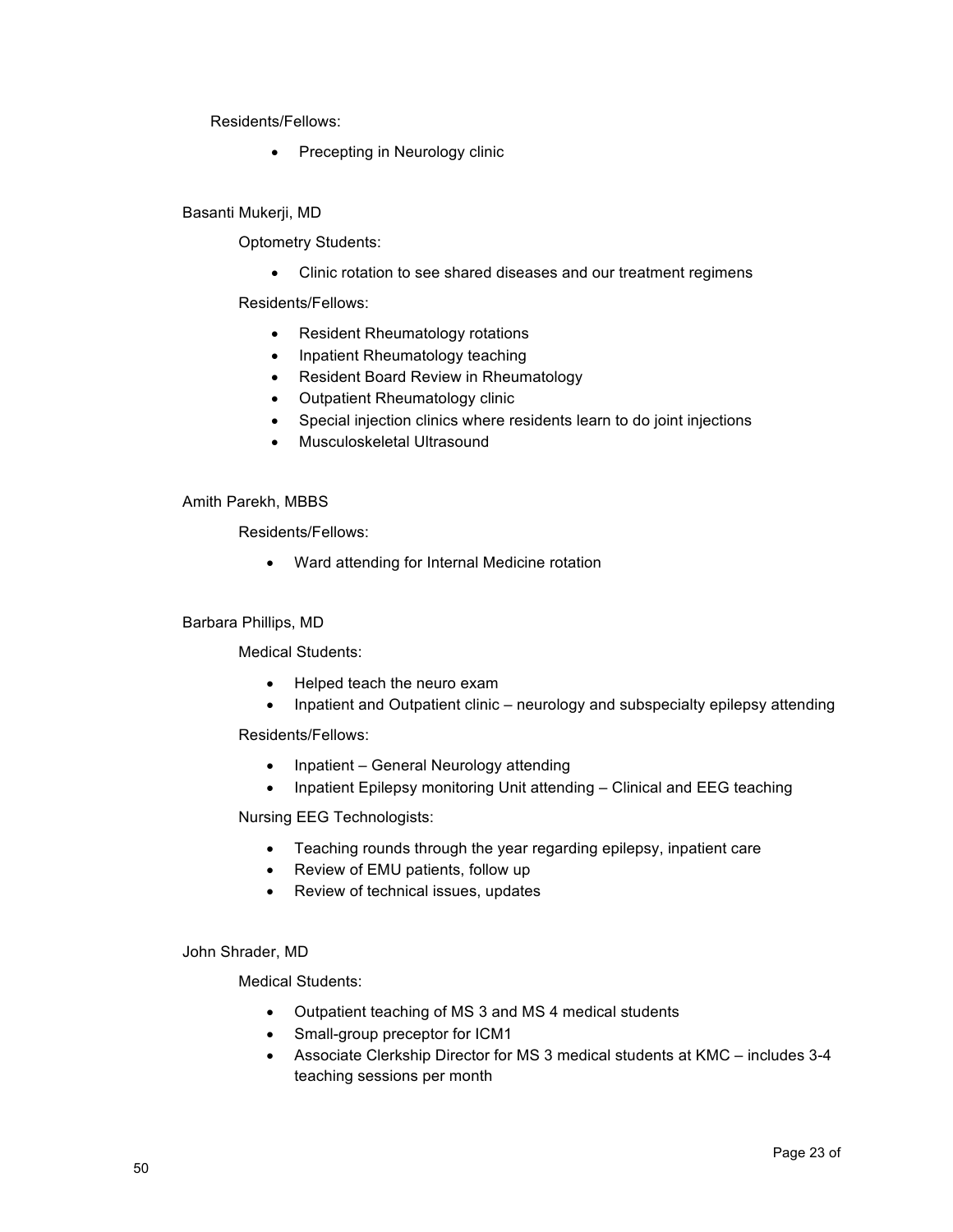- Program Director for the Transitional Year Residency Program and the Director of Medical Education at KMC
- Outpatient teaching of both TY and IM residents

# Cynthia Solomon, RPh

Residents/Fellows:

• Developed Online Primer for Primary Care Clinicians and Residents as part of fundamentals course in Evidence based Tobacco 4-6 hours of online education as part of Rx for Change program for residents and faculty

# Glen Solomon, MD

Medical Students:

- Advisor/meet with all students applying to IM residencies
- Faculty sponsor for student research

Residents/Fellows:

• Teach residents at Morning Report, Forum, and Noon Conference

# **Continuing Medical Education**

# **Grand Rounds / Symposiums / CME / Webinars**

Ajay Agarwal, MD

• Presented 1 Grand Rounds at the Dayton VA Medical Center

Sangeeta Agrawal, MD

• Grand Rounds - "AI in GI", Jan. 2021, Dayton VA Medical Center

Steven Burdette, MD

- CME lecture "Myths and Fallacies around COVID-19 vaccination", March 12, 2021, Ohio Hospital Association COVID Vaccine Webinar
- Lecture "COVID-19 and the impact on public health", Sept. 24, 2020, Wright State University Introduction to Public Health
- Lecture "Antibiotic Stewardship", Oct. 15, 2020, MVH Hospitalists
- Lecture FCCS Antibiotics and sepsis
- Lecture ASP and COVID for MHH Hospitalists, Feb. 3, 2021 and Feb. 10, 2021
- Lecture "COVID-19 and the impact on public health", Sept. 25, 2021, Wright State University Introduction to Public Health
- Interprofessional Education Outbreak (IPE) Experience, April 12, 2021
	- o Infectious Pandemic
	- o Involved Pharmacy, WSUBSOM Med Students, MPH, PA and Psychology students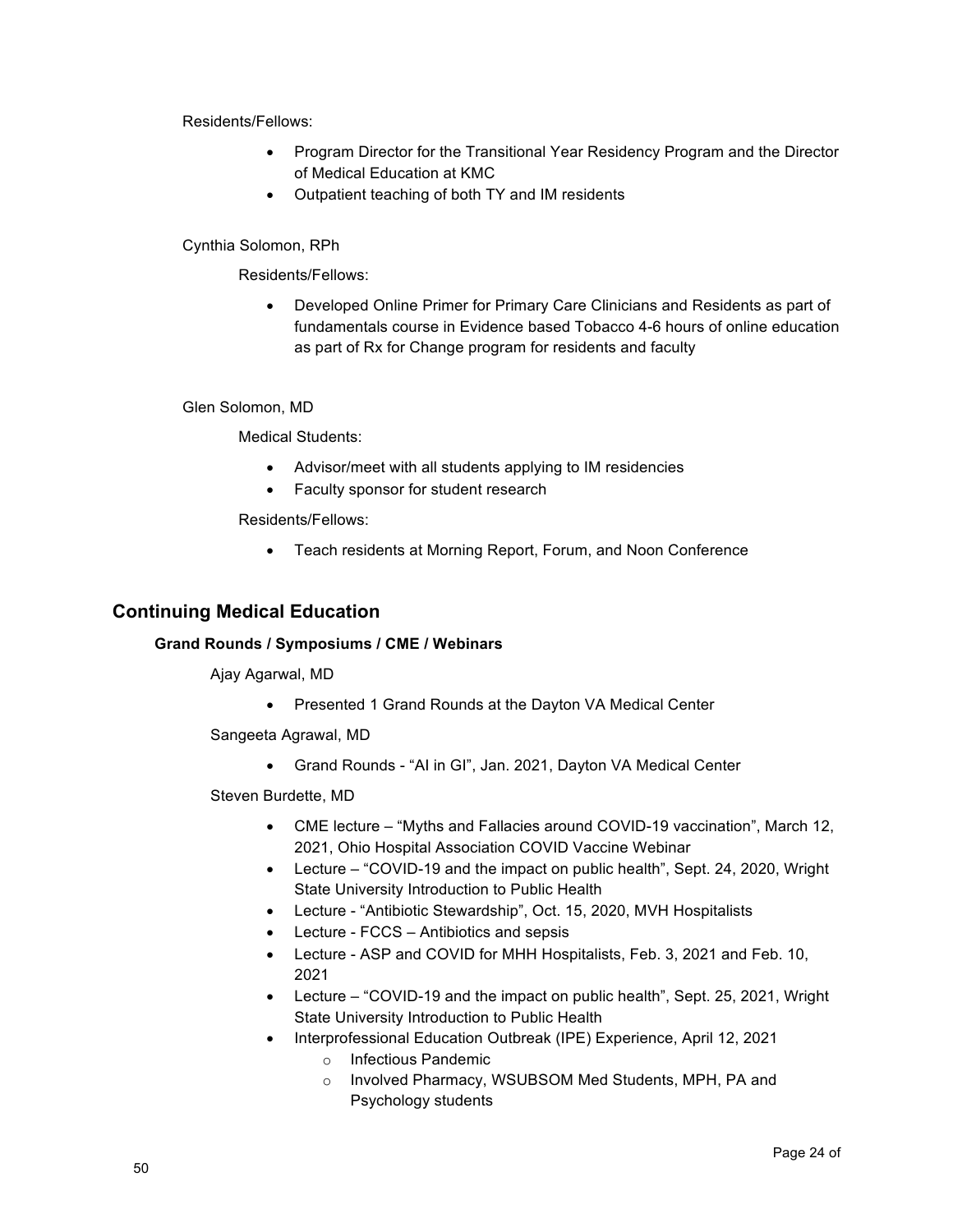- IDSA Centers of Excellence Webinar moderator Antimicrobial Stewardship in the Emergency Department: focus on collaborative antimicrobial stewardship with ED providers
- COVID-19 Vaccines Virtual Symposium. Presentation: "Clinical issues with COVID-19 vaccines. Wright State University BSOM, Jan. 19, 2021
- Applying antimicrobial stewardship to the pneumonia guidelines. Infectious Diseases Society of America Centers of Excellence Webinar. Moderator and Presenter, May,2021
- Ohio Hospital Association COVID Vaccine Webinar Myths and Fallacies around COVID-19 vaccination. March 2021

# Kathryn Burtson, MD

- CME Faculty Development Outreach for the Uniformed Services. Presented workshops, "Debriefing Simulation" – Elgin AFB. "Teaching Procedures" and "Nighttime Curriculum" at the USU workshop, 2021 – present
- CME Chief Curriculum, presented "Introduction to Curriculum", "Individualized Goal Setting", "Mid-year Reflection" annually to 10 new faculty members across 3 hospitals. 2017- present

# Harrison Hawley, MD

• Infectious Disease Case Conference monthly – students, residents, fellows, and faculty

# Bradley Jacobs, MD

- CME Physician Course Chair for Neurology Grand Rounds
- CME Physician Course Chair for Neurology Case conference

# Cynthia Solomon, RPh

- CME Mahoning Valley Medical Society "Medical Marijuana and CBD: Health Effects and Clinical Considerations". Canfield, OH, October 2021
- CME NEOMED Update in Internal Medicine 2020. "Assisting Patients with an Evidence-Based Approach to Tobacco Use Disorder, including Vaping". Rootstown, OH, December 10, 2020

# Glen Solomon, MD

- CME Mahoning Valley Medical Society "Medical Marijuana and CBD: Health Effects and Clinical Considerations". Canfield, OH, October 2021
- CME NEOMED Update in Internal Medicine 2020. "Assisting Patients with an Evidence-Based Approach to Tobacco Use Disorder, including Vaping". Rootstown, OH, December 10, 2020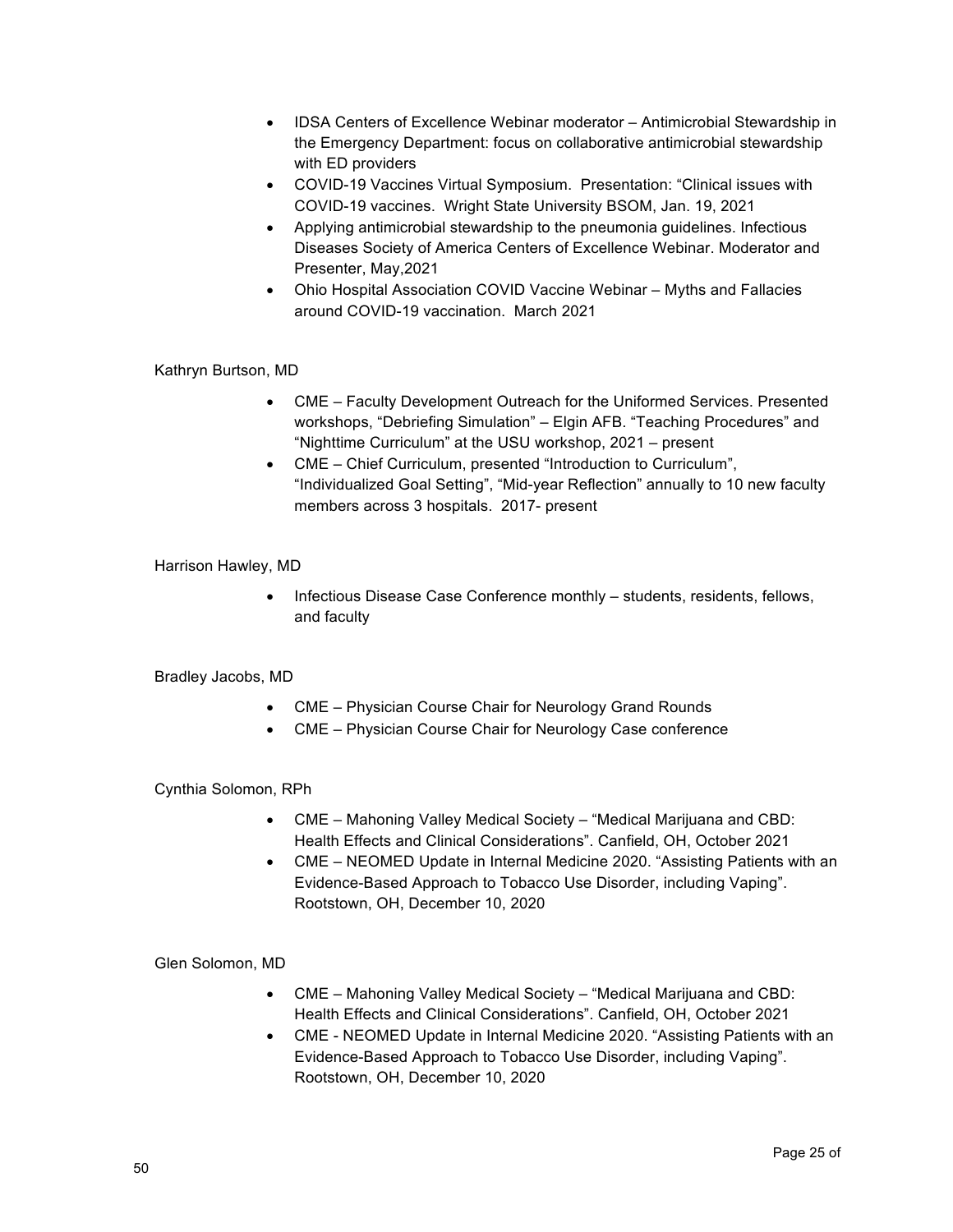

# **Funded grants**

Dean Bricker, MD

- Co-Principal Investigator, Ohio Department of Higher Education, Ohio Third Frontier, "PRESTO (Promoting Engagement for Safe Tapering of Opioids) FY 2020-21
- Co-investigator, Ohio MEDTAPP "Diabetes Consortium" FY 2020-21
- Co-investigator, Agency for Healthcare Research and Quality (AHRQ R21) "Real-time Assessment of Dialogue in Motivational Interviewing (ReadMI)" FY 2020-21
- Co-investigator, HRSA Accelerating Primary Care Transformation at Wright State (ACT-Wright).

Thomas Herchline, MD

- A Master Protocol Assessing the Safety, Tolerability and Efficacy of Anti-spike (S) SARS-COV-2 Monoclonal Antibodies for the Treatment of Hospitalized Patients with COVID-19, 2020-2021
- A Master Protocol Assessing the Safety, Tolerability and Efficacy of Anti-spike (S) SARS-COV-2 Monoclonal Antibodies for the Treatment of Ambulatory Patients COVID-19, 2020-2021
- A Phase 2 Study to Assess the Virologic Efficacy of REGN10933+REGN10987 Across Different Dose Regiments in Outpatients with SARS-CoV-2 Infection, 2020-2021

Bradley Jacobs, MD

• PI, "Atrial cardiopathy and antithrombotic drugs in prevention after cryptogenic stroke (ARCADIA) Sponsor: NINDS

Ronald Markert, PhD

- Ohio Cardiovascular Health Collaborative (CARDIO-OH): member of Data and Evaluation Team
- Ohio Diabetes Consortium: member of Data and Evaluation Team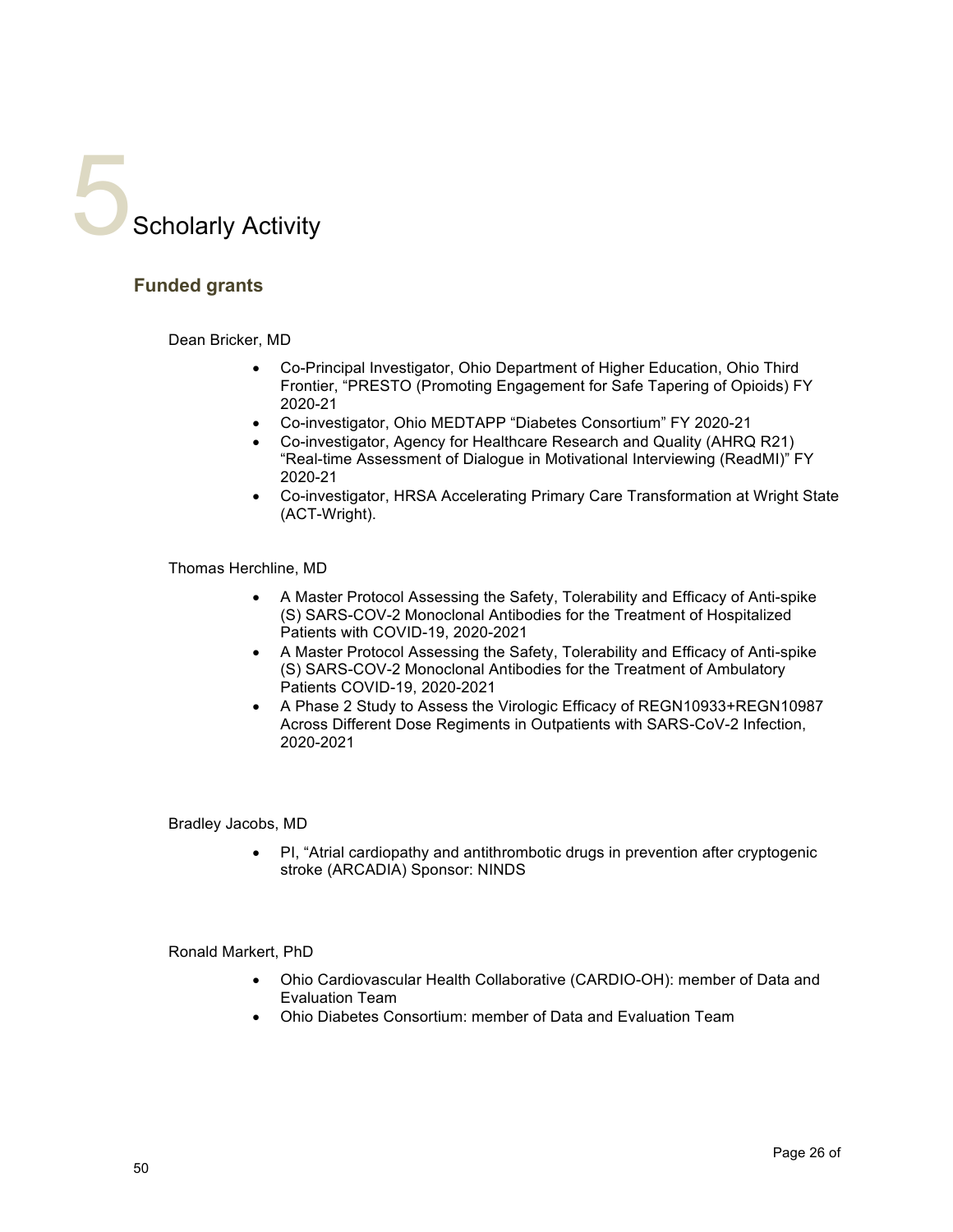Glen Solomon, MD

- MEDTAPP Cardiovascular Disease Cardiovascular Best Practices Network Collaborative. Site Co-PI. 2017-21. Funded by the Ohio Department of Health.
- MEDTAPP Ohio Diabetes Consortium. Site Co-PI. 2019-21. Funded by the Ohio Department of Health.
- MEDTAPP Ohio Diabetes QIP. Site Co-PI. 2019-21. Funded by the Ohio Department of Health

# **Publications**

#### **Journals**

Ahmad T, Linares J, Valencia D N, et al. (March 24, 2021) Severe Shivering as an Adverse Effect of Regadenoson Myocardial Perfusion Imaging. Cureus 13(3): e14091. doi:10.7759/cureus.14091

Hussain W, Aurand W, Onuorah N, Krstevski G, Markert R, Springer K, Agrawal S. Improving Fecal Immunochemical Testing Rates for Colon Cancer Screening in the Outpatient Setting. Southern Medical Journal Feb 2021; Volume 114, Number 2:77-80. PMID: 33537787

Krishnamurthy P, Agrawal S. Kayexalate-induced colitis and rectal stricture. BMJ Case Reports 2020;13: e234991.doi: 10.1136/bcr-2020-234991. PMID: 33318260

Hershberger PJ, Pei Y, Bricker DA, Crawford TN, Shivakumar A, Vasoya M, Medaramitta R, Rechtin M, Bositty A, and Wilson JF. Advancing motivational interviewing training with artificial intelligence: ReadMI. Advances in Medical Education and Practice 2021; 12: 613-618.

Hershberger PJ, Bricker DA, Conway K, Torcasio MH. Turning "lose-lose" into "win-win": what is good for them is good for us! Medical Science Educator. 2021; 31: 1177-81.

Hershberger PJ, Martensen LS, Crawford TN, and Bricker DA. Promoting Motivational Interviewing in Primary Care: More than Intention. PRiMER 2021; 5:7

Bricker D. Does this patient have jugular venous distension? Vein finder-enhanced assessment of jugular venous pressure. Clin Case Rep. 2021; 00:1-3.

Conway K, Hershberger P, Bricker DA, and Castle A. Flipped Exam Room. Journal of Medical Education and Curricular Development, Dec 2020; 7:1-5.

Brian P Elliott, MD, USAF, MC, **Gregory M Buchek**, MD, USAF, MC, Matthew T Koroscil, MD, USAF, MC, Characteristics, Treatment, and Outcomes of Patients With Severe or Life-threatening COVID-19 at a Military Treatment Facility—A Descriptive Cohort Study, Military Medicine, 2021;, usab055, https://doi.org/10.1093/milmed/usab055

**Gregory Buchek**, MD, Katrin Mende, PhD, Kalyani Telu, MS, Susan Kaiser, BS, Jamie Fraser, MPH, Indrani Mitra, MS, Jason Stam, BS, Tahaniyat Lalani, MBBS, MHS, David Tribble, MD, DrPH, Heather C Yun, MD, Travel-associated multidrug-resistant organism acquisition and risk factors among US military personnel, Journal of Travel Medicine, Volume 28, Issue 3, April 2021, taab028, https://doi.org/10.1093/jtm/taab028

Thomas JM, Burtson KM. Scurvy: A Case Report and Literature Review. Cureus. 2021 Apr 5;13(4):e14312. doi: 10.7759/cureus.14312. PMID: 33968522; PMCID: PMC8099386.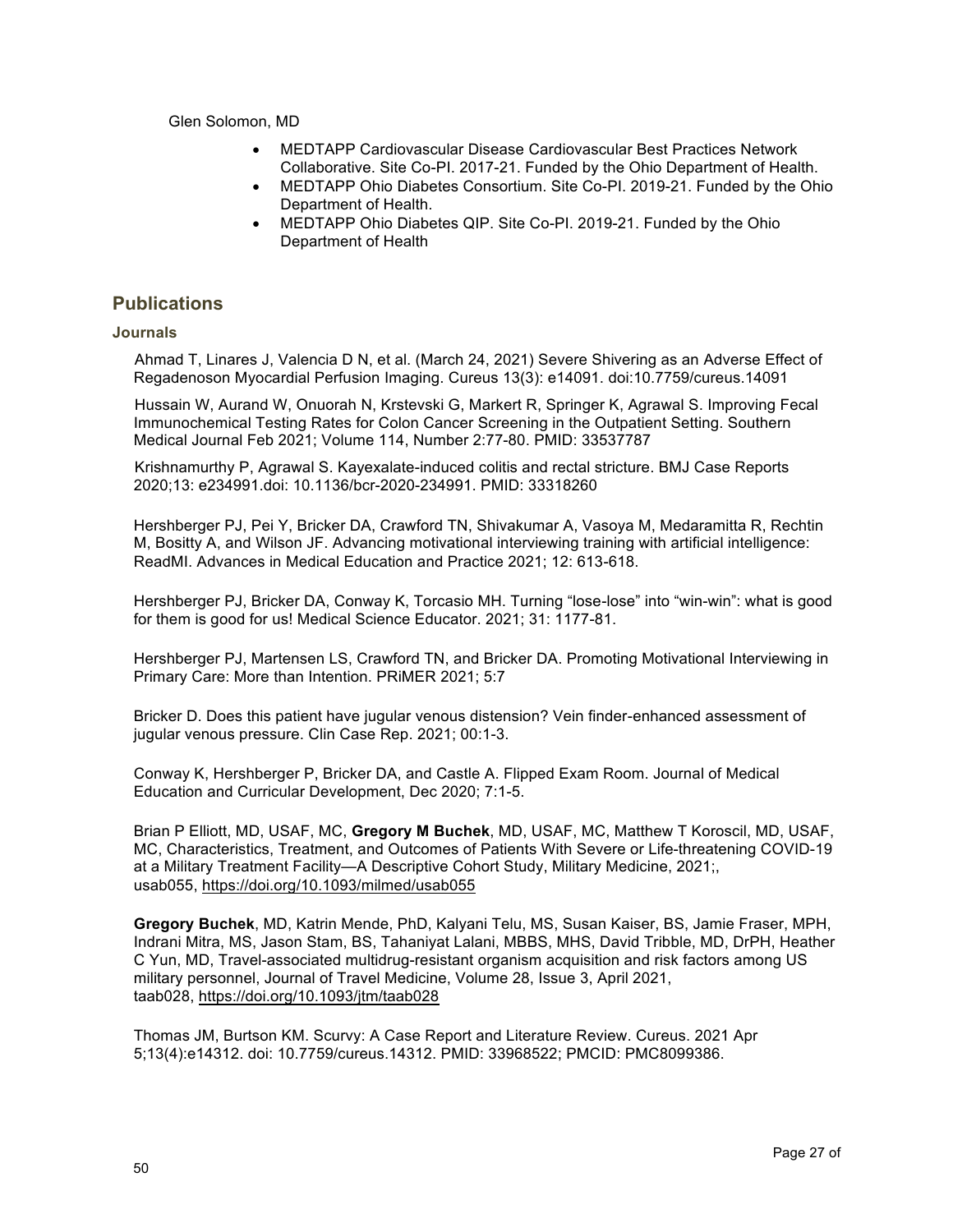Burtson KM, Bishop J. Prevasculitic Eosinophilic Granulomatosis With Polyangiitis. Cureus. 2021 Apr 23;13(4):e14649. doi: 10.7759/cureus.14649. PMID: 34055509; PMCID: PMC8144070.

Karr E, Chung T, Burtson K, Markert R, Kelly D. Bamlanivimab Use in a Military Treatment Facility. Mil Med. 2021 May 16:usab188. doi: 10.1093/milmed/usab188. Epub ahead of print. PMID: 33993281

Shahmohammadi A, Burtson KM. Acute Right Ventricular Dysfunction Secondary to Hereditary Angioedema Exacerbation. Cureus. 2021 May 30;13(5):e15336. doi: 10.7759/cureus.15336. PMID: 34235015; PMCID: PMC8241184.

Theis SR, Li PC, Kelly D, Ocampo T, Berglund A, Morgan D, Markert R, Fisher E, Burtson K. Perceptions and Concerns Regarding COVID-19 Vaccination in a Military Base Population. Mil Med. 2021 Jun 12:usab230. doi: 10.1093/milmed/usab230. PMID: 34117501.

Wright KB, Burtson KM. Ruptured Renal Abscess From Streptococcus agalactiae Invasion in a Postpartum Female. Cureus. 2021 Jun 16;13(6):e15701. doi: 10.7759/cureus.15701. PMID: 34290911; PMCID: PMC8288605.

Central Hypothyroidism Resolved with Bariatric Surgery: Endocrine Practice Volume 27, Issue 6, Supplement, June 2021, Page S177. Sophia Proschel, Ankur Gupta (Senior Author).

Hawley, HB. Sepsis produces micro thrombosis and not coagulation: implications for sepsis therapy. Annals of Public Health Reports 4:87-91, 202

Jang, T, Elliott, B, Herman, D, Booher, K. Odontogenic Brain Abscess with Campylobacter gracilis and Fusobacterium nucleatum Complicated by Rupture into the Ventricle. Infectious Disease in Clinical Practice. June 18, 2021.

Mwandia G, Simon RQ, Polenakovik H, Booher KJ. Neisseria Gonorrhoeae Spontaneous Bacterial Peritonitis. Case Rep Infect Dis. 2021;2021:8865339. 2021 Mar 12.

A retrospective cohort study assessing acute kidney injury and renal recovery among septic patients empirically treated with vancomycin piperacillin–tazobactam versus vancomycin cefepime. Brian Pacca Elliott, Michael M Tang, Joshua Alexander Madden, Ronald James Markert, Steven Dale Burdette, Craig Matthew Pleiman, Emily Claire Speelmon Intern Emerg Med. 2021 Jun 5 : 1–9. doi: 10.1007/s11739-021-02772-2 [Epub ahead of print]

Treatment of Community-Acquired Pneumonia in Immunocompromised Adults: A Consensus Statement Regarding Initial Strategies. Ramirez JA, Musher DM, Evans SE, Dela Cruz C, Crothers KA, Hage CA, Aliberti S, Anzueto A, Arancibia F, Arnold F, Azoulay E, Blasi F, Bordon J, Burdette S, Cao B, Cavallazzi R, Chalmers J, Charles P, Chastre J, Claessens YE, Dean N, Duval X, Fartoukh M, Feldman C, File T, Froes F, Furmanek S, Gnoni M, Lopardo G, Luna C, Maruyama T, Menendez R, Metersky M, Mildvan D, Mortensen E, Niederman MS, Pletz M, Rello J, Restrepo MI, Shindo Y, Torres A, Waterer G, Webb B, Welte T, Witzenrath M, Wunderink R.Chest. 2020 Nov;158(5):1896-1911. doi: 10.1016/j.chest.2020.05.598. Epub 2020 Jun 16.PMID: 32561442

Jennifer C. Hughes, JoAnna Evans, Garrett Goodman, Alexandrea Oliver, Tanvi Banerjee, John G. Hughes, Larry Lawhorn (2021) A Usability Analysis on the Development of Caregiver Assessment Using Serious Gaming Technology (CAST) Version 2.0: A Research Update, Journal of Technology in Human Services, 39:1, 68-91, DOI: 10.1080/15228835.2020.1861576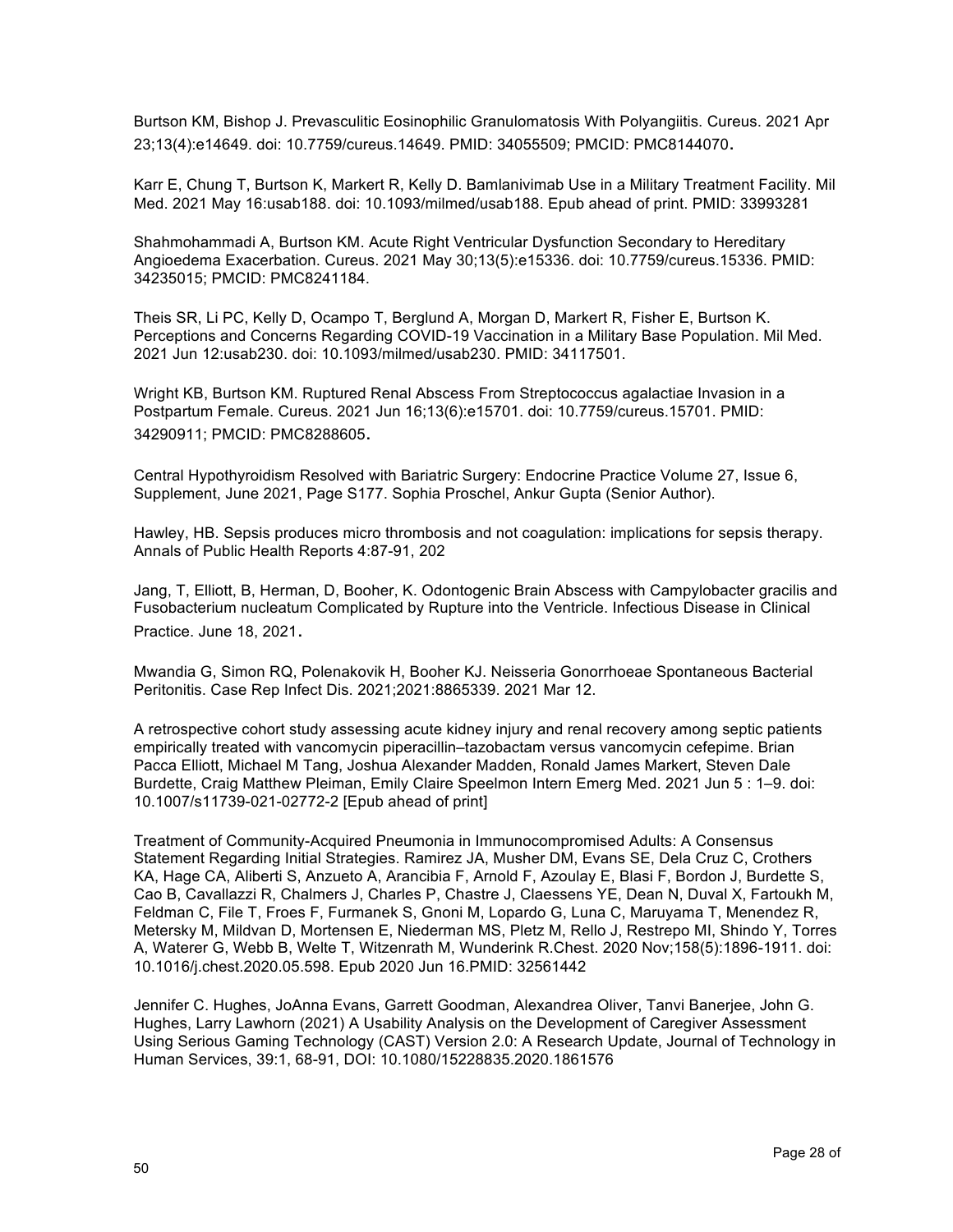Development of a Daily Use Caregiver Sleep Survey (DUCSS):A Mixed-Method Design GeroPsych The Journal of Gerontopsychology and Geriatric Psychiatry GEROPSYCH-D-19-00054R2 Accepted for publication 5/24/2020 Hughes, Jennifer Christine; Romine, William; Banerjee, Tanvi; Goodman, Garrett Gwyn; Hughes, John G.; Lawhorn, Larry Wayne; Edwards, Abby

Predicting Sleep Quality in Osteoporosis Patients Using Electronic Health Records and Heart Rate Variability. Sadeghi, Reza; Banerjee, Tanvi; Hughes, John G. 2020 42<sup>nd</sup> Annual International Conference of the IEEE Engineering in Medicine and Biology Society (EMBC) in conjunction with the  $43<sup>rd</sup>$  Annual Conference of the Canadian Medical and Biological Engineering Society (EMBC 2020) Montreal, Canada, on July 20-24, 2020 Accepted April 27, 2020

Jayani R, Markert RJ, Heard A, Kumar G. Distress evaluation in a Veteran Affairs oncology clinic. Supportive Care in Cancer 2021; 29: 1065-1071.

Hussain W, Aurand W, Onuorah N, Krstevski G, Markert RJ, Springer K, Agrawal S. Improving fecal immunochemical testing rates for colon cancer screening in the outpatient setting. Southern Medical Journal 2021; 114: 77-80.

Dinh B, Hussain W, Chan C, Markert RJ, Krishnamurthy P. Endoscopic yield in anemia of chronic disease: a single-center retrospective study of U.S veteran population. Clinical Research: Open Access 2021; 7(1): dx.doi.org/10.16966/2469-6714.164

Abdul Jabbar A, Maqam K, Mulamalla R, Markert RJ, Ahsan C. Exercise-induced B-natriuretic peptide elevation: a test of exercise-tolerance and fatigue. American Journal of Physiology: Heart and Circulatory Physiology (in press)

Wei A, Markert RJ, Connelly C, Polenakovik H. Reduction of central line-associated bloodstream infections in a large acute care hospital in Midwest United States following implementation of a comprehensive central line insertion and maintenance bundle. Journal of Infection Prevention (in press)

Kim H, Markert RJ, Burtson K. Battlefield acupuncture appears to be an effective therapy for pain management. Acupuncture in Medicine (in press)

Elliott BP, Tang M, Madden J, Markert RJ, Burdette S, Pleiman C, Speelmon EC. A retrospective cohort study assessing acute kidney injury and renal recovery among septic patients empirically treated with vancomycin piperacillin-tazobactam versus vancomycin cefepime. Internal and Emergency Medicine (in press)

Karr E, Chung T, Kelly D, Markert RJ, Burtson K. Bamlanivimab use in a military treatment facility. Military Medicine (in press)

Li P, Theis S, Kelly D, Ocampo T, Berglund A, Morgan D, Markert RJ, Fisher E, Burtson K. Impact of an education intervention on COVID-19 vaccine hesitancy in a military base population. Military Medicine (in press)

Theis S, Li P, Kelly D, Ocampo T, Berglund A, Morgan D, Markert RJ, Fisher E, Burtson K. Perceptions and concerns regarding COVID-19 vaccination in a military base population. Military Medicine (in press)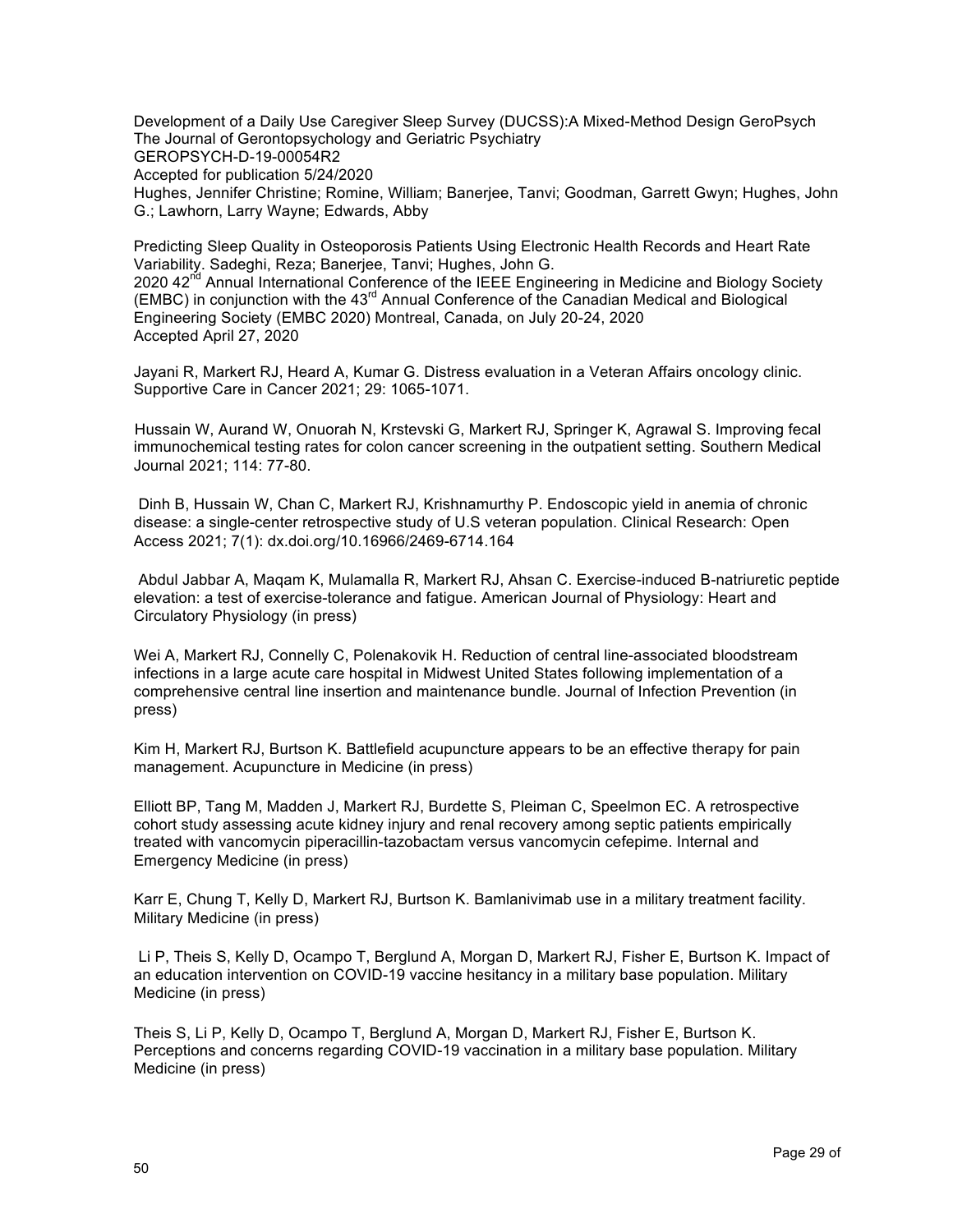Massoud M, Markert RJ, Dizmang J, Scott J, Burtson K. Examining the initial prescription leading to long-term opioid use at a military medical treatment facility. Journal of Opioid Management (in press).

Zingas N, Tollefson J, Mukerji B, Mukerji V: Hot tub syncope-Uncommon but not always harmless. Annals of Cardiology and Vascular Medicine. 2020; 3(1): 1025

Cha D, Wang F, Mukerji B, Mukerji V: Statin induced necrotizing autoimmune myositis-Diagnosis and management. Cureus 12(30e 13787.DOI 10.7759/cureus.13787

Solomon CS, Solomon GD: COVID-19 and face masks: Who is responsible for educating the wearer? Professional Formation 3(7): 5-7, June 2020

Solomon CS, Solomon GD: The ABC's of CBD: The fundamentals of cannabidiol. Primary Care Reports 26(8): 89-100, August 2020

Solomon CS, Solomon GD: Understanding cannabidiol (CBD). Emergency Medicine Reports 41(15): 1-19, August 2020

Solomon CS, Solomon GD: COVID-19 and face masks: Motorcycle rallies and social justice. Professional Formation 3(9): August 2020

Solomon CS, Solomon GD: Is it possible to separate science from politics in the age of COVID-19. Professional Formation 3(10): September 2020

Solomon CS, Solomon GD: College Athletes Risking Their Careers and Their Lives in the time of COVID-19. Professional Formation 4(1): December 2020

Solomon CS, Solomon GD: Vaccines: The pivot from communal to individual values. Professional Formation 4(2): January 2021

Solomon CS, Solomon GD: A positive perspective on the pandemic. Professional Formation 4(3): February 2021

#### **Books, chapters, reviews**

Hawley, HB. COVID-19 Disease. In Hawley HB (ed): Salem Health: Infectious Diseases & Conditions, ed 2. Ipswitch, Mass., Salem Press, Inc., 2020 (on-line edition).

# **Published abstracts**

S. Garg, M. Soofi, R. Markert, A. Agarwal. "Relationship Between Coronary Artery Disease and Atrial Fibrillation in US Veterans." J Am Coll Cardiol 2021, 77(18 Supplement 1) 196.

S. Garg, M. Soofi, R. Markert, A. Agarwal. "Red Blood Cell Distribution Width Remains an Independent Predictor for Mortality in High-Risk U.S. Veterans." J Am Coll Cardiol 2021, 77(18 Supplement 1) 1625.

M. Soofi, S. Garg, R. Markert, A. Agarwal. "US Veterans Require More Aggressive LDL Reduction Than the General Population for Secondary Prevention of Atherosclerotic Disease." J Am Coll Cardiol 2021, 77(18 Supplement 1) 1620.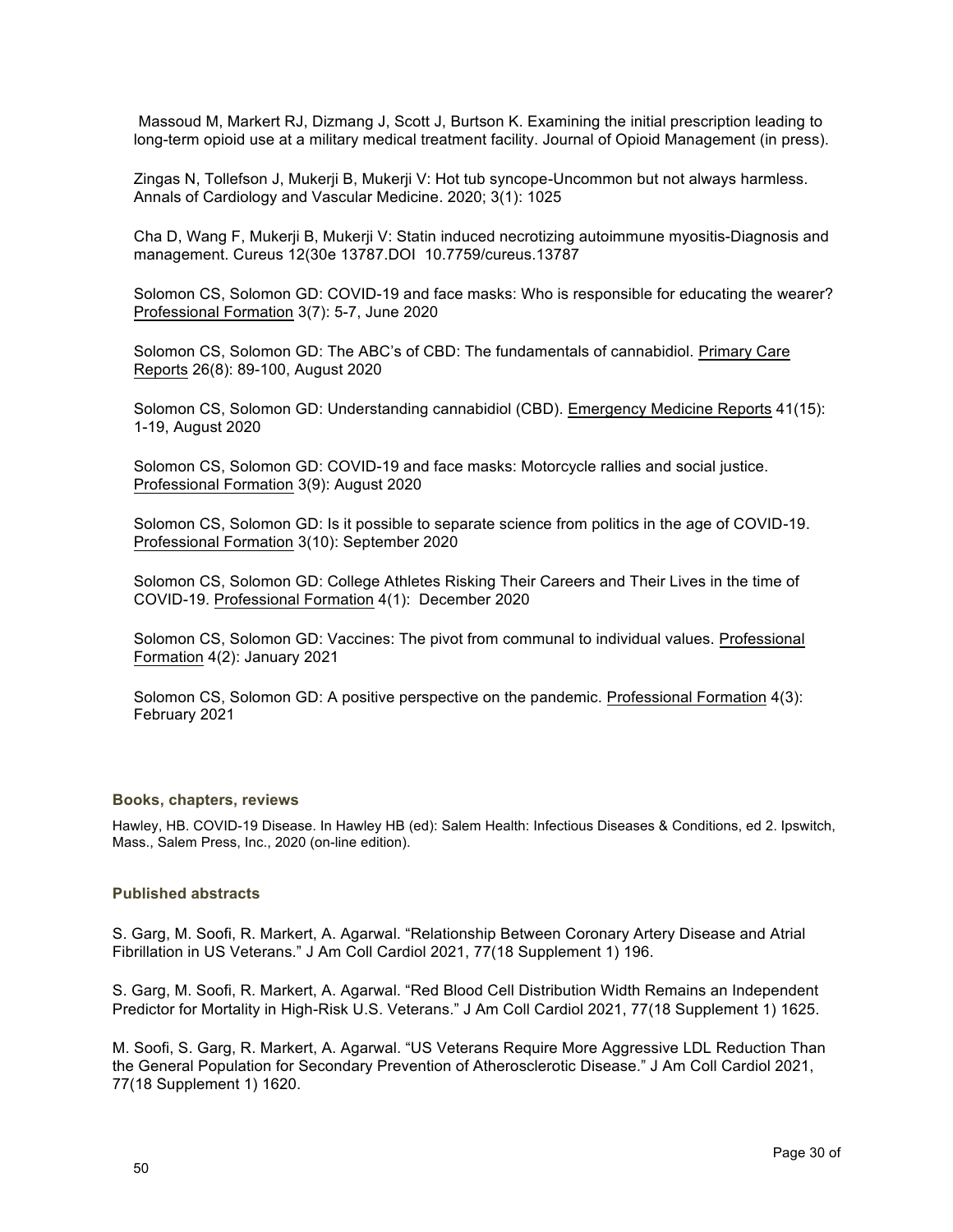M. Soofi, S. Garg, R. Markert, A. Agarwal. "US Veterans Require More Aggressive LDL Goals for Primary Prevention of Atherosclerotic Disease Than the General Population." J Am Coll Cardiol 2021, 77(18 Supplement 1) 1660

N. Zingas, A. Hussain, S. Garg, A. Agarwal. "Low-Density Lipoprotein Cholesterol Level of 5mg/dL with Alirocumab Therapy – How Low is Too Low?" J Am Coll Cardiol 2021, 77(18 Supplement 1) 2785.

Ailawadi S, Asarpota D, Agarwal A. Very long sinus pause is not always an indication for permanent pacemaker. J Am Coll Cardiol 2021, 77(18 Supplement 1) 2777.

Garg S, Soofi M, Markert R, Agarwal A. Hemoglobin A1c carries independent mortality risk In US Veterans with vascular risk factors. Circulation Nov 17, 2020;142(3)suppl:A14644

Relationship of Body Mass Index to Mortality After Colorectal Cancer Diagnosis. Hussain w, Kollipara S, Agrawal S. The American Journal Of Gastroenterology. October 2020-Volume 115-Issue-p S595

Trio of Multiple Primary Neoplasms. Gin L, Dinh B, Agrawal S. The American Journal Of Gastroenterology. October 2020-Volume 115-Issue-p S103

Adrenal Insufficiency Following Intraarticular Steroid Injections. Poster presentation at Annual Medical Student Research Symposium April 29, 2021, Wright State University, Boonshoft School of Medicine, Dayton, Ohio. Julia Hitchcock, Ankur Gupta. (Senior Author)

Central hypothyroidism Resolved with Bariatric Surgery. Virtual Poster Presentation at AACE Annual Meeting May 2021. Sophia Proschel, Ankur Gupta (Senior Author)

Bullock JD, Hawley HB. Warwar RE: Leonhard Euler's mysterious blindness and fever. 72<sup>nd</sup> Annual Scientific Meeting of the American Academy of Forensic Sciences, February 2020

Kirby E, Markert RJ, Marinella M. Prognostic value of initial blood cell counts in acute myeloid leukemia. Blood 2020; 136: Supplement 1.

Garg S, Soofi M, Markert RJ, Agarwal A. Hemoglobin A1c carries independent mortality risk in US veterans with vascular risk factors. Circulation 2020; 142: A14644.

Yacyshyn S, Chen P, Wang J, Theis S, Markert RJ, Krishnamurthy P. Surveillance colonoscopy for patients with high-risk adenomas: a single-center retrospective study of US veterans. American Journal of Gastroenterology. Volume 116 Supplement; in press for October 2021.

Bahar C, Kim H, Triplett D, Markert RJ, Krishnamurthy P. Impact of hepatitis C treatment with directacting antiviral agents on liver stiffness using vibration-controlled transient elastography and Fibrosis-4 scores: a prospective study in the US veteran population. American Journal of Gastroenterology. Volume 116 Supplement; in press for October 2021.

Mossad D, Markert RJ, Krisnamurthy P. Changing demographics in colorectal cancer: a nationwide study. American Journal of Gastroenterology. Volume 116 Supplement; in press for October 2021.

Hussain W, Kollipara S, Markert RJ, Agrawal S. Relationship of body mass index to mortality after colorectal cancer diagnosis. American Journal of Gastroenterology. Volume 116 Supplement; in press for October 2021.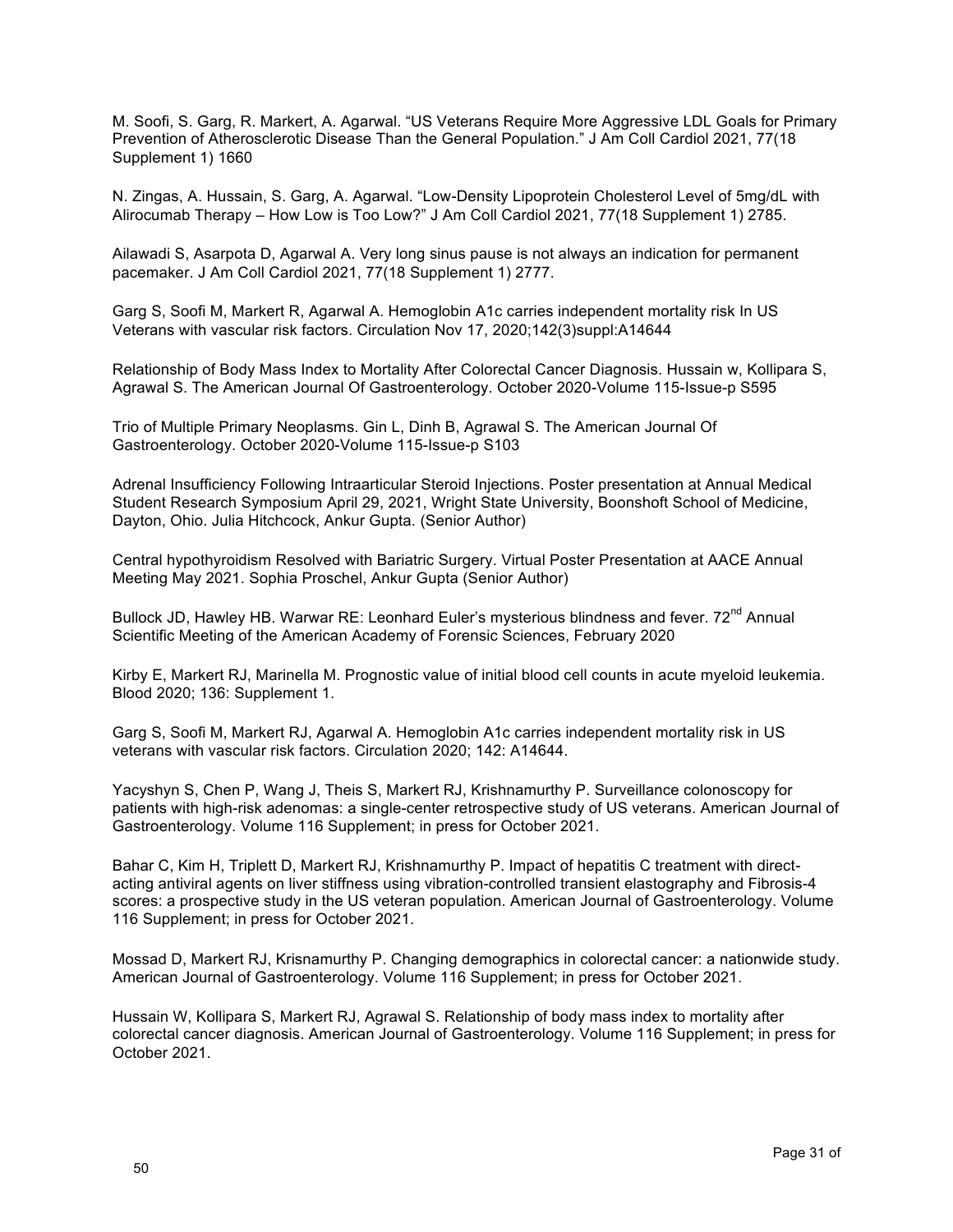Garg S, Soofi M, Stewart C, Markert RJ, Agarwal A. Red blood cell distribution width remains an independent predictor for mortality in high-risk US veterans. American College of Cardiology. Atlanta, GA, May 2021. Journal of the American College of Cardiology (in press)

Soofi M, Garg S, Markert RJ, Agarwal A. US veterans require more aggressive LDL goals for primary prevention of atherosclerotic disease than the general population. American College of Cardiology. Atlanta, GA, May 2021. Journal of the American College of Cardiology (in press)

Soofi M, Garg S, Markert RJ, Agarwal A. US veterans require more aggressive LDL reduction than the general population for secondary prevention of atherosclerotic disease. American College of Cardiology. Atlanta, GA, May 2021. Journal of the American College of Cardiology (in press)

Garg S, Soofi M, Markert RJ, Agarwal A. Relationship between coronary artery disease and atrial fibrillation in US veterans. American College of Cardiology. Atlanta, GA, May 2021. Journal of the American College of Cardiology (in press)

Headache and foot ulcers: Robert Fay, Fan Wang, Basanti Mukerji. Presented by Robert Fay at the Ohio association of Rheumatology Meeting, August 28, 2020

Mukerji B, Wang F, Markert R, Mukerji V: Unusually high prevalence of arterial fibrillation in patients with rheumatoid arthritis. Annals of Rheumatic diseases.2021;80(Suppl 1): 486. DOI 10.1136/annualrheumadis-2021-eular.243

Solomon GD, Solomon CS. Curriculum for medical students and residents on medical marijuana. AMERSA (Association for Multidisciplinary Education and Research in Substance use and Addiction) 43rd annual meeting: highlights, abstracts and awards, and an appreciation to our peer reviewers. Subst Abus. 2020 (in press)

Solomon CS, Solomon GD. Assuring hookah tobacco use is included in comprehensive tobacco control efforts. AMERSA (Association for Multidisciplinary Education and Research in Substance use and Addiction) 43rd annual meeting: highlights, abstracts and awards, and an appreciation to our peer reviewers. Subst Abus. 2020 (in press)

Khoury S ; Wright JT ; Perzynski AT ; Caron A ; Rao G ; Koroukian S ; Solomon GD ; Holliday MB ; Gardner-Buckshaw SL ; Dworken L ; Beverly E ; Wexler R ; Nevar A ; Nance M; Albanese S; Wharton DP; Applegate MS; Konstan M ; Bolen S. Ohio Cardiovascular Health Collaborative (CARDI-OH) needs assessment results. J Gen Intern Med 2020:35(Suppl 1): S210-211. DOI: 10.1007/s11606-020-05890-3

# **Significant presentations**

Improving Fecal Immunochemical Testing Rates for Colon Cancer Screening in the Outpatient Setting. OGS Annual conference -one of the top 2 posters selected for oral presentation. Hussain W, Aurand W, Onuorah N, Krstevski G, Markert R, Springer K, Agrawal S.

Pak K, Bryant Le, Krishnamurthy P, Agrawal S. Large Retrospective Study of Abdominal CT Imaging in the Emergency Department- Indications and Outcomes. 13th Annual BSOM Medical Student Research Symposium. April 26, 2021. Oral Presentation.

Pak K, Mossad D, Agrawal S. A Look into Colonic Volvulus Management and Outcomes. SGNA 47th Annual Course Oct 31, 2020.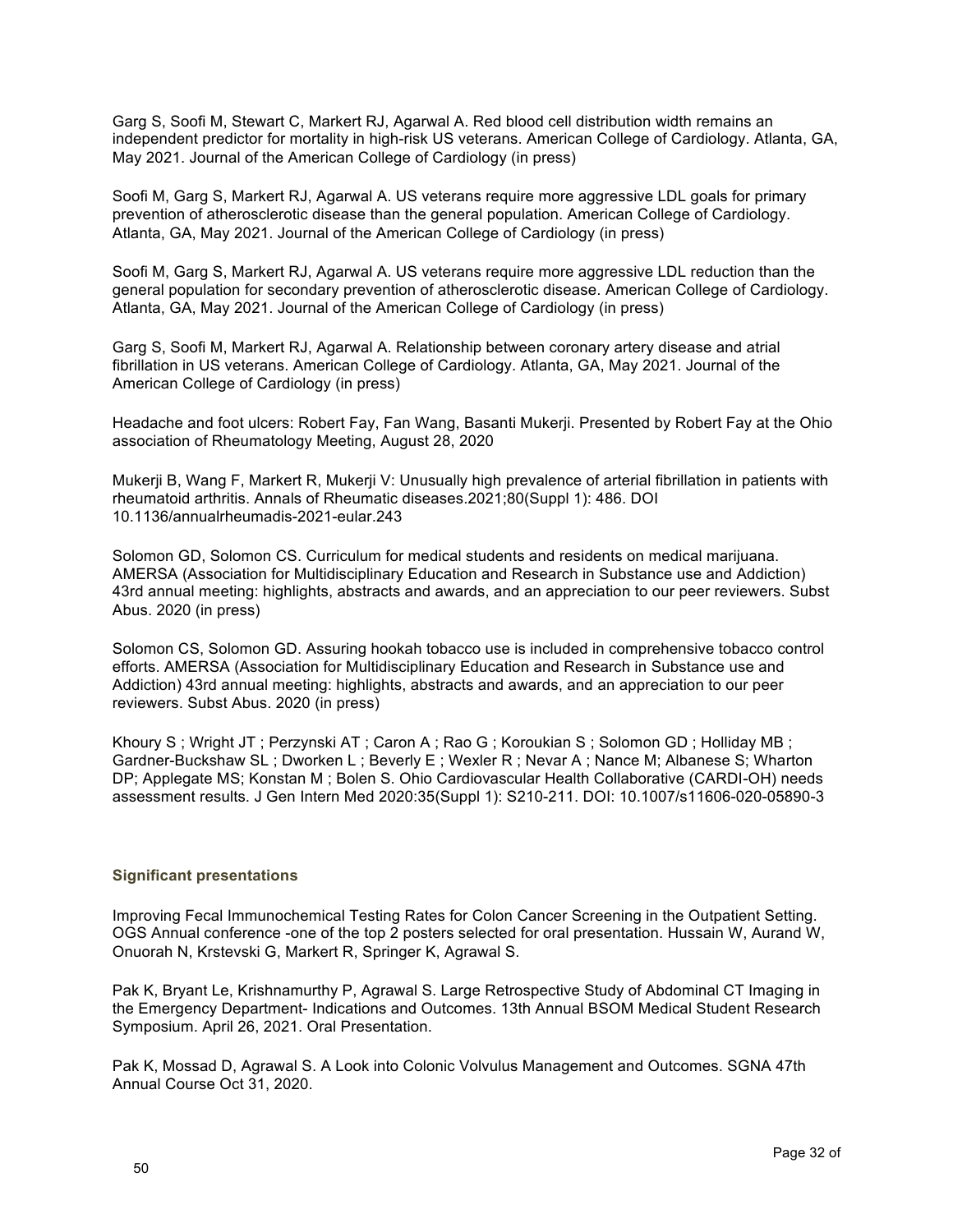Pak K, Mossad D, Agrawal S. Evaluating Diagnostic Criteria for Acute Pancreatitis. SGNA 47th Annual Course Oct 31, 2020.

Pak K, Mossad D, Agrawal S. Outcomes in Colonic Volvulus: Analysis of the National Hospital Discharge Survey. SGNA 47th Annual Course Oct 31, 2020.

Hussain W, Kollipara s, Markert R, Agrawal S. Relationship of Body Mass Index to Mortality After Colorectal Cancer Diagnosis. ACG October 2020. Presidential Poster Award.

Gin L, Dinh B, Mossad D, Agrawal S. Trio of Multiple Primary Neoplasms. ACG October 2020.

Hussain W, Kollipara s, Markert R, Agrawal S. Relationship of Body Mass Index to Mortality After Colorectal Cancer Diagnosis. Ohio ACP Chapter Scientific Meeting. October 2020

Hussain W, Aurand W, Onuorah N, Krstevski G, Markert R, Springer K, Agrawal S. Improving Fecal Immunochemical Testing Rates for Colon Cancer Screening in the Outpatient Setting. DDW 2020, ACP National Conference 2020.

Hussain W, Ahmad A, Agrawal S. Effects of Telemedicine on Patient Compliance with CRC Screening with FIT in the outpatient setting in comparison to face-to-face Clinic appointments pre-COVID era. Oral Presentation at OGS Annual Meeting October 2020.

Radtke A, Kim H, Chen P, Agrawal S. Small Bowel Intussusception, a Rare Presentation of a Neuroendocrine Tumor. ACP National Conference 2020

Duren, J.A. Bukhari, A. Bartholomew, G. Buchek. Expanding the Differential of Metastatic Disease in a Woman with Localized Breast Cancer. Poster presented at: Virginia C. Wood Research Forum; April 2021; Dayton, OH

Applying antimicrobial stewardship to the pneumonia guidelines. Infectious Diseases Society of America Centers of Excellence Webinar. Moderator and Presenter. May 2021

Ohio Hospital Association COVID Vaccine Webinar – Myths and Fallacies around COVID-19 vaccination. March 2021

"Debriefing Simulation." Kathryn Burtson MD. Speaker at Eglin Air Force Base May 2021.

"COVID-19 Vaccine Educational Seminar." Peter Li MD, Samuel Theis DO, Andrew Berglund MD, Thad Ocampo MD, Devin Kelly DO, Evan Fisher MD, and Kathryn Burtson MD. Led 9 sessions (Live audience, Microsoft Teams, and Facebook Town Hall) f/8K attendees across Team Wright-Patterson & beneficiaries.

A Speaker for Living Better Series on thyroid health for local community organized by Miami Valley Association of Physicians of Indian Origin (MVAPI), Dayton, Ohio Jan. 10, 2021

Planning committee member and faculty for Veterans Health Administration Women's Musculoskeletal Health Training Program for Providers in VISN 10 and Dept. of Defense (DOD) April 27-29, 2021. The Musculoskeletal Training Program was 3 days a face-to-face program that enhanced providers knowledge, skills and confidence to manage common MSK problems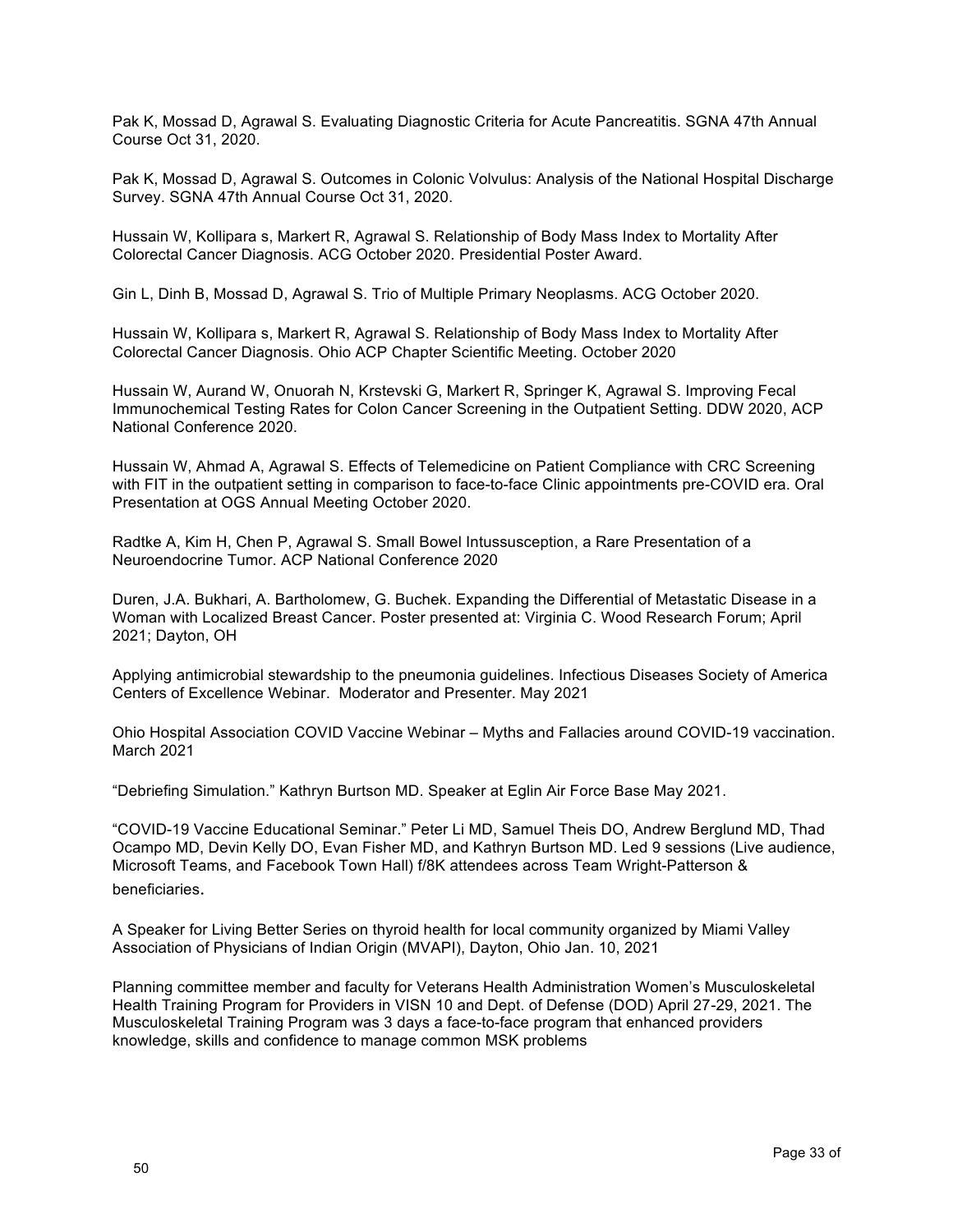Yacyshyn S, Chen P, Wang J, Theis S, Markert RJ, Krishnamurthy P. Surveillance colonoscopy for patients with high-risk adenomas: a single-center retrospective study of US veterans. American College of Gastroenterology. Nashville, TN, October 2020.

Bahar C, Kim H, Triplett D, Markert RJ, Krishnamurthy P. Impact of hepatitis C treatment with directacting antiviral agents on liver stiffness using vibration-controlled transient elastography and Fibrosis-4 scores: a prospective study in the US veteran population. American College of Gastroenterology. Nashville, TN, October 2020.

Mossad D, Markert RJ, Krisnamurthy P. Changing demographics in colorectal cancer: a nationwide study. American College of Gastroenterology. Nashville, TN, October 2020.

Hussain W, Kollipara S, Markert RJ, Agrawal S. Relationship of body mass index to mortality after colorectal cancer diagnosis. American College of Gastroenterology. Nashville, TN, October 2020.

Garg S, Soofi M, Markert RJ, Agarwal A. Hemoglobin A1c carries independent mortality risk in US veterans with vascular risk factors. American Heart Association. Dallas, TX, November 2020.

Kirby E, Markert RJ, Marinella M. Prognostic value of initial blood cell counts in acute myeloid leukemia. American Society of Hematology. San Diego, December 2020.

VanDerVeer S, Markert RJ, Burtson K, Bickford B, Pikman P, Wall T, Yuhas J. Walk your way to better health. Army/Air Force American College of Physicians. Lackland Air Force Base, TX, September 2020. American Medical Society for Sports Medicine. (virtual) April 2021. American College of Physicians. Orlando, FL, April 2021.

Dollin Y, Elliott B, Markert RJ, Speelmon E. Improved renal outcomes and 72-hour SOFA score for patients achieving surviving sepsis guidelines fluid targets. Society of Hospital Medicine. (virtual) May 2021.

Garg S, Soofi M, Stewart C, Markert RJ, Agarwal A. Red blood cell distribution width remains an independent predictor for mortality in high-risk US veterans. American College of Cardiology. Atlanta, GA, May 2021.

Soofi M, Garg S, Markert RJ, Agarwal A. US veterans require more aggressive LDL goals for primary prevention of atherosclerotic disease than the general population. American College of Cardiology. Atlanta, GA, May 2021.

Soofi M, Garg S, Markert RJ, Agarwal A. US veterans require more aggressive LDL reduction than the general population for secondary prevention of atherosclerotic disease. American College of Cardiology. Atlanta, GA, May 2021.

Garg S, Soofi M, Markert RJ, Agarwal A. Relationship between coronary artery disease and atrial fibrillation in US veterans. American College of Cardiology. Atlanta, GA, May 2021.

Mukerji B, Wang F, Markert RJ, Mukerji V. Unusually high prevalence of atrial fibrillation in patients with rheumatoid arthritis. European League Against Rheumatism. Paris, France, June 2021.

Platko S, Bensabeur F, Markert RJ, Terry J, Cheng-Ching E. Intravenous thrombolysis combined with mechanical thrombolysis offers no significant advantage compared to mechanical thrombolysis in large vessel occlusion acute ischemic strokes. Virginia Wood Resident Research Forum. Dayton Area Graduate Medical Education Community, Dayton, May 2021.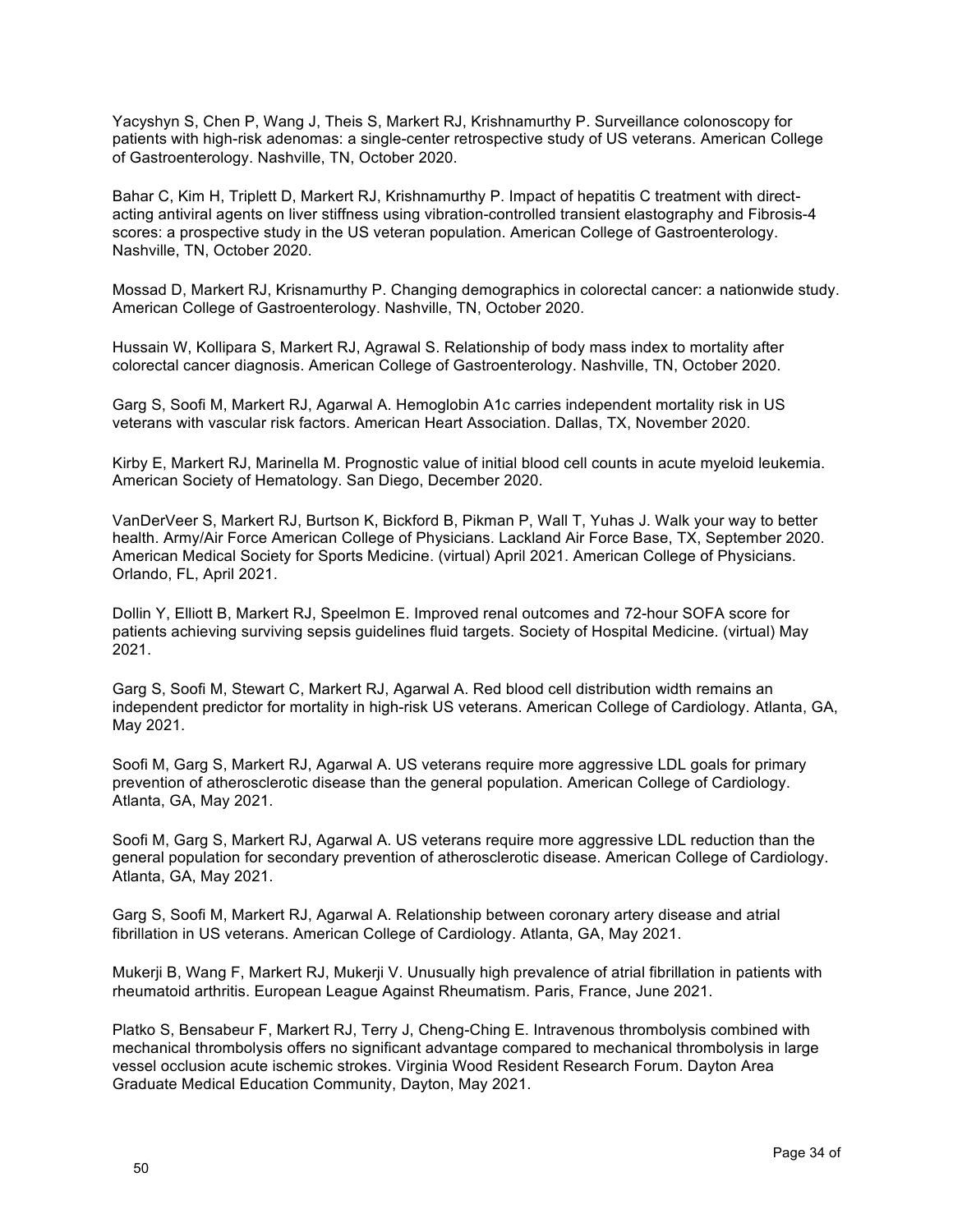Lantz R, Young S, Ahmed A, Lubov J, Markert RJ, Sadhu S, Chandra M. Risk factors for coronary artery calcium in provider-referred and self-initiated groups. Virginia Wood Resident Research Forum. Dayton Area Graduate Medical Education Community, Dayton, April 2021. American Heart Association, Boston, November 2021.

Theis S, Li P, Kelly D, Ocampo T, Berglund A, Morgan D, Markert RJ, Fisher E, Burtson K. Perceptions and concerns regarding COVID-19 vaccination within a military base population. Virginia Wood Resident Research Forum. Dayton Area Graduate Medical Education Community, Dayton, April 2021.

Li P, Theis S, Kelly D, Ocampo T, Berglund A, Morgan D, Markert RJ, Fisher E, Burtson K. Impact of an education intervention on COVID-19 vaccine hesitancy in a military base population. Virginia Wood Resident Research Forum. Dayton Area Graduate Medical Education Community, Dayton, April 2021. Military Health System Research Symposium, Kissimmee, FL, August 2021.

Karr E, Chung T, Burtson K Markert RJ, Kelly D. Bamlanivimab use in a military treatment facility. Military Health System Research Symposium, Kissimmee, FL, August 2021.

Mukerji B, Wang F, Markert R, Mukerji V: Unusually high prevalence of atrial fibrillation in patients with rheumatoid arthritis. Presented by B Mukerji at the Annual Meeting of the European Alliance of Associations for Rheumatology in Paris (Virtually) on June5, 2021

Clinicians' Advocacy Skills Training Can Restore Patient Confidence workshop. Solomon CS, Solomon GD. Academy for Professionalism in Health Care "Professionalism and Trust in Health Care During a Crisis" – February 19, 2021

# **Posters**

Patel AG (PGY1): Pelvic congestion syndrome: an underdiagnosed vascular condition in women of reproductive age (August 2020)

Silverman M (PGY1), VanDerVeer S (PGY3), Donnelly T. Priapism in COVID-19: a thromboembolic complication (August 2020)

Ahmad, Krishnamurthy: Benign rectal strictures: a review article

Hussain W, Chen P, Krishnamurthy P. Veterans with Hepatitis B, who is being missed and why? Clinical Research: Open Access 6 (2): September 2020

Patel A, Agarwal A. Wolff-Parkinson-White syndrome with intermittent preexcitation - a case report and literature review

Patel A, Reid G, Hashmi A. Mysterious case of quadriplegia from a stagnant canal - a case of Pseudo-Froin's syndrome

Mullan N, Bukhari A, Koroscil M. Refractory chylothorax secondary to Waldenstrom macroglobulinemia

Bickford B, Polenakovik H. Pneumoscrotum after bilateral spontaneous pneumothoraces

Proschel S, Gupta A. Central hypothyroidism resolved with bariatric surgery: a case report. American Association of Clinical Endocrinology (virtual), May 2021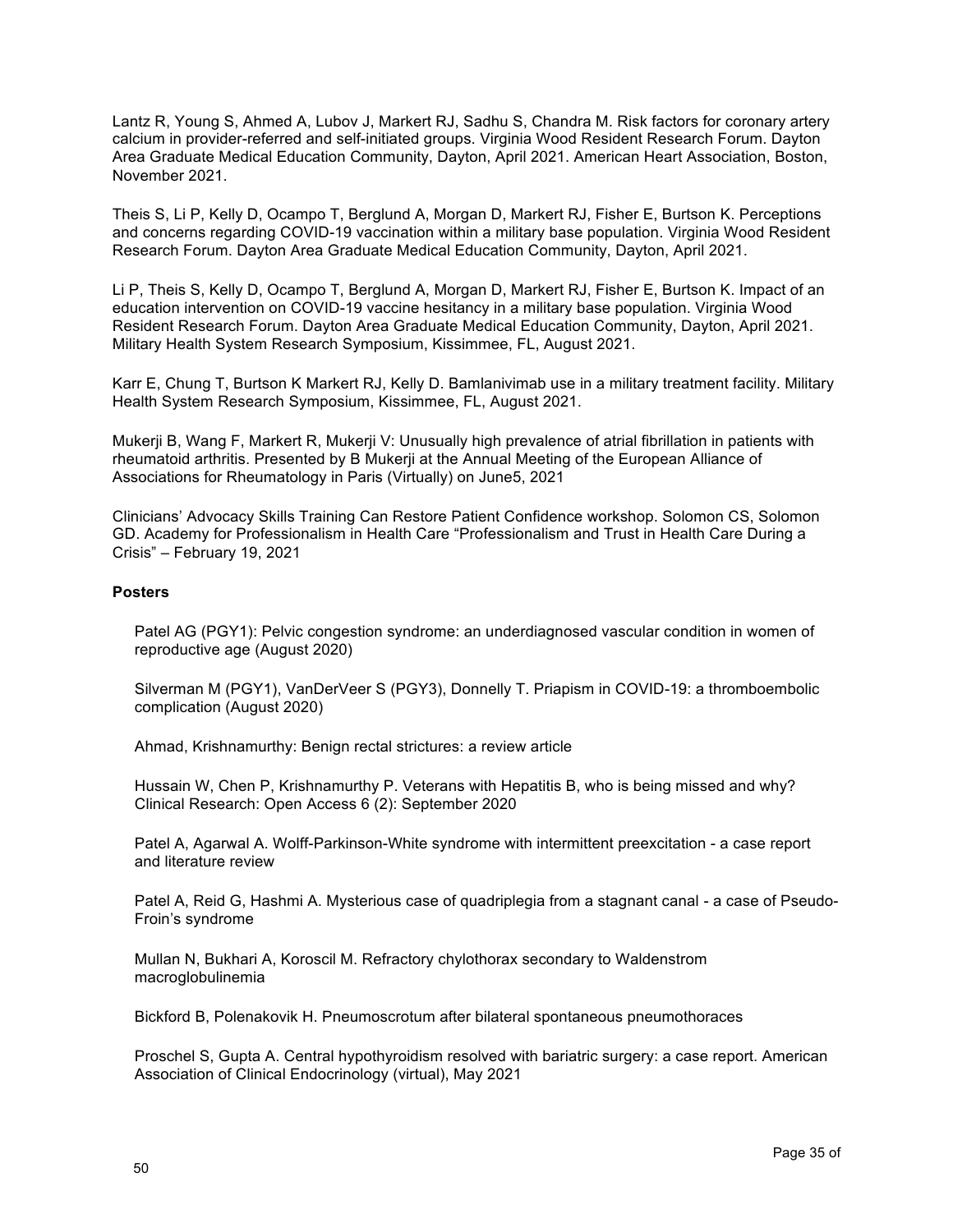Bensabeur F, Asarpota D, Kentris M. Seizures, visual auras, and diffuse cortical enhancement

Ekanayake L, Triplett D, Usman N, Ashan Ali S. Gastric GIST presenting as melena in a hemodynamically unstable patient: a case report

Ekanayake L, Hussain W, Usman N, Ashan Ali S. Esophageal GIST presenting as achalasia: a case report

Bickford B, Bennett S: Not your typical bisphosphonate intolerance: a case of unusual bone pain with low alkaline phosphatase

# **Consultantships**

Steven Burdette, MD

- Life Connections of Ohio
- Roche Diagnostics
- UD COVID Response Medical Panel
- CDC and IDSA development of lower respiratory tract infection clinical pathways. Project lead for IDSA

Thomas Herchline, MD

• US Citizen and Immigration Services (Civil Surgeon)

Ronald Markert, PhD

• Dayton Area Graduate Medical Education Community Committee for Resident/Fellow Research Grants

# **Editorial Activity**

Thomas Herchline, MD

- Reviewer for Infection Control and Hospital Epidemiology
- Reviewer for Infectious Diseases in Clinical Practice
- Reviewer for American Journal of Tropical Medicine & Hygiene
- Chief editor for 64 articles, *Medscape Drugs & Diseases*
- Contributing editor for 10 articles, *Medscape Drugs & Diseases*
- Managing Editor for Bacterial Sepsis, *Medscape Drugs & Diseases*

#### **Trials/Research Projects**

Ajay Agarwal, MD

- Clinical and angiographic parameters as predictors of outcome in patients with coronary artery disease. Principal Investigator
- IMPROVE AKI Trial: A cluster-randomized trial of team-based coaching interventions to Improve acute kidney injury. Site Principal Investigator
- Pragmatic evaluation of events and benefits of lipid-lowering in older adults (PREVENTABLE): Co-investigator

Ankur Gupta, MD

- Research: (Preventable and Traverse study are large multi-center clinical trials)
- Pragmatic Evaluation of Events and Benefits of Lipid-Lowering in Older Adults (PREVENTABLE) Trial
- Testosterone Replacement therapy for Assessment of long-term Vascular Events and efficacy Response in hypogonadal men (TRAVERSE) Study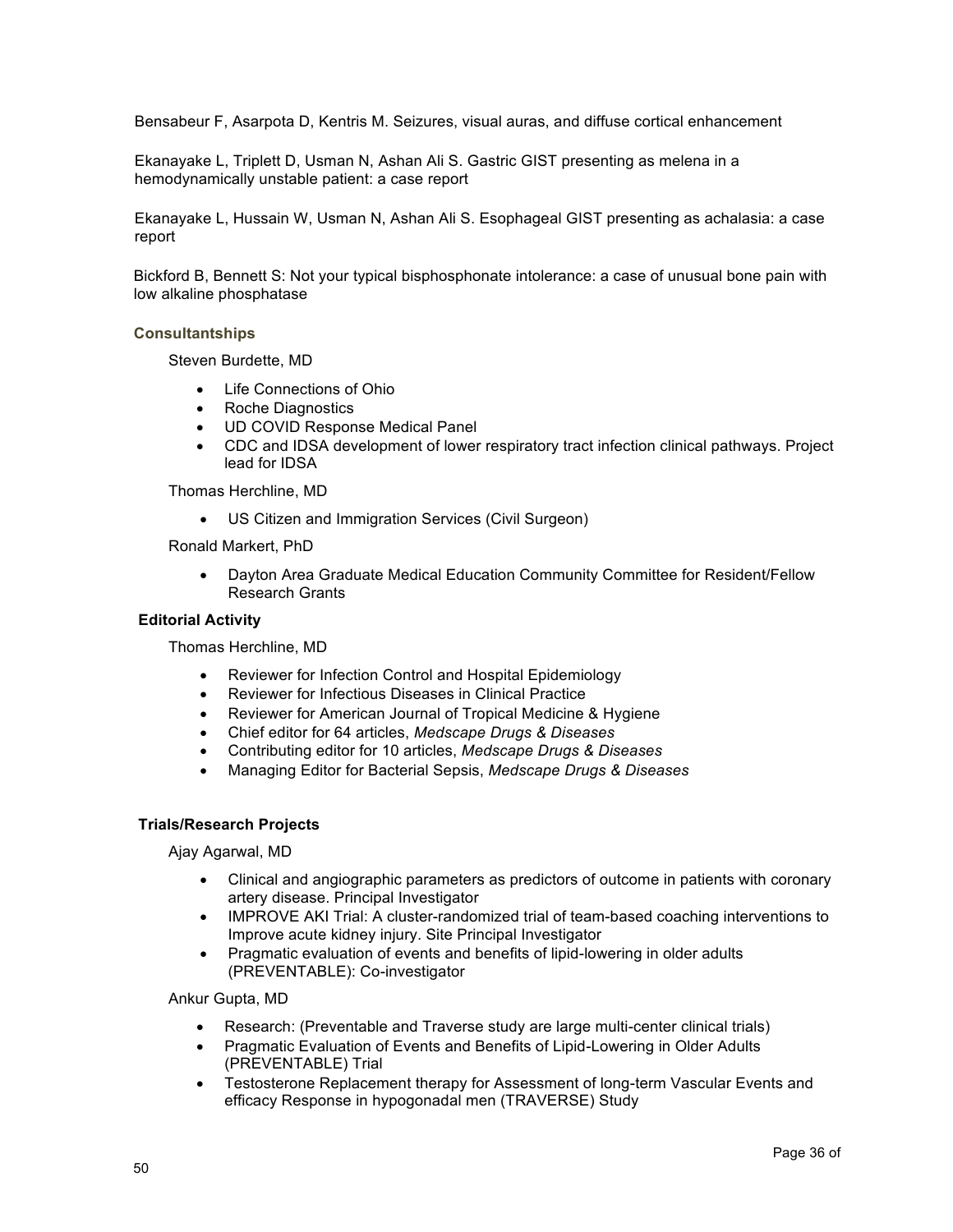- A retrospective study: change in thyroid function in patients with thyroid nodule
- A Retrospective Study: Prevalence of abnormal Thyroid function tests in Veterans with Dementia
- A Retrospective Study: Prevalence of positive Rapid Plasma Reagin (RPR) test in the Veteran Population with Dementia
- Prevalence of hot nodules on thyroid uptake and scan in patients with thyroid nodules and normal thyroid hormones

# Ronald Markert, PhD

Internal Medicine

- Chamarthy: use of CARG toxicity tool to predict chemotherapy toxicity in older veterans in order to facilitate better treatment
- Wei, Polenakovik: central line-associated blood stream infections
- Kim, Barnett, Burtson: battlefield acupuncture is an effective and safe adjunct therapy for pain management in primary care setting
- Kim, Triplett, Beck, Agrawal: current practice in pancreatic enzyme replacement therapy
- Kim, Beck, Agrawal: Vitamin K for acute bleeding for patients on coumadin: does INR therapeutic range return when coumadin restarted?
- Hussain (PGY1), Solomon: What Would You Do? Medical Edition
- Hussain, Aurand, Onuorah, Krstevski: Improving fecal immunochemical testing rates for colon cancer screening in the outpatient setting
- Hussain, Solomon: Resident Medical Mission in Jordan
- Hussain U, Riaz, Rehman, Garg, Soofi: benefits of transesophageal echocardiogram in ischemic stroke evaluation: a quality improvement study
- Hussain Krishnamurthy: endoscopic yield in anemia of chronic disease
- Hussain, Kollipara, Chen, Agrawal: effect of body mass index on patient morbidity after colorectal cancer diagnosis at Dayton Veterans Affairs Medical Center
- Hussain: in-clinic appointments vs. telemedicine appointments: FIT, Cologuard, colonoscopy
- Krishnamurthy, Hussain: improving follow up, treatment and hepatocellular carcinoma surveillance in patients with hepatitis B at Dayton Veterans Affairs Medical Center
- Krishnamurthy, Cheema, Kim: Impact of hepatitis C treatment with new direct acting antiviral agents on liver stiffness using transient elastography and its correlation with noninvasive scores: a prospective study in the U.S veteran population
- Krisnamurthy, Chen: improving follow up, treatment and HCC surveillance in patients with Hepatitis B at Dayton VAMC
- Burtson, Scott: physicians vs. mid-level providers management of diabetic patients
- Wayde, Loesch, Hussain, Agrawal: gastrointestinal bleeding in veterans on oral anticoagulants
- Katein-Taylor: pre-exposure prophylaxis for HIV at WPAFB and USAF: are those who meet guidelines offered Truvada?
- Kirby (Oncology fellow): outcomes and prognostic factors in acute myeloid leukemia
- Kelly (WPAFB, ID Chief): MRSA rates in ICU/MSU before and after implementing a change in contact precautions
- Kelly, Jang: discontinuation of contact precautions for MRSA/VRE
- Wilson: QI study at WPAFB patient satisfaction with a resident vs. staff clinic
- Gupta A: pre-test and post-test analysis for musculoskeletal course at the DVAMC
- DeMasters, Glendening: effects of screening outreach on internal medicine clinic patients during COVID-19 pandemic
- Yacyshyn, Chen, Theis, Krishnamurthy: surveillance colonoscopy for patients with highrisk adenomas: a single-center retrospective study of U.S veterans
- Goswami (MS4), Solomon: post-craniotomy persistent headache pain management
- Patel: continuation of medical school cardiology project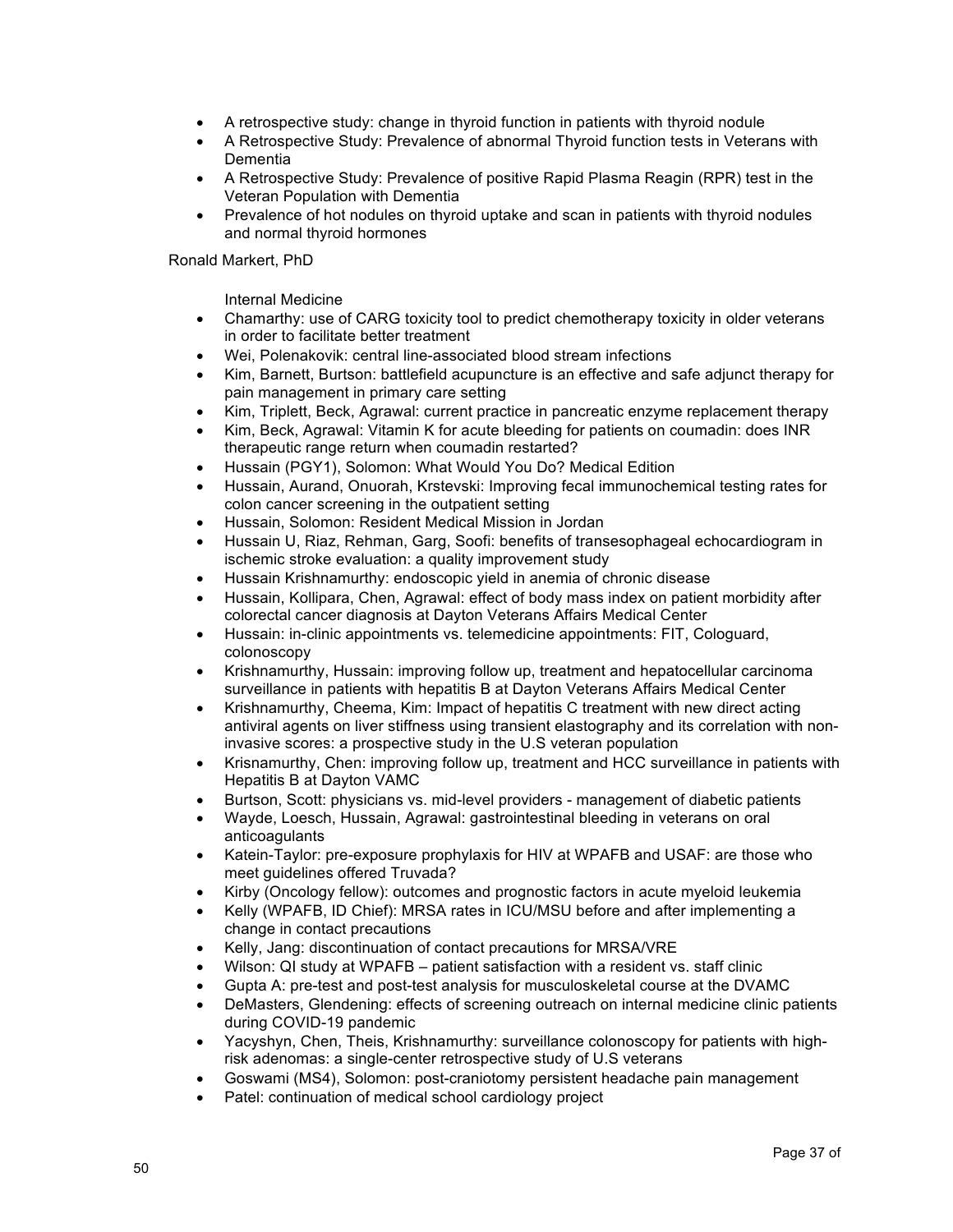- Lantz, Young, Sharma: heart failure with reduced EF and optimization of medical therapy: a quality improvement study at Dayton VAMC
- Lantz, Agarwal: amiodarone tracking and its relay to primary providers
- Soofi, Garg, Lantz, Agarwal: continued studies from VAMC CAD database
- Cook, Hughes: Does margin of error of a point-of-contact HbA1c test affect a resident's decision making?
- Gin, Triplett: endoscopy review of food impaction and eosinophilic esophagitis
- Mukerji B, Wang: differences in the prevalence of cardiovascular diseases among patients with rheumatoid arthritis and osteoarthritis in the veteran population
- Burtson, Fisher: novel individualized learning plan approach utilizing SMART goals can improve residency-wide standardized scores
- Burdette, Krstevski, Herchline, Colon, Steele, Koroscil Matt, Fisher: convalescent plasma for the treatment of CoVID-19 protocol
- Theis, Fisher, Burtson, Li: improving COVID-19 vaccination rates among military personnel
- Karr, Chung, Kelly: COVID-19 symptom improvement after treatment with Bamlanivimab - survey research with military personnel
- Lantz, Young, Lubov (MS), Ahmed, Sadhu, Chandra: identifying risk factors for coronary artery disease in a coronary artery calcium self-referral group
- Elliott, Tang, Speelmon, Dollin, Burdette: critical care outcomes in septic patients treated with vancomycin and cefepime versus vancomycin and piperacillin-tazobactam
- VanDerVeer, Burtson, Bickford, Pikman, Wall, Yuhas: graded exercise protocol with biweekly monitoring (ECDET)
- Venkatesh, Hughes: quality of face-to-face encounters with telemedicine encounters at Five Rivers Health Clinic
- Krstevski, Gin, Ahmad, Burdette: Are age, gender, race, Charlson Comorbidity Index, and BMI independent risk factors for mortality, level of oxygenation required and hospital length of stay in COVID-19 patients?
- Wang: influenza vaccination rates at Five Rivers Health Center
- Dollin, Elliott: nasal cannula/ventilator study in COVID-19 patients
- Hitchcock (MS4), Gupta: thyroid nodule study
- Ahmad: predictors of acute cholangitis
- Ahmad: predictors of acute diverticulitis
- Ahmad, Agrawal: management of gastrointestinal bleeding in hospitalized patients
- Ahmad: Do patients with warfarin vs. direct oral anticoagulants have more severe gastrointestinal bleeding?
- Ahmad, Hussain W: quality improvement study for Hepatitis C screening
- Dinh, Ahmad, Mossad: dysphasia and eosinophilic esophagitis (food bolus impaction) based on time of year and region
- Ahmad: obesity and direct oral anticoagulants
- Li, Kelly: perioperative antimicrobial timing and choice
- Lantus, Burke: QD vs BID dosing of Lantus
- Young, Patel, Ahmad, Otchere, Adekoya, Hahn: development of cardiac risk prediction model in patients with HER 2+ breast cancer on trastuzumab therapy
- Elliott B, Burtson, Elliott L, Dupre: randomized controlled trial of self-directed learning with Twitter for ultrasound image interpretation
- Bickford: QI at WPAFB on shorter course of penicillin
- Bickford: disease-modifying anti-rheumatic drugs in patients with active infection
- Bickford: converting attendings' qualitative comments on residents to a quantitative scale
- Burtson, Gutierrez, Wilson, Bickford, Yuhas: Novel in-training evaluation report in an internal medicine residency program: improving the quality of the narrative assessment
- McCoy, Burtson, Thoms, Noall: curriculum changes in an internal medicine residency program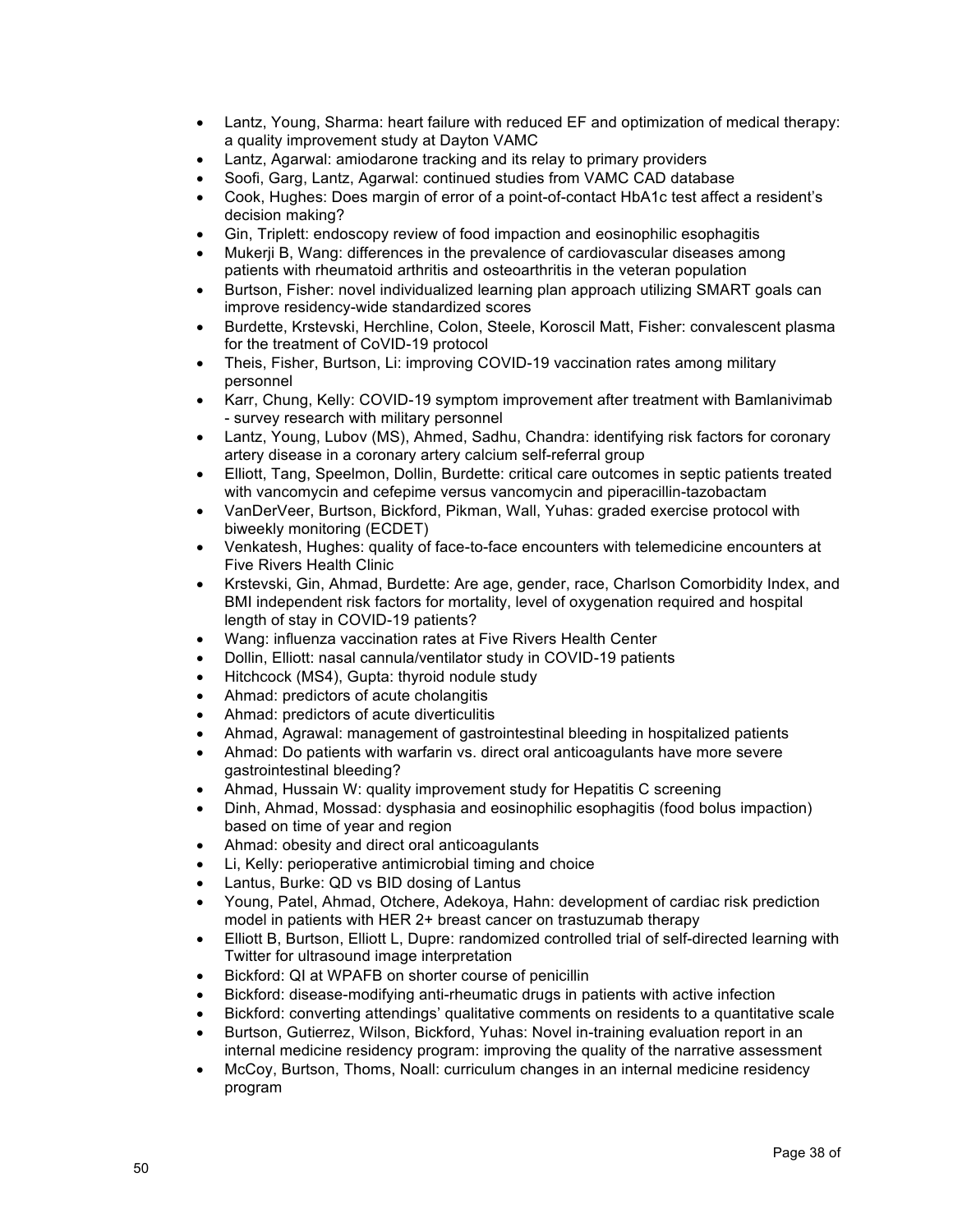- Cushman, Schueller: improving performance on night shift: a study of sleep transition strategies
- Elliott, Hollis \_\_\_ (MS): subgroup analysis of vancomycin and cefepime versus vancomycin and piperacillin-tazobactam study
- Hughes: professionalism among Internal Medicine residents
- Chung: Redivus clinical decision support during ACLS

**Neurology** 

- Bramlage, Ludwig: recurrent epistaxis does outpatient embolization through IR decrease ED and admission rates?
- Clouse: Efficacy of clorazepate as a chronic antiepileptic agent in situations other than adjunctive therapy for focal epilepsy
- Mustafa and three medical students: two epilepsy drugs compared in a retrospective study
- Platko, Cheng-Ching, Bensabeur: acute ischemic stroke secondary to large vessel occlusion: outcome assessment in patients with acute ischemic stroke
- treated with IV tPA and/or mechanical thrombectomy

# **Other recognition**

Ajay Agarwal, MD

• Invited reviewer of the Journal of Cardiovascular Pharmacology

Sangeeta Agrawal, MD

- Editorial board of "Journal of Gastric Disorders and Therapy"
- Reviewer for "World Journal of Gastroenterology"

Steven Burdette, MD

- Judge for DAGMEC research forum
- IDSA Abstract Review Panel for ID Week
- MVH and PH advisor for COVID-19
- IRB approved study for Convalescent plasma in the treatment of COVID-19
- PI for the Mayo Clinic Convalescent plasma in the treatment of COVID-19
- Sub-I for Regeneron COVID-19 treatment
- Numerous interviews on Channel 2, 7, 22 and 45, Dayton Daily News regarding COVID and legionella
- Promotions Letters: Dr. Lindholm (USHUS) and Dr. Shrestha (Lerner College of Medicine)
- Journal reviewer for CID, IDCP and JAMA

Katherine Burtson, MD

- Journal Reviewer for Clinical Case Reports, 2021-present , and The Cureus Journal of Medical Science, 2021-present
- Judge, Abstract Competition, Ohio ACP Annual Conference, 2017-2021

Harrison Hawley, MD

- Video WSUDOM COVID-19 Vaccine Task Force
- Video SARS-CoV2: Misconceptions and Unanswered Questions
- Video The Variants of SARS-CoV-2

Thomas Herchline, MD

• Interviewer for WSU-BSOM Residency Program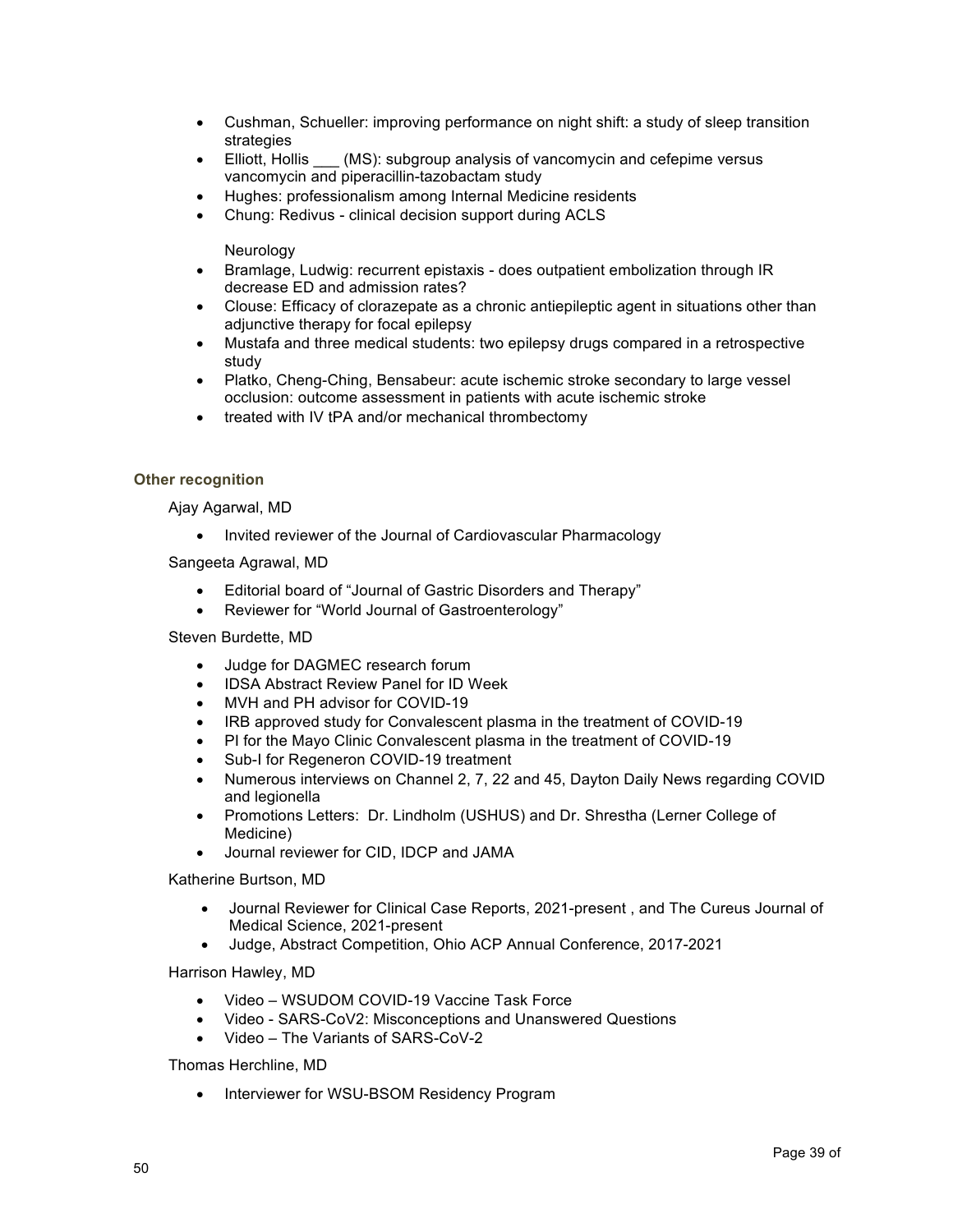• Interviewer for WSU-BSOM Medical School Applicants

# John Hughes, MD

• Judge for posters at the Ohio Chapter of the American College of Physicians

Ronald Markert, PhD

- Reviewer for Jama
- Academic Medicine
- American Educational Research Association
- Journal of Graduate Medical Education
- Association of American Medical Colleges
- Ohio American College of Physicians

# Glen Solomon, MD

- Associate Journal Editor, Primary Care Reports (2013-Present)
- Ad Hoc Journal Reviewer for Annals of Internal Medicine
- Headache
- Journal of Pediatric Neurology
- The Medical Letter
- Journal of Family Medicine

**Summary of Service Activities** 

# **Student advising**

Sangeeta Agrawal, MD Mamle Anim, MD Dean Bricker, MD Steven Burdette, MD Mukul Chandra, MD Roberto Colon, MD Douglas Einstein, MD Ankur Gupta, MD Thomas Herchline, MD John Hughes, MD Bradley Jacobs, MD James Lamb, MD Cassandra Milling, MD Irina Overman, MD Hari Polenakovik, MD Marc Raslich, MD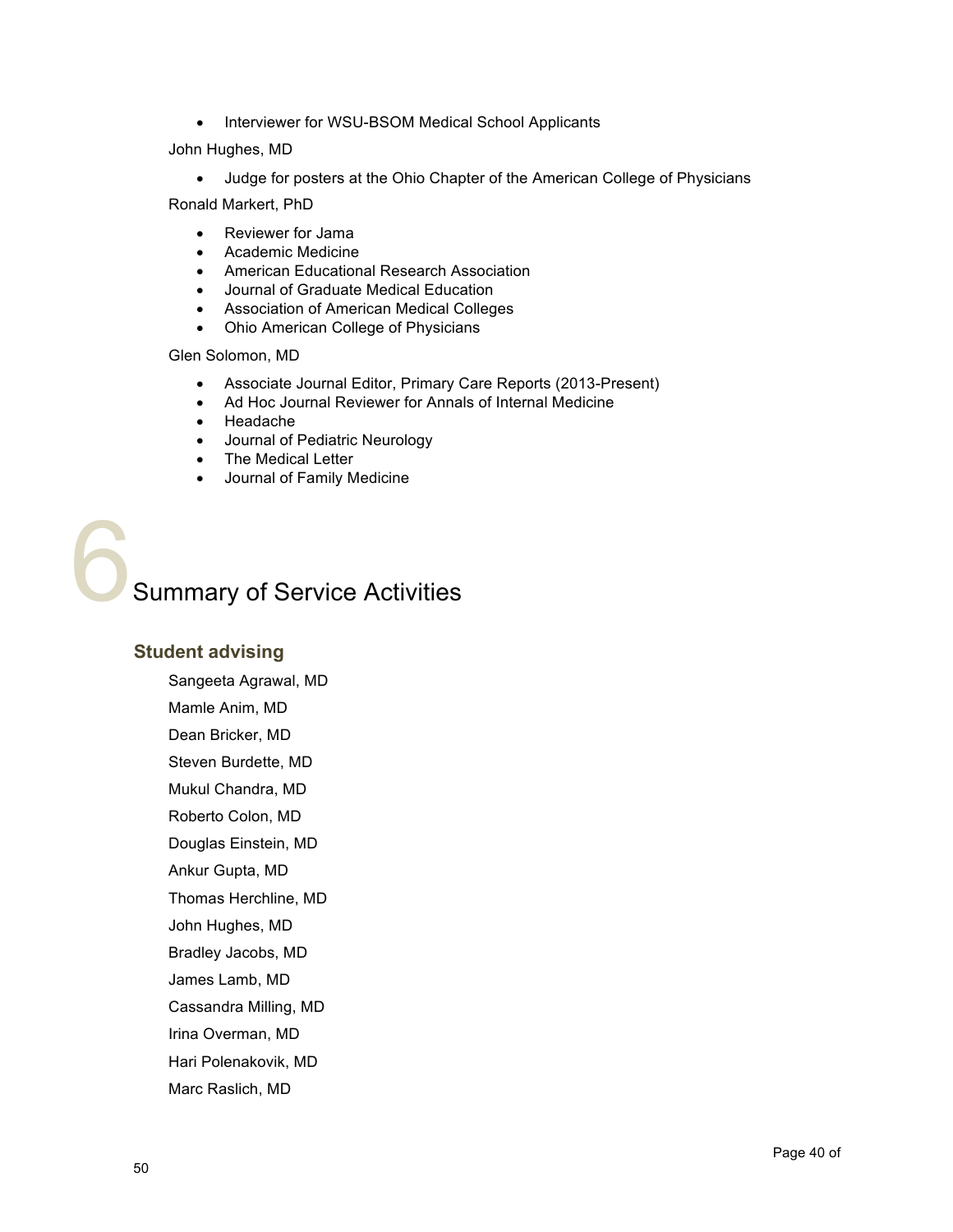Ryan Simon, MD Cynthia Solomon, BSPharm, RPh Glen Solomon, MD

# **Resident Advising**

Mamle Anim, MD Katelyn Booher, MD Dean Bricker, MD Steven Burdette, MD David Geottman, MD Ankur Gupta, MD Evan Fisher, MD Borislav Hristov, MD John Hughes, MD Bradley Jacobs, MD Devin Kelly, DO James Lamb, MD David Lindholm, MD Luke McCoy, MD Irina Overman, MD Barbara Phillips, MD Hari Polenakovik, MD Marc Raslich, MD Mohammad Saklayen, MD

# **Committee membership/officer**

# **Wright State University Boonshoft School of Medicine**

Sangeeta Agrawal, MD

• Graduate Medical Education Committee

Dean Bricker, MD

- Department of Medicine, Medical Executive Committee
- Chair, Internal Medicine Residency Clinical Competency Committee

Steven Burdette, MD

• Promotions Committee

Thomas Herchline, MD

• Honor Code Council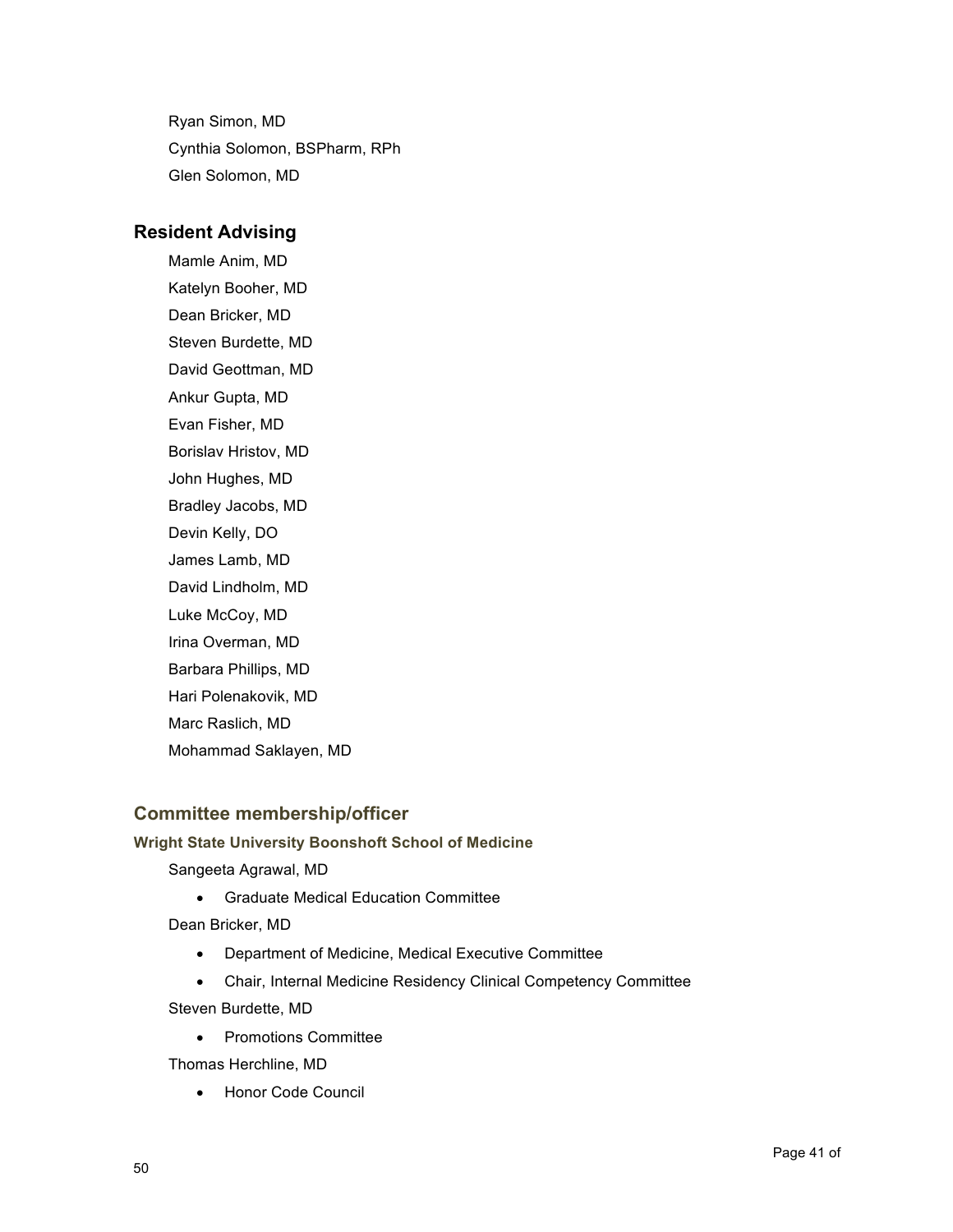- Global Health Education Advisory Board
- Institutional Review Board (Vice Chair)

Bradley Jacobs, MD

- Neurology Medical Student Clerkship Steering Committee
- Wright State University and Premier Health Neuroscience Institute Research Committee
- Neurology Residency Clinical Competency Committee
- Neurology Residency Program Evaluation Committee (Chair)
- Wright State University Graduate Medical Education Committee
- Wright State University Student Promotions Committee

Luke McCoy, MD

- Student Promotion Committee
- Doctoring Committee

Cynthia Solomon, RPh

• Medical Marijuana Task Force – Chair

Glen Solomon, MD

- Executive Committee
- Chairperson, Department of Surgery Chair Search Committee

# **Wright State University**

Sangeeta Agrawal, MD

- Department of Medicine Medical Executive Committee
- Faculty Promotions and Advancement Committee

Dean Bricker, MD

• WSU BSOM CME Committee

Gregory Buchek, MD

• Clinical Competency Committee (WSU IM Residency)

Ankur Gupta, MD

- IM Clerkship Committee
- IM Residency Clinical Competency Committee
- IM Residency Program Evaluation Committee

Harrison Hawley, MD

• WSUDOM COVID-19 Task Force Committee

James Lamb, MD

- Clinical Competency Committee
- Program Evaluation Committee

Ronald Markert, MD

- Faculty Advancement and Promotion Committee (Chair)
- Clerkship Steering Committee
- Medical Executive Committee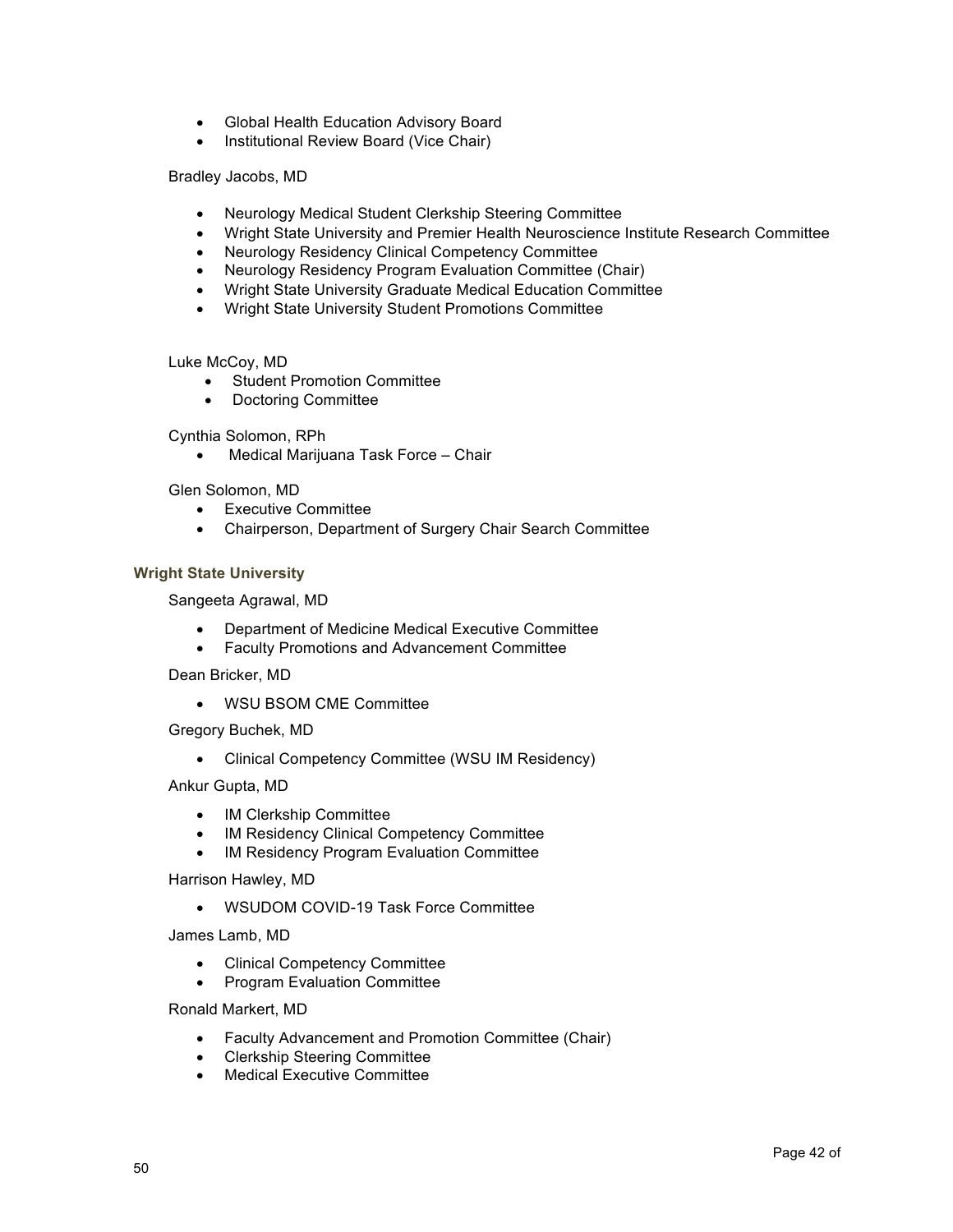# Luke McCoy

- Clinical Competency Committee
- Program Evaluation Committee

# Glen Solomon, MD

- Clinical Competency Committee
- Program Evaluation Committee

Kerianne Springer, MD

- Clinical Competency Committee
- Program Evaluation Committee

# **Wright State Physicians**

Glen Solomon, MD

• Board of Directors

Bradley Jacobs, MD

• Finance Committee

# **Hospital or affiliated institution**

Sangeeta Agrawal, MD

• Dayton VA Medical Center Research and Development Committee

Catherine Bacheller, MD

- Kettering Health Network/Kettering Medical Center
	- o IPC Committee at KMC, Sycamore, Troy Hospital Chair
	- o GVH, SVH, Infection Prevention and Control Committee Chair
	- o KHN Antimicrobial Stewardship Program Committee
	- o KHN Quality Improvement Committee
	- o COVID-19 Planning Committee

Dean Bricker, MD

- Miami Valley Hospital Directors of Education
- Steven Burdette, MD
	- Ohio Valley Surgical Center
		- o Medical Director of ID
	- Greene Memorial Hospital
		- o Head of Infection Control
		- o Medical Director of Infectious Disease
	- Miami Valley Hospital
	- PHP
		- o MMT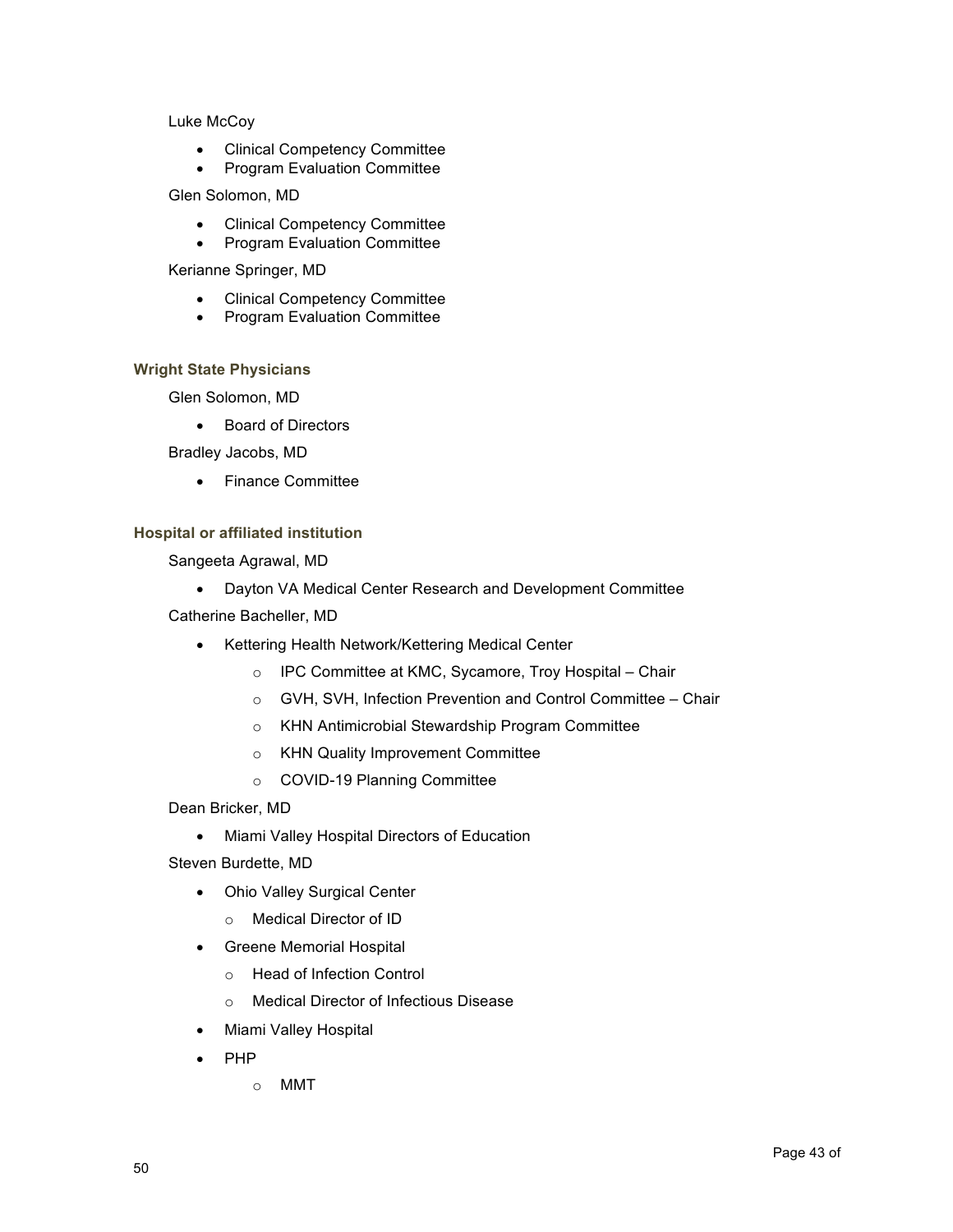o Antibiotic Subcommittee

Caelan Ford, MD

- Wright Patterson Medical Center
	- o Chair, Ethics Function

Ankur Gupta, MD

- Dayton VA Medical Center Committee
	- o Medical Grand Rounds
	- o Morbidity and Mortality Conference
	- o Research & Development
	- o Procedure Review
	- o Peer Review

Thomas Herchline, MD

- Community Health Centers of Greater Dayton
	- o Board of Directors

Vice Chair

- University of Dayton
	- o COVID-19 Medical Advisory Committee

John Hughes, MD

- Five Rivers Health Center
	- o Credentials Committee, ongoing appointment

Bradley Jacobs, MD

- Premier Health
	- o Stroke Team
- Miami Valley Hospital
	- o Medical Education Program Directors

John Shrader, MD

- Kettering Medical Center/Kettering Health Network
	- o KMC and KHN GMEC
	- o Transitional Year Program Evaluation Committee (Chair)
	- o KMC Clinical Competence Committee
	- o KMC CME Advisory Committee
	- o KMC Library Committee

Robert T. Smith, MD

- Kettering Medical Center/Kettering Health Network
	- o CMO Committee
	- o COS Committee
	- o Board Kettering College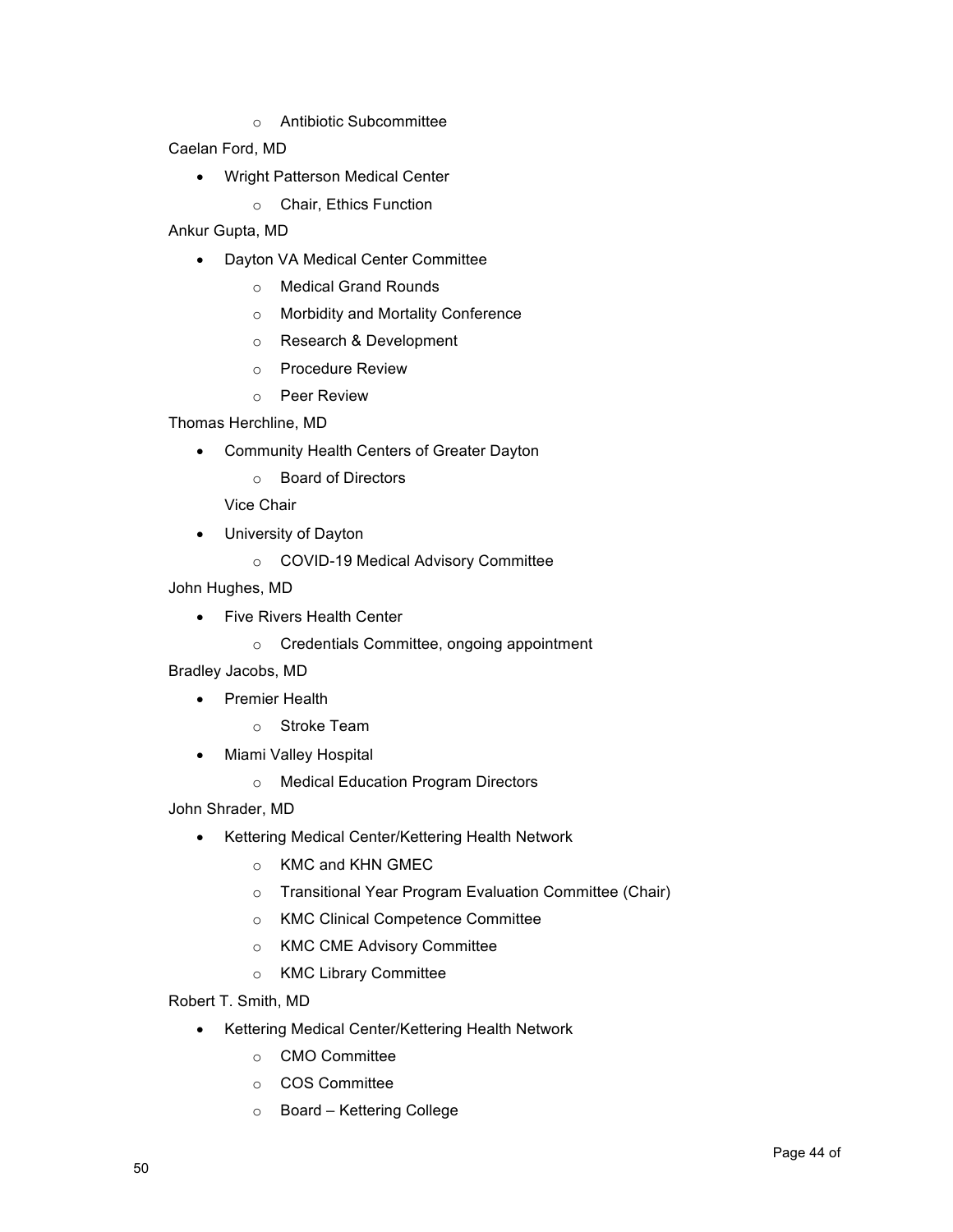- o KMCS Board
- o FHH Board
- o MEC Committee
- o QAPI Committee
- o UR Committee
- o PPC Committee

#### **State**

Sangeeta Agrawal, MD

• Ohio Gastroenterology Society (OGS) Treasurer

Steven Burdette, MD

• Ohio Hospital Association COVID-19 task force

Dean Bricker, MD

- Ohio ACP Governor's Advisory Council
- Member Ohio Chapter ACP

John Hughes, MD

• HTN QI Project/Diabetes QI Project State Committee

Glen Solomon, MD

- Ohio ACP
- Governor's Advisory Committee

# **National**

Steven Burdette, MD

• Infectious Diseases Society of America Centers of Excellent Committee (Chair)

Bradley Jacobs, MD

• American Academy of Neurology Stroke and Vascular Neurology Section

#### **Other**

Ajay Agarwal, MD

• VISN 10 anticoagulation community of practice

Sangeeta Agrawal, MD

- ACG Women in Gastroenterology Committee
- AGA (American Gastroenterological Association) Political Action Committee Board of Advisors

Dean Bricker, MD

• Deacon Patterson Park Church, Beavercreek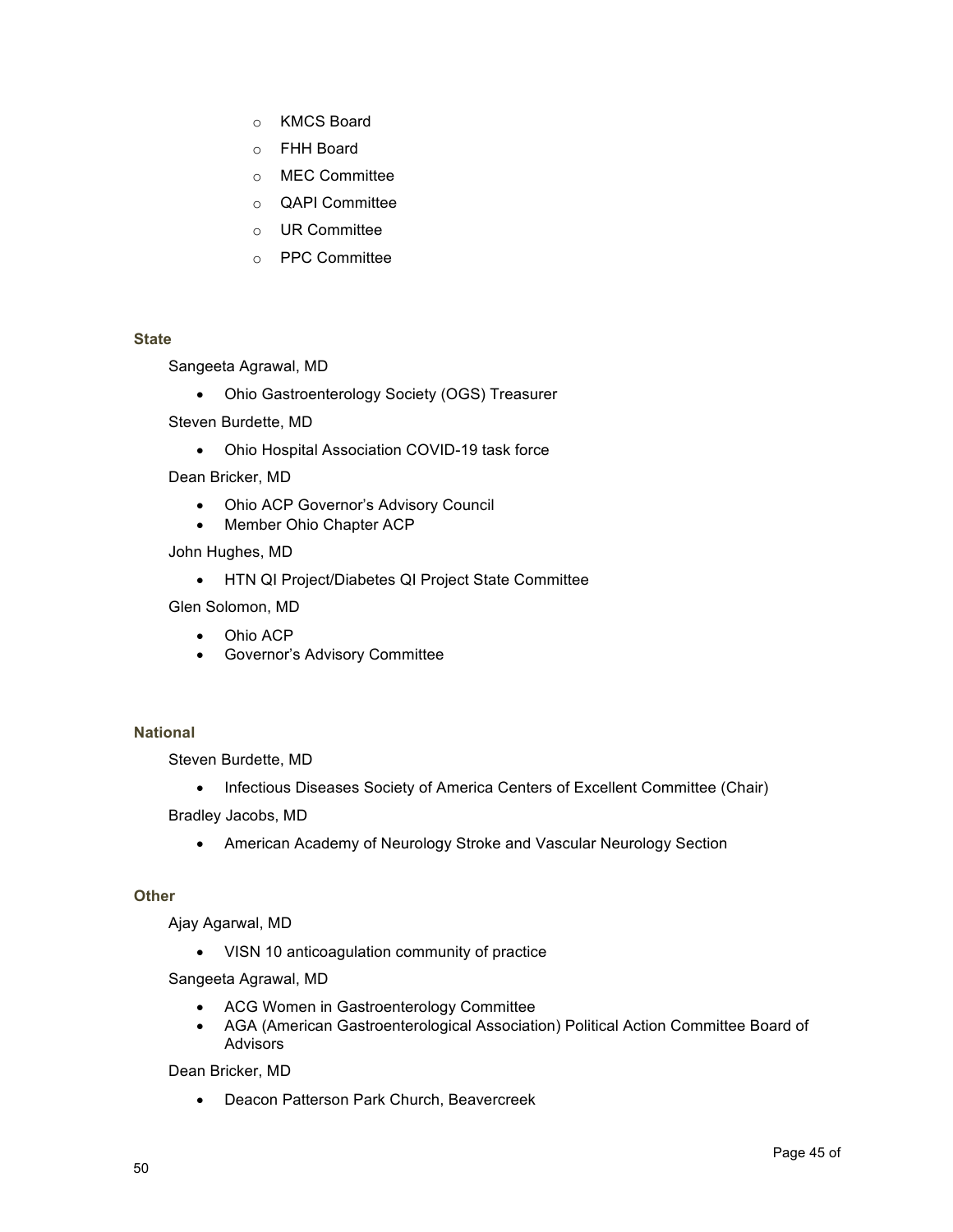Steven Burdette, MD

- Medical Director Greene County Tuberculosis Clinic, Greene County Combined Health **District**
- Advisor for communicable diseases, Greene County Combined Health District

Kathryn Burtson, MD

- Department of Medicine Education Committee, Chair, 2016-present
- Wright State University Director of Curriculum, 2016-present
- Clinical Competency Committee, 2016-present
- Program Evaluation Committee, 2016-present
- ACLS Program Director Wright Patterson AFB, 2016-present

Caelan Ford, MD

• Member, American Academy of Neurology Topic Working group for General Neurology programming at annual meeting

Ankur Gupta, MD

- Endocrine Society (member)
- American Association of Clinical Endocrinologist (AACE) member
- Board of Directors: Board of Director on Ohio River Region Society of Endocrinology (ORRSE)

Ronald Markert, PhD

• Consultant to Dayton Area Graduate Medical Education Community Committee for Resident/Fellow Research Grants

Kelsey Wilson, DO

- Clinical Competency Committee Chair, 2020-present
- Ambulatory Clinic Director, 2020-present
- USU Medical Student Preceptor, 2020 -present
- USU Medical Student Internal Medicine Coordinator, 2020-present
- PA Student Internal Medicine Coordinator, 2021-present
- Program Evaluation Committee, 2020-present



#### Karen Arkin, MD

• General Neurology for inpatients and call duties

Steven Arkin, MD

- Stroke neurology for inpatient and outpatients
- On-call duties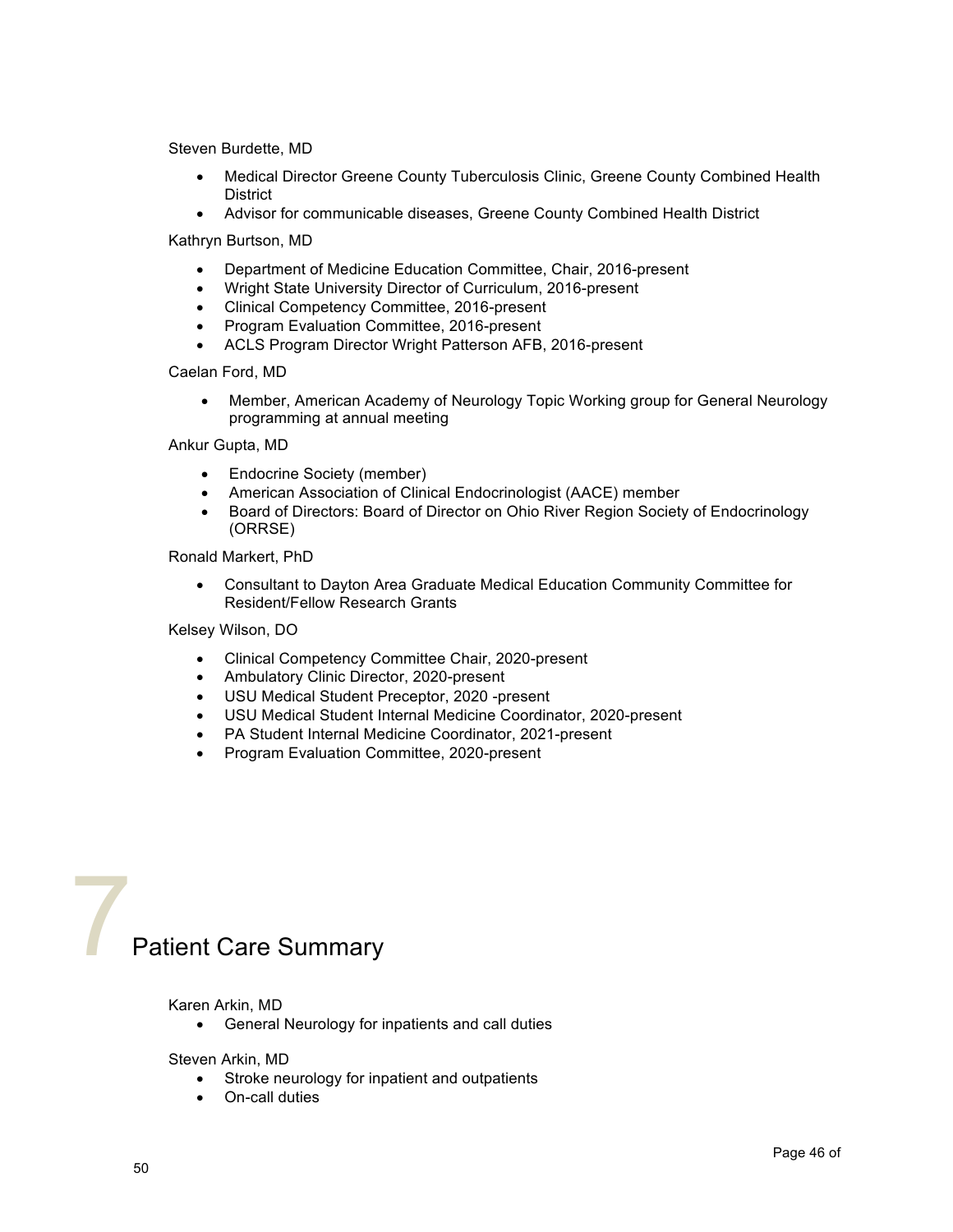• Telestroke medicine

Catherine Bacheller, MD

- Daily Infectious Disease care
- Weekly outpatient care

Dean Bricker, MD

- Wright State Physicians, Internal Medicine Clinic at 5678 Far Hills Ave., Kettering
- Ward Attending: Aug 2020, Sep 2020, Oct 2020, Jan 2021, Feb 2021
- Clinic preceptor for residents, Five Rivers Health Center: 2 half days per week, July 2020-June 2021

Wright State ID

• Covered the COVID-19 unit for 362 days during the 2020-2021 academic year which many days having 2 or 3 physicians from our ID group covering COVID.

Caelan Ford, MD

• Full time FTE seeing Sleep Medicine and Neurology inpatients and outpatients at Wright Patterson Medical Center

David Geottman, MD

- Outpatient IM clinic at WPMC
- Resident preceptor IM clinic at WPMC
- Inpatient IM ward attending at WPMC
- Contract employee, Premier Health, Hospitalist

Ankur Gupta, MD

• Endocrine clinic at Dayton VAMC and Wright State Physicians

Thomas Herchline, MD

- Tuberculosis Clinic, Public Health Dayton & Montgomery County
- Supervised the ID fellows during their continuity HIV clinic at the Five Rivers Health **Center**

Bradley Jacobs, MD

- Attending Inpatient Vascular Neurology
- Attending Inpatient General Neurology Admit Service
- Attending Outpatient General Neurology and Vascular Neurology
- Attending Neurology Resident Continuity Clinic

Devin Kelly, DO

- Inpatient and outpatient infectious disease consultation
- Continuity care for HIV, HCV, HBV, and other chronic infections
- Manages LTBI and bloodborne pathogen exposures
- Inpatient consultation for bone and joint infections, bloodstream infections, multi-drug resistant organisms, fever of unknown origin, and other infections
- MVH inpatient infectious diseases consultant with WSP

James Lamb, MD

- Miami Valley Hospital Inpatient Staff Attending
- Wright State Physicians Internal Medicine Clinic
- Five Rivers Ambulatory Health Center Preceptor
- Wright State Physicians Geriatrics Clinic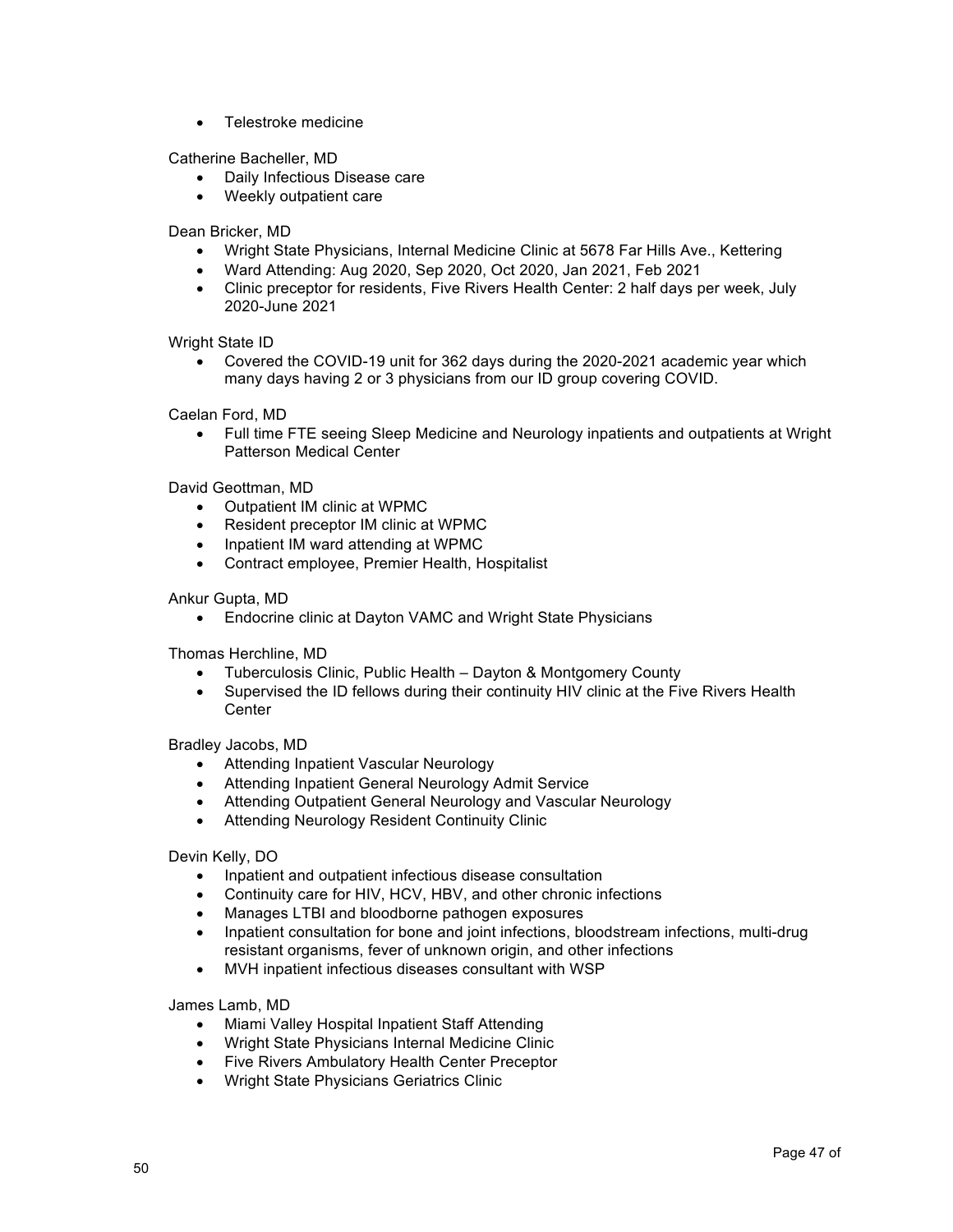David Lindholm, MD

- Infectious Disease Consultant, WPMC
- Infectious Disease Clinic, WPMC, Staff Physician
- Internal Medicine Clinic, WPMC, preceptor
- Internal Medicine Wards, WPMC, attending

Luke McCoy, MD

- Inpatient Medicine at MVH
- Outpatient Medicine at Wright Health
- Resident Clinic Five Rivers Health Center

Cassandra Milling

- Inpatient Admit Service Attending Physician Miami Valley Hospital
- EEG/EMU Service Attending Physician Miami Valley Hospital
- Clinical Neuroscience Institute outpatient care

Basanti Mukerji, MD

- Inpatient Rheumatology Consult
- Outpatient Clinic

# Barbara Phillips, MD

- Inpatient service general neurology
- Inpatient subspecialty epilepsy service attending Epilepsy monitoring unit
- Outpatient subspecialty epilepsy clinic
- Resident clinic general neurology attending
- EEG rotation attending

John Shrader, MD

• Outpatient Internal Medicine precepting at the Sycamore Primary Care Center

Robert T. Smith, MD

- Preceptor SOGC
- Preceptor KHN residents
- Preceptor WSU residents

Glen Solomon, MD

• Headache Clinic at Wright State Physicians

Kerianne Springer, MD

- Private clinic patients at Wright State Physicians
- Preceptor at Five Rivers IM Resident Clinic



Kathryn Burtson, MD

- Wright State University Teaching Excellence Award, 2021
- Wright Patterson AFB Ward Attending of the Year, 2021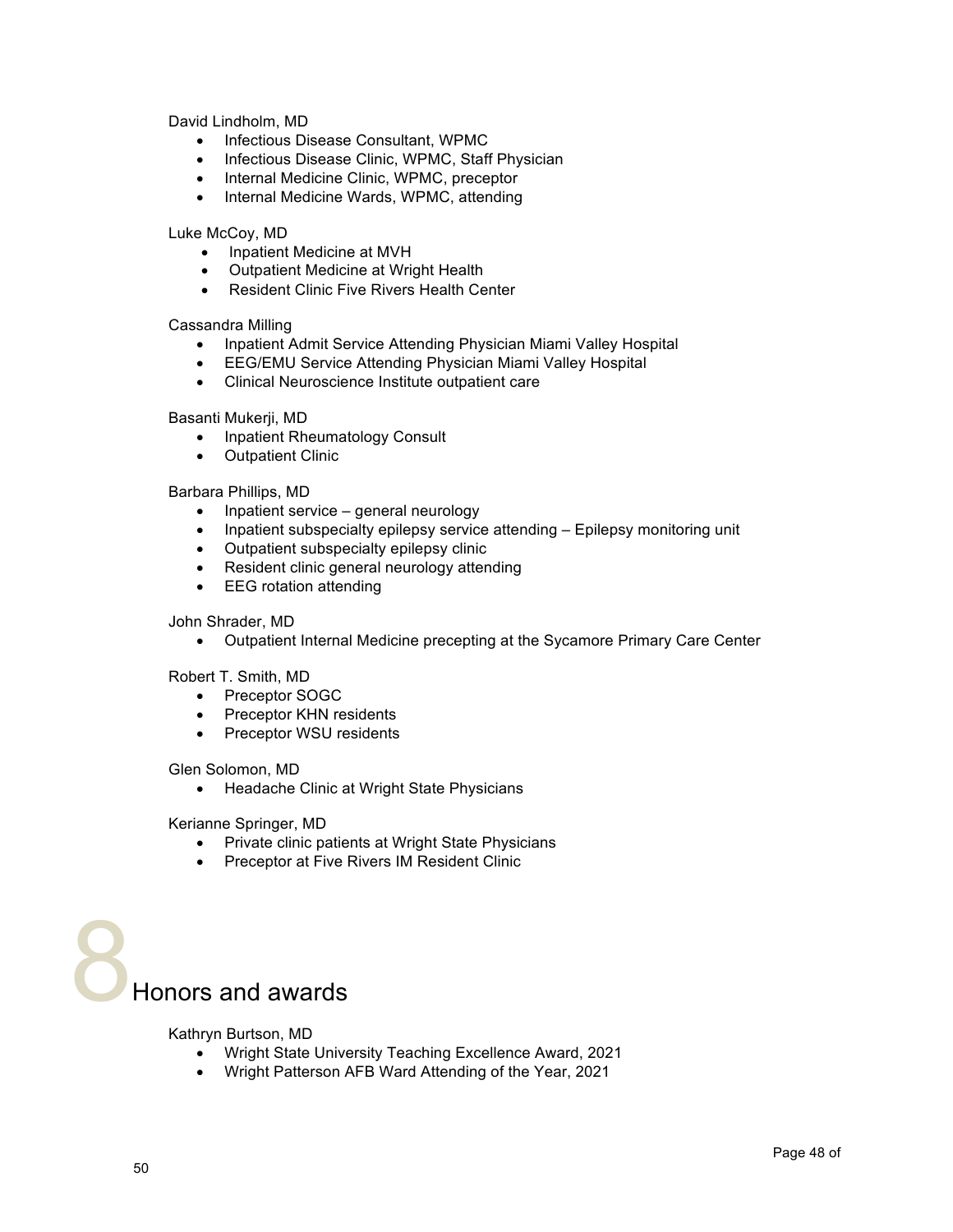Steven Burdette, MD

- Ohio Chapter of the American College of Physicians (ACP) inaugural COVID-19 Warrior Hospital Hero Award for 2020
- Dayton Magazine Infectious Diseases Physician of the Year 2021

Ronald Markert, PhD

• Dept. of Internal Medicine Resident Scholarly Activity Award – May 2021

Luke McCoy, MD

• The Leonard Tow Humanism in Medicine Award – May 2021

Kelsey Wilson, DO

- Air Force Achievement Medal, 2020
- Wright Patterson AFB Internal Medicine Clinician of the Year, 2020
- Squadron/HCOS CGO of the Quarter, April June 2021

# 9Hosted events

Faculty Development Workshops: presented various times throughout the year

• The goal is to enhance faculty knowledge and skills to further the clinical, professional, and scholarly development of learners at all levels of medical education.

ID Case Conference: presented monthly

The goal is to improve clinical knowledge and skills for evaluation and management of Infectious Disease problems or Infectious Disease mimickers at all levels of medical education.

Neurology Grand Rounds

• Monthly presentation of neurological topics of educational and clinical importance to faculty and residents. Presenters include current residents, faculty, and topic experts from around the region.

# Other information

Ajay Agarwal, MD

- Invited medical students, residents, and fellows to participate in research activities.
- Continuing Quality Initiative projects with medical students and residents

Ankur Gupta, MD

- Medical Director Simulation Center, Dayton VA Medical Center: Involved in simulation learning activities involving medical students and residents
- Planning committee member and faculty for Veterans Health Administration Women's Musculoskeletal Health Training Program for Providers in VISN 10 and Dept. of Defense